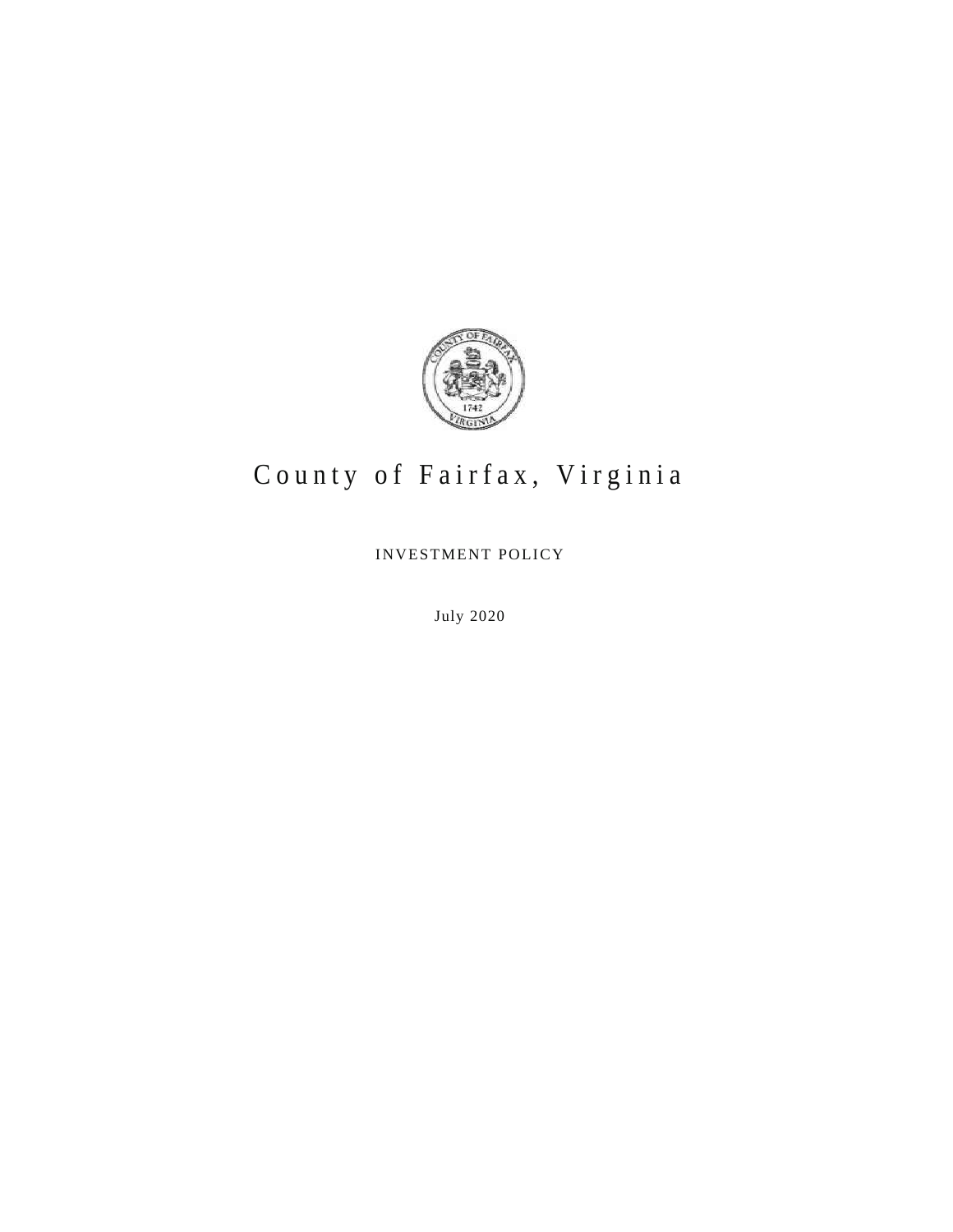#### **TABLE OF CONTENTS**

| <b>SECTION</b> | <b>TITLE</b>                                           | <b>PAGE</b>                                |
|----------------|--------------------------------------------------------|--------------------------------------------|
| 1.0            | Policy                                                 | $\mathbf{1}$                               |
| 2.0            | Scope                                                  | 1                                          |
| 3.0            | Objectives                                             | $\mathbf{1}$                               |
| 4.0            | Prudence                                               |                                            |
| 5.0            | Ethics and Conflicts of Interest                       | $\begin{array}{c} 2 \\ 3 \\ 3 \end{array}$ |
| 6.0            | Delegation of Authority                                |                                            |
| 6.1            | <b>Investment Committee</b>                            |                                            |
| 6.2            | <b>Voting Hierarchy</b>                                | $\overline{4}$                             |
| 6.3            | <b>Investment Committee Meetings</b>                   | 4                                          |
| 7.0            | <b>Investment Procedures</b>                           | $\overline{4}$                             |
| 8.0            | <b>Authorized Financial Institutions</b>               | $\overline{4}$                             |
| 9.0            | Authorized Investments and Deposits                    | 5                                          |
| 10.0           | Unauthorized Investments/Investment Strategies         | $\overline{7}$                             |
| 11.0           | Collateralization                                      | $\overline{7}$                             |
| 12.0           | Safekeeping                                            | 7                                          |
| 13.0           | Monitoring and Adjusting the Portfolio                 | 8                                          |
| 14.0           | Portfolios: Size and Maturities                        | 8                                          |
| 14.1           | <b>Liquidity Portfolio</b>                             | 8                                          |
| 14.2           | Core Portfolio                                         | 8                                          |
| 14.3           | <b>Revenue Stabilization</b>                           | 9                                          |
| 15.0           | <b>Competitive Selection of Investment Instruments</b> | 9                                          |
| 16.0           | Diversification                                        | 9                                          |
| 17.0           | <b>Internal Control</b>                                | 9                                          |
| 18.0           | Performance Standards                                  | 10                                         |
| 19.0           | <b>Reporting Requirements</b>                          | 10                                         |
| 20.0           | <b>Investment Policy Adoption and Review</b>           | 10                                         |

#### **ATTACHMENTS**

| Attachment I Glossary of Terms                |  |
|-----------------------------------------------|--|
| Attachment II Revisions and Reviews of Policy |  |
| Attachment III Code of Virginia               |  |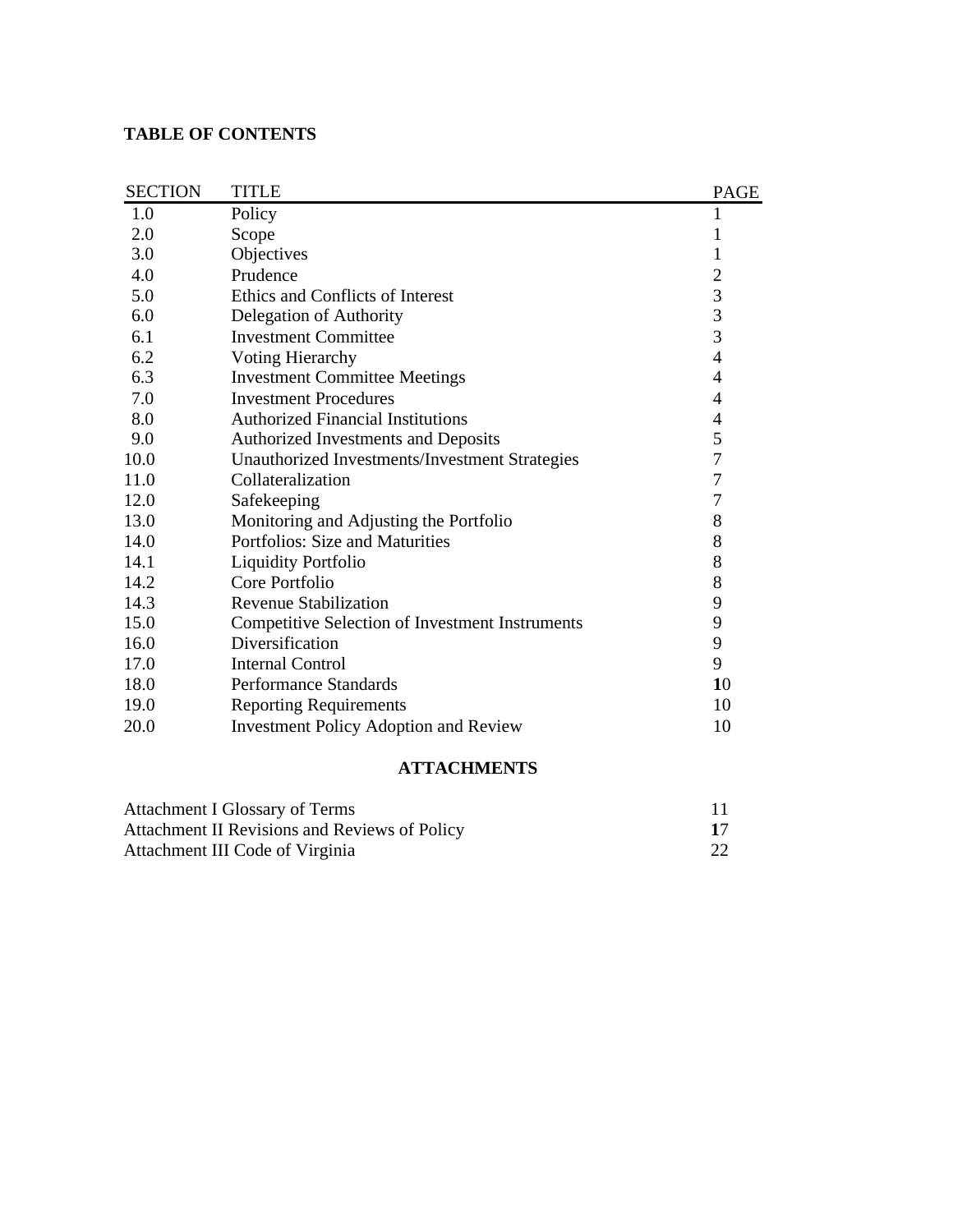## 1.0 **POLICY**

It is the policy of the County of Fairfax, Virginia (County) to invest public funds in a manner which will safely preserve principal, provide adequate liquidity to meet the County's cash flow needs, and optimize returns while conforming to all federal, state and local statutes governing the investment of public funds.

### **2.0** S C O P E

This investment policy (Policy) applies to all cash and financial investments of the County. These assets, as identified in the Comprehensive Annual Financial Report, include the following funds: general, internal service, special revenue, capital project, enterprise, and agency. Bond proceeds shall be invested in accordance with the requirements and restrictions outlined in bond documents. This Policy excludes retirement funds.

Pooling of Funds - Except for cash in certain restricted and special funds, the County will consolidate cash balances from all funds to maximize investment earnings. Investment income will be distributed to the various funds in accordance with County budgetary guidelines.

### **3.0 OBJECTIVES**

The overall objectives of this Policy are: the preservation of capital and the protection of investment principal (safety); maintenance of sufficient liquidity to meet operating requirements; conformance with federal, state and other legal requirements; diversification to avoid incurring unreasonable risks regarding specific security types or individual financial institutions; and attainment of a market rate of return.

Funds of the County will be invested in accordance with this policy and procedures developed by the Investment Committee.

Funds held for future capital projects (i. e., bond proceeds) shall be invested in such a manner so as to ensure compliance with U.S. Treasury arbitrage regulations.

The portfolio shall be managed with the following objectives in mind:

Priority 1 - Safety Priority 2 - Liquidity Priority 3 - Yield

1. Safety - Safety of principal is the foremost objective of the investment program. Investments shall be undertaken in a manner that seeks to ensure the preservation of capital in the overall portfolio. The objective will be to mitigate credit risk and interest rate risk.

a. Credit Risk - The County will minimize credit risk, the risk of loss due to the failure of the security issuer or bank, by:

• Limiting investments to the safest types of securities.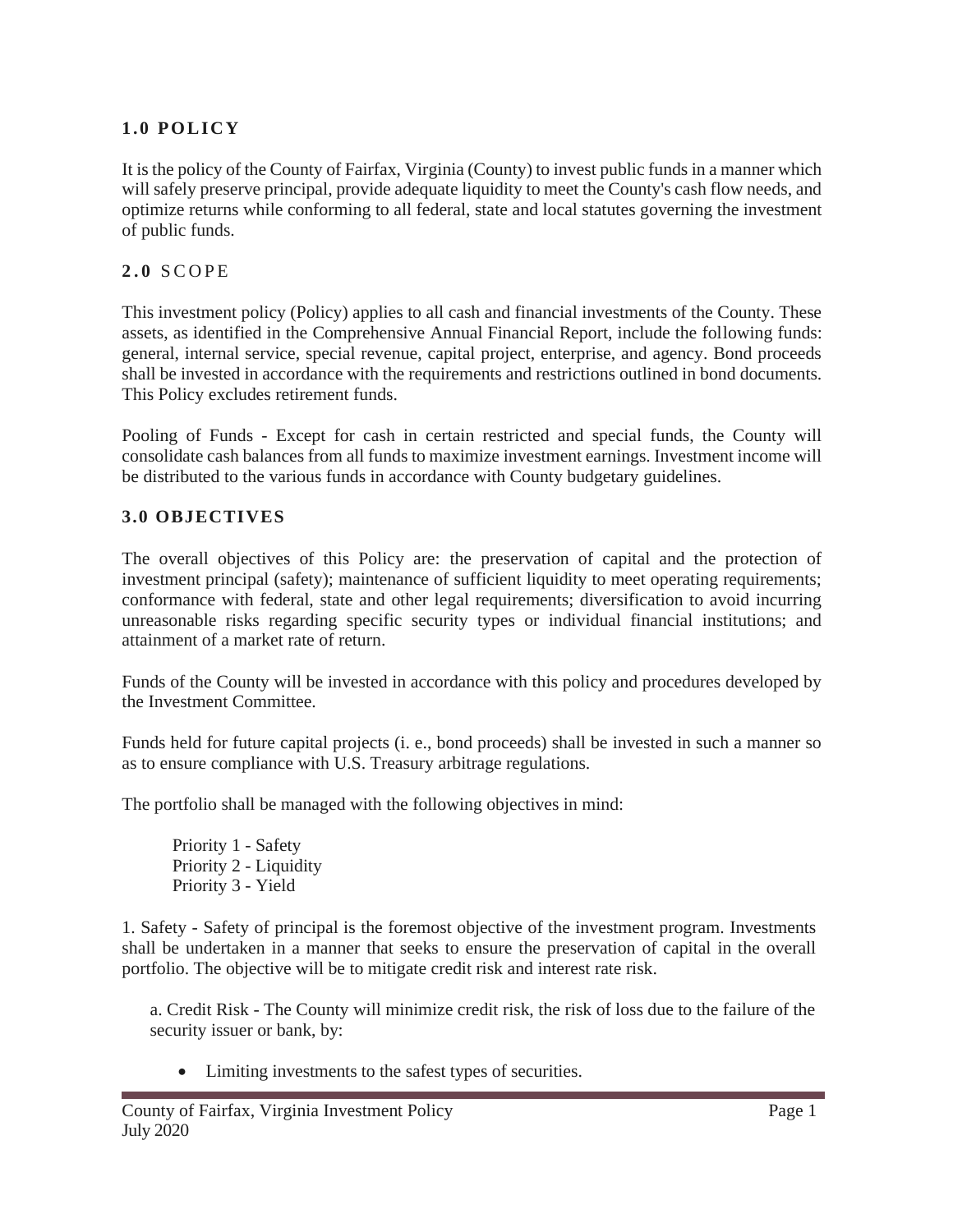- Pre-qualifying financial institutions, broker/dealers, intermediaries, and advisers with which the County will do business.
- Diversifying the investment portfolio by issuer and maturity so that potential losses on individual securities will be minimized.

b. Interest Rate Risk - The County will manage the risk that the market value of securities in the portfolio will fall due to changes in general interest rates, by:

- Structuring the investment portfolio so that securities mature to meet daily liquidity.
- Investing operating funds in short-term securities with a maturity of five years or less from settlement date.

2. Liquidity - The investment portfolio shall remain sufficiently liquid to meet all operating requirements that may be reasonably anticipated by holding at least 5% of the portfolio in daily liquidity investments. This is accomplished by structuring the portfolio so that securities mature concurrent with cash needs. Since all possible cash demands cannot be anticipated, the portfolio will invest primarily in securities with active secondary or resale markets.

3. Yield - The investment portfolio shall be designed with the objective of attaining a market rate of return throughout budgetary and economic cycles, taking into account the investment risk constraints and liquidity needs. Return on investment is of secondary importance compared to the safety and liquidity objectives described above. Securities shall not be sold prior to maturity with the following exceptions:

- A security with declining credit may be sold early to minimize loss of principal.
- A security may be sold before maturity to meet liquidity needs.

### **4.0 PRUDENCE**

In accordance with § 2.2-4514 of the Code of Virginia, public funds held by the Commonwealth, public officers, municipal corporations, political subdivisions, and any other public body of the Commonwealth shall be held in trust for the citizens of the Commonwealth. Any investment of such funds pursuant to the provisions of this chapter shall be made solely in the interest of the citizens of the Commonwealth and with the care, skill, prudence, and diligence under the circumstances then prevailing that a prudent person acting in a like capacity and familiar with such matters would use in the conduct of an enterprise of a like character and with like aims. The standard of prudence to be used by investment officials shall be the "prudent person" standard and shall be applied in the context of managing an overall portfolio.

Investment staff, acting in accordance with written procedures and this Policy, and exercising due diligence, shall be relieved of personal responsibility for an individual security's credit risk or market price changes, provided deviations from expectations are reported immediately to the Investment Committee and appropriate action is taken to control adverse developments.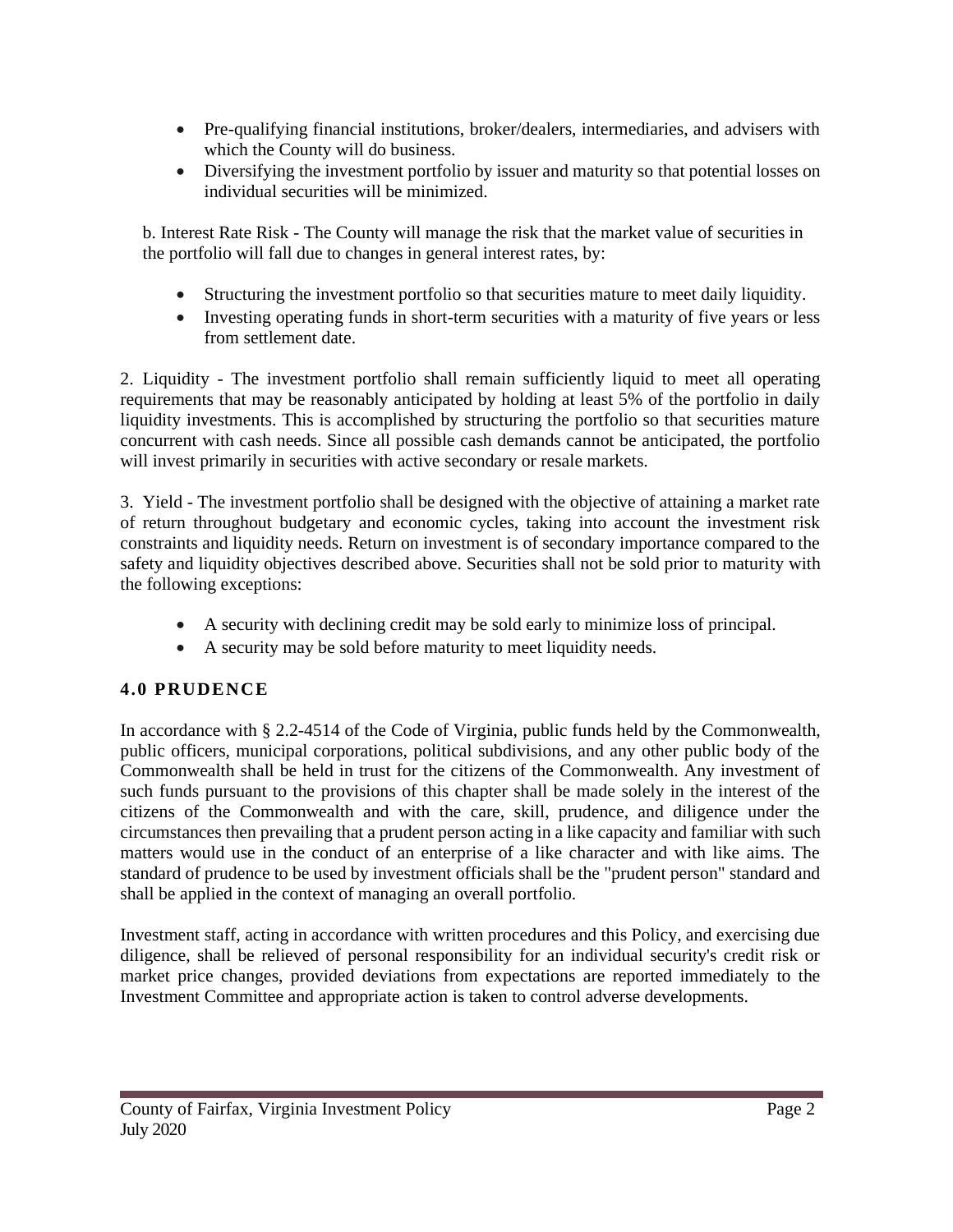#### 5.0 ETHICS AND CONFLICTS OF **INTEREST**

Investment officials shall:

- Refrain from personal business activity that could conflict with the proper execution and management of the investment program, or that could impair their ability to make impartial investment decisions.
- Disclose any material interests in financial institutions with which they conduct business within the County.
- Disclose any large personal financial/investment positions that could be related to the performance of the investment portfolio.
- Refrain from undertaking personal investment transactions with the same individual with whom business is conducted on behalf of the County.

#### 6.0 DELEGATION OF **AUTHORITY**

Section 2.2, Chapters 45 and 46 of the Code of Virginia authorizes treasurers or any other persons collecting, disbursing, or otherwise handling public funds to invest public funds. The Investment staff of the Department of Finance are designated as the investors of the County and are responsible for investment decisions and activities in accordance with established written procedures and internal controls as well as operation of the investment program consistent with this Policy, under the direction of the Investment Committee and the Director of Finance (Treasurer of Fairfax County).

The following positions are authorized to make investment transactions on behalf of the County of Fairfax:

- Director, Department of Finance
- Deputy Director, Department of Finance

Investment Staff:

- Investment Manager, Department of Finance Investments & Cash Management (ICM)
- Investment Analysts, Department of Finance ICM Division

#### 6.1 INVESTMENT COMMITTEE

Management of the County's investment portfolio shall be the responsibility of the Investment Committee. The Investment Committee shall consist of the following employees:

-Chief Financial Officer

- -Director, Department of Finance
- -Director, Department of Tax Administration
- -Director, Management and Budget
- -Deputy Director, Department of Finance
- -Investment Manager, Department of Finance, ICM
- -Investment Analysts (2), Department of Finance, ICM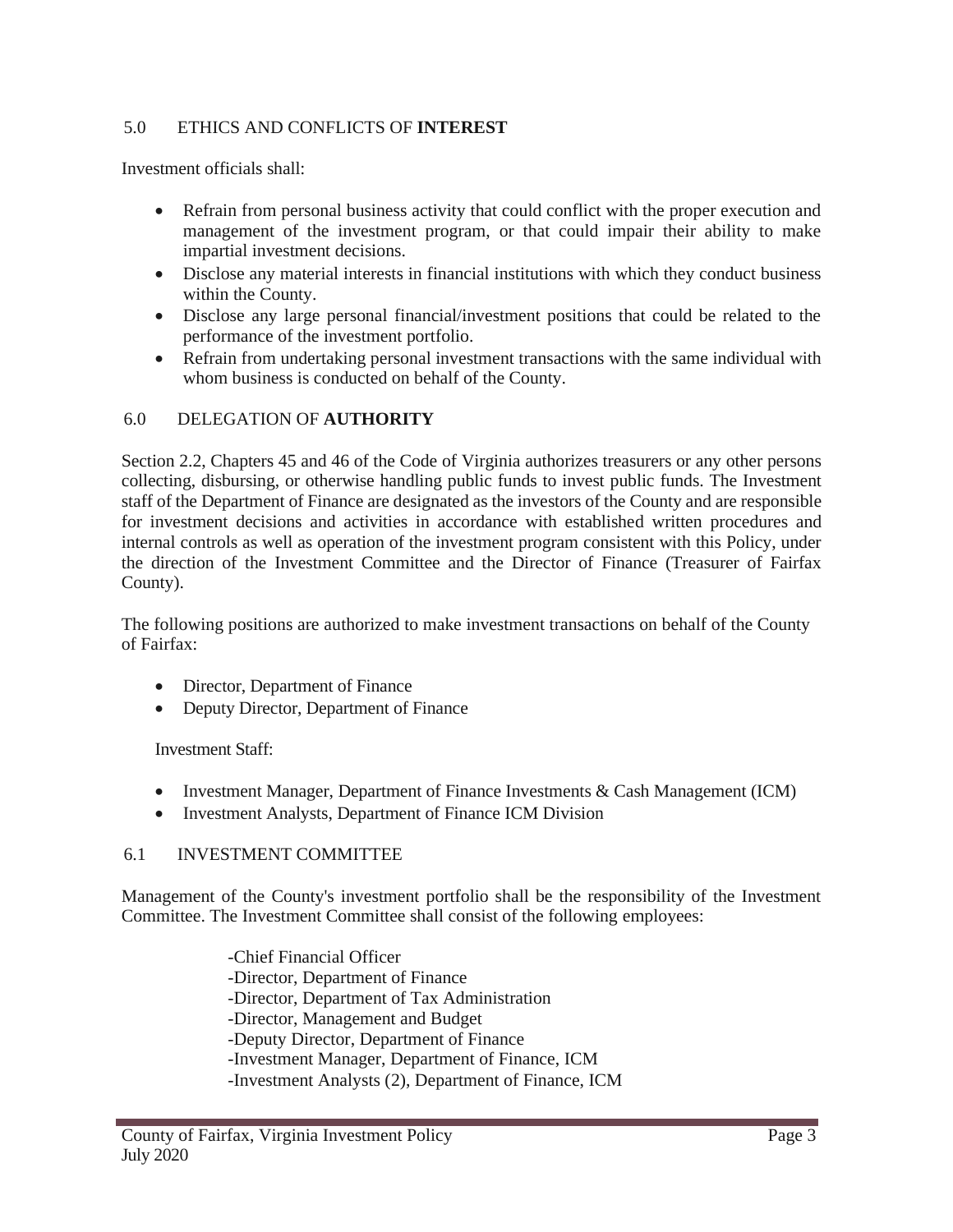#### **6.2 VOTING HIERARCHY**

**All members of the Committee shall have voting rights. A majority rule shall consist of five (5) of the eight (8) members, with two (2) of the five (5) majority being either the CFO, Director of the Department of Finance, Director of Management and Budget, or Director of the Department of Tax Administration.**

**Time sensitive decisions can be decided by polling Investment Committee members via e-mail or telephone and obtaining a majority rule. These items will be presented at the next Investment Committee meeting to document the results for the record.**

#### **6.3 INVESTMENT COMMITTEE MEETINGS**

**The Investment Committee shall meet monthly; meetings will include an economic update and a review of the County's investment portfolio (including investment holdings, issuer's list, monthly portfolio averages, interest revenue earnings and cash flows).**

#### **7.0 INVESTMENT PROCEDURES**

**Investment staff, with approval from the Investment Committee, shall establish written investment policy procedures for the operation of the investment program consistent with this Policy. The procedures should include reference to: safekeeping, repurchase agreements, wire transfer agreements, banking service contracts, cash flow projections, and revenue forecasting and collateral/depository agreements. Such procedures shall include explicit delegation of authority to persons responsible for investment transactions. No person may engage in an investment transaction except as provided under the terms of this Policy and the procedures established by the investment staff and approved by the Investment Committee.**

#### **8.0 AUTHORIZED FINANCIAL INSTITUTIONS**

**The investment staff shall maintain a list of financial institutions, selected on the basis of credit worthiness, financial strength, experience, and minimal capitalization, authorized to provide investment services to the County (Authorized Financial Institutions). Authorized Financial Institutions will be selected on a competitive basis. A copy of this policy will be delivered to all depositories and Authorized Financial Institutions along with a receipt for same. The receipt will acknowledge delivery of the policy and that the depository and/or Authorized Financial Institution reviewed its content.**

**Authorized Financial Institutions shall include any of the following:**

- **1) Primary security dealers serving as trading counterparties to the New York Federal Reserve.**
- **2) Commercial Banks who meet one of two criteria:**
	- **Must have at least two of the following short term** ratings from a Nationally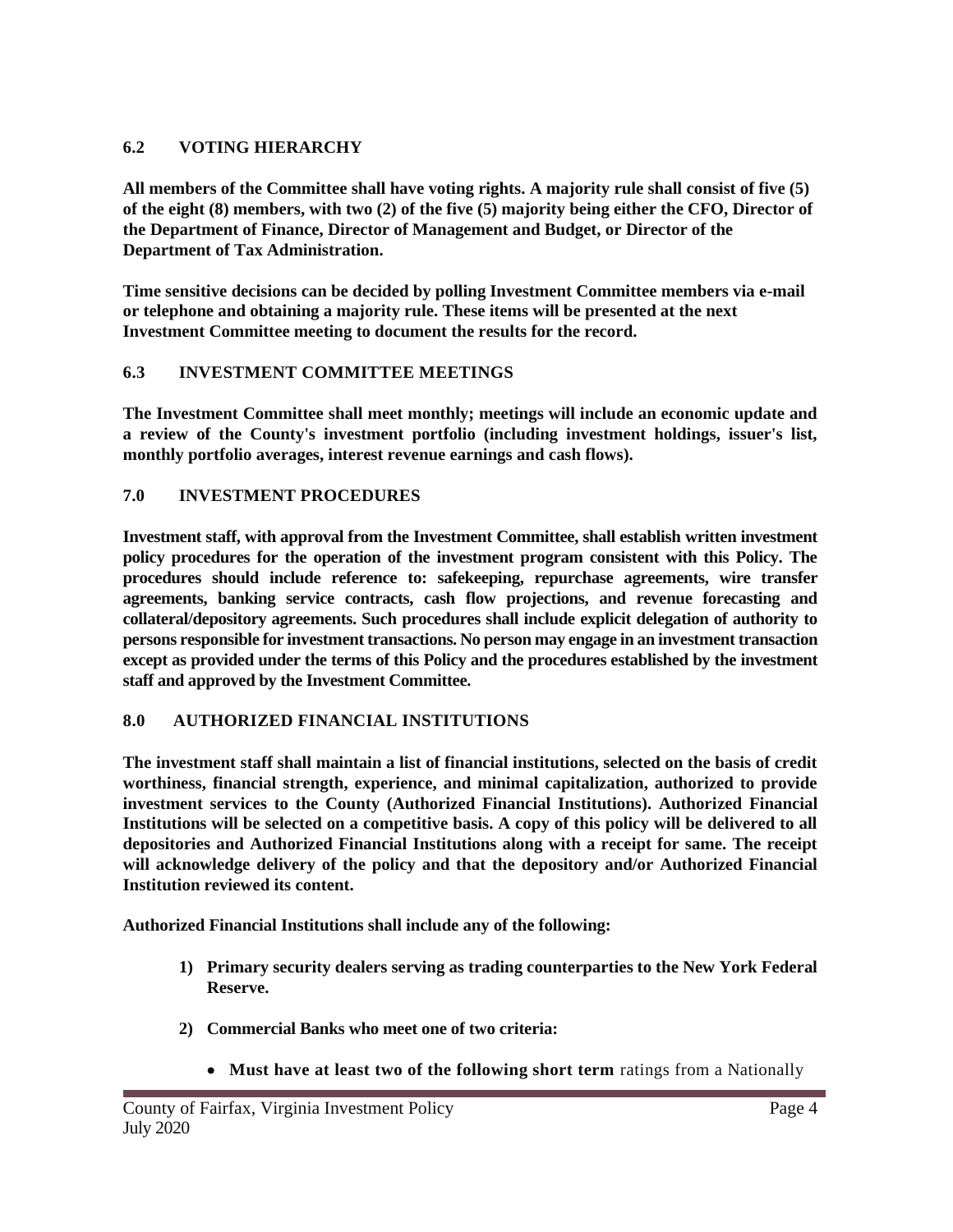Recognized Statistical Rating Organization (NRSRO): Al, Pl, Fl, or

- Are listed in the Qualified Public Depository list as issued by the Department of the Treasury, Commonwealth of Virginia. In addition, all existing senior bond indebtedness must be rated "A" or better by an NRSRO
- 3) Any direct issuer of commercial paper that meets the credit criteria outlined in the Policy.
- 4) Any issuer of banker's acceptances that meet the credit criteria outlined in the Policy.
- 5) Any regional or secondary market dealer who meet the following criteria or as specifically approved by the Investment Committee:
	- Financial institution, if a bank holding company, at a minimum, the bank holding company of the regional dealer must have an existing senior bond indebtedness rating of "A" or better or the equivalent rating by an NRSRO
	- Financial institution must comply with the Financial Industry Regulatory Authority (FINRA) Net Capital Requirements for Broker or Dealers (SEA Rule 15c3-1). The firm shall provide immediate disclosure to the investing government whenever the firm's capital position falls short of the capital requirement.
	- Financial institution shall submit audited financial statements annually.
	- Financial institution shall maintain an active registration and be in good standing with FINRA.
	- Financial institution must have a Total Net Capital of at least \$100 million.
	- Financial institution must have been in business for at least five years.
	- Financial institution must be currently licensed and in good standing in Virginia, the Securities and Exchange Commission, the National Association of Securities Dealers or other applicable self-regulatory organizations.
	- Financial institution, if it deals in government securities, shall comply with the Government Securities Act (Public Law 99-571) established in 1986, which imposed a regulatory structure and net capital requirements for all brokers/dealers in U.S. Government Securities.

#### **9.0 AUTHORIZED INVESTMENTS AND DEPOSITS**

Authorized investments for public funds are set forth in the "Investment of Public Funds Act" of the Code of Virginia §§ 2.2-4500 through 2.2-4518. Percentage limitations and rating requirements, where indicated, apply at the time of purchase. When comparing minimum ratings, an equivalent rating from another NRSRO.

Securities that have been downgraded to a level that is below the minimum rating may be sold or held at the Investment Committee's discretion.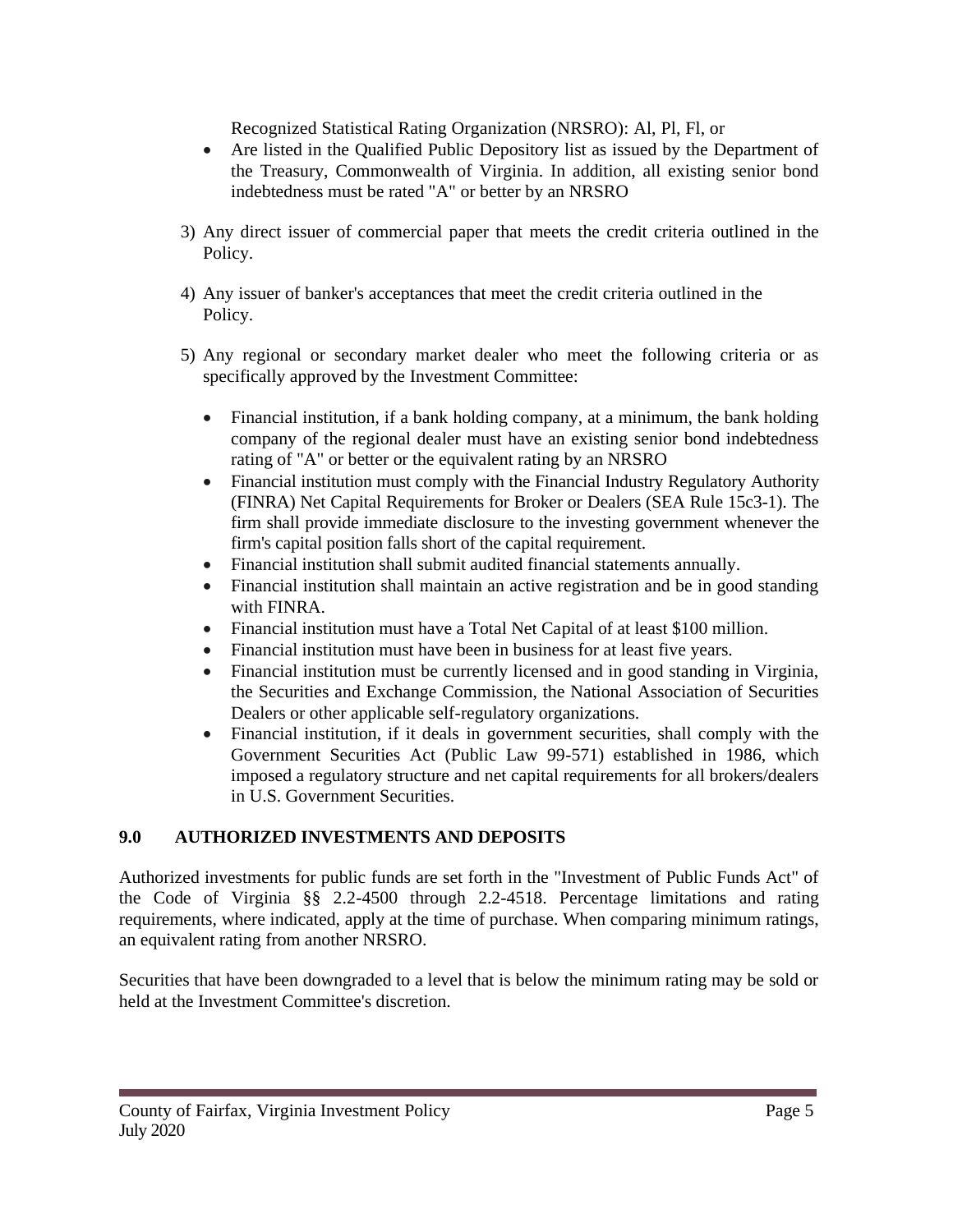| <b>Authorized</b><br><b>Investment</b> | <b>VA Code</b>    | <b>Maximumcy</b> <sub>o</sub>        | <b>Maximum</b><br><b>Maturity</b> | <b>Minimum</b><br><b>Rating</b>                            | <b>Other</b><br><b>Constraints</b>                                                                            |
|----------------------------------------|-------------------|--------------------------------------|-----------------------------------|------------------------------------------------------------|---------------------------------------------------------------------------------------------------------------|
| U.S. Treasury<br>Obligations           | $2.2 - 4501$ (A2) | No Limit                             | 5 years                           | N/A                                                        |                                                                                                               |
| Federal<br>Agencies/GSEs               | $2.2 - 4501$ (A2) | No Limit<br>35% Issuer               | 5 years                           | N/A                                                        |                                                                                                               |
| Supranationals                         | $2.2 - 4501$ (A6) | 10% of<br>Portfolio<br>5% Issuer     | 3 years                           | <b>AAA</b>                                                 | Limited to<br>World Bank,<br>Asian<br>Development<br><b>Bank</b> and<br>African<br>Development<br><b>Bank</b> |
| Commercial<br>Paper                    | 2.2-4502          | 35% of<br>Portfolio<br>5% Issuer     | 270 days                          | 2 of the<br>following:<br>Al, Pl, D1,<br>F1                | <b>US</b> Domicile<br>Net worth \$50<br>mm, Income<br>\$3 mln yearly<br>average                               |
| <b>Corporate Notes</b>                 | 2.2-4510          | 25% of<br>Portfolio<br>5% Issuer     | 3 years                           | 2 of the<br>following:<br>Moody's Aa<br>S&P AA<br>Fitch AA | <b>US</b> Domicile                                                                                            |
| Banker's<br>Acceptance                 | 2.2-4504          | 35% of<br>Portfolio<br>5% Issuer     | 1 year                            | Al PI                                                      |                                                                                                               |
| Negotiable CDs                         | 2.2-4509          | 40% of<br>Portfolio<br>5% Issuer     | 3 years                           | Al, PI if $< 1$<br>year, AA if $>$<br>1 year               |                                                                                                               |
| Non-Negotiables<br>CDs                 | 2.2-4401          | 25% of<br>Portfolio<br>10%           | 3 years                           | N/A                                                        |                                                                                                               |
| <b>Insured CDs</b>                     | 2.2-4401          | $15\% \text{ of }$<br>Portfolio      | 3 years                           | <b>FDIC</b><br>Insurance                                   |                                                                                                               |
| Repurchase<br>Agreement                | 2.2-4507          | 30% of<br>Portfolio<br>10% Issuer    | 1 month                           | N/A                                                        | Collateral<br>Obligations of<br>U.S., Master<br>Repurchase<br>Agreement                                       |
| <b>Bank Demand</b><br>Deposit          | 2.2-4518          | $10\%$ of<br>Portfolio<br>10% Issuer | N/A                               | N/A                                                        | Virginia<br>Security for<br>Public<br>Deposits Act                                                            |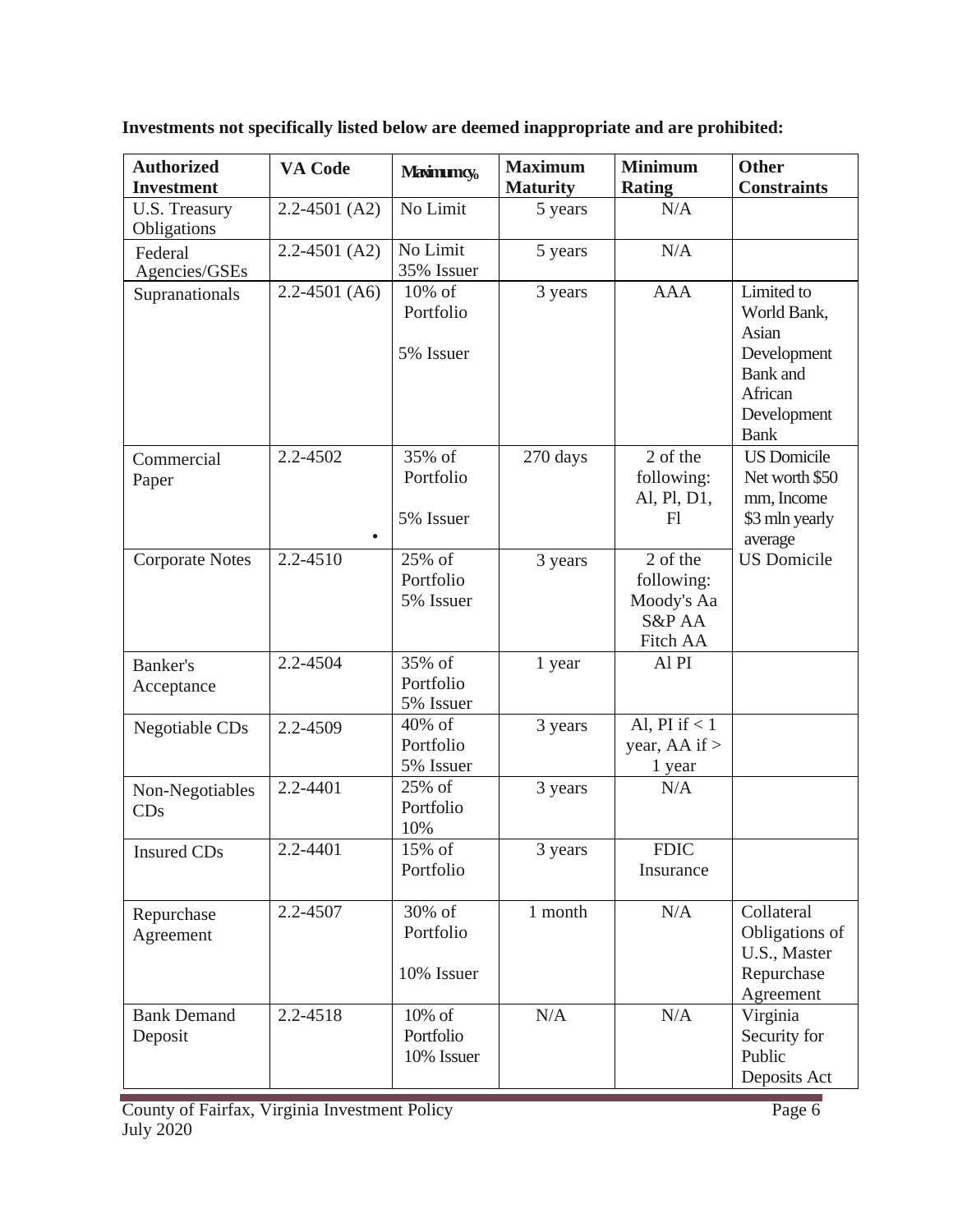| <b>Authorized</b><br><b>Investment</b> | VA Code        | Maximum<br>$\%$                      | Maximum<br>Maturity | Minimum<br>Rating | Other<br>Constraints           |
|----------------------------------------|----------------|--------------------------------------|---------------------|-------------------|--------------------------------|
| <b>Mutual Funds</b>                    | 2.2-4508       | $30\%$ of<br>Portfolio<br>10% Issuer | N/A                 | AAA               | Fund balance ><br>\$1 billion  |
| $LGIP$ — Daily<br>Liquidity            | $2.2 - 4513.1$ | $30\%$ of<br>Portfolio<br>10% Issuer | N/A                 | Al, P1, D1,<br>Fl |                                |
| $LGIP - Bond$<br>Fund                  | 2.2-4513.1     | $25\%$ of<br>Portfolio<br>10% Issuer | N/A                 | AAA               | Maximum<br>duration 2<br>years |

No additional funds shall be invested in any investment that is listed on Moody's Watchlist, S&P's CreditWatch or Fitch Watch with a short-term negative rating.

Investments will be limited to U.S. dollar denominated instruments.

Prior to purchasing any investment vehicle that has not previously been purchased; the Investment Committee shall obtain an opinion from the County Attorney's Office or Bond Counsel to ensure that the investment is allowable under the provisions of the Code of Virginia and County Code.

#### **10.0 UNAUTHORIZED INVESTMENTS/INVESTMENT STRATEGIES**

- 1. Derivatives It is the policy of the County not to invest in derivatives, a financial contract whose value derives from the value of underlying stocks, bonds, currencies, commodities, etc.
- 2. Leveraging The County may not borrow funds for the express purpose of reinvesting these funds, otherwise known as leveraging.

### **11.0 COLLATERALIZATION**

Collateralization will be required on certificates of deposit, demand deposit accounts and repurchase agreements. Certificates of deposit and demand deposit accounts shall be collateralized through the state collateral pool as required by the Code of Virginia, for any amount exceeding FDIC coverage. All repurchase agreements shall be fully collateralized by U.S. Treasury issues or agencies with maturities of less than ten years. In order to anticipate market changes and provide a level of security for all funds, the collateralization level will be 102% of market value of principal and accrued interest for repurchase agreements and the value shall be adjusted daily. Other investments, as applicable, shall be collateralized by the actual security held in safekeeping by the custodian. A clearly marked evidence of ownership must be supplied to the County and retained.

#### **12.0 SAFEKEEPING**

All investment securities purchased by the County will be held by a third-party Custodian, whenever applicable, designated by the Director of Finance and evidenced by safekeeping receipt. The Custodian shall issue a monthly account custody report to the County listing the specific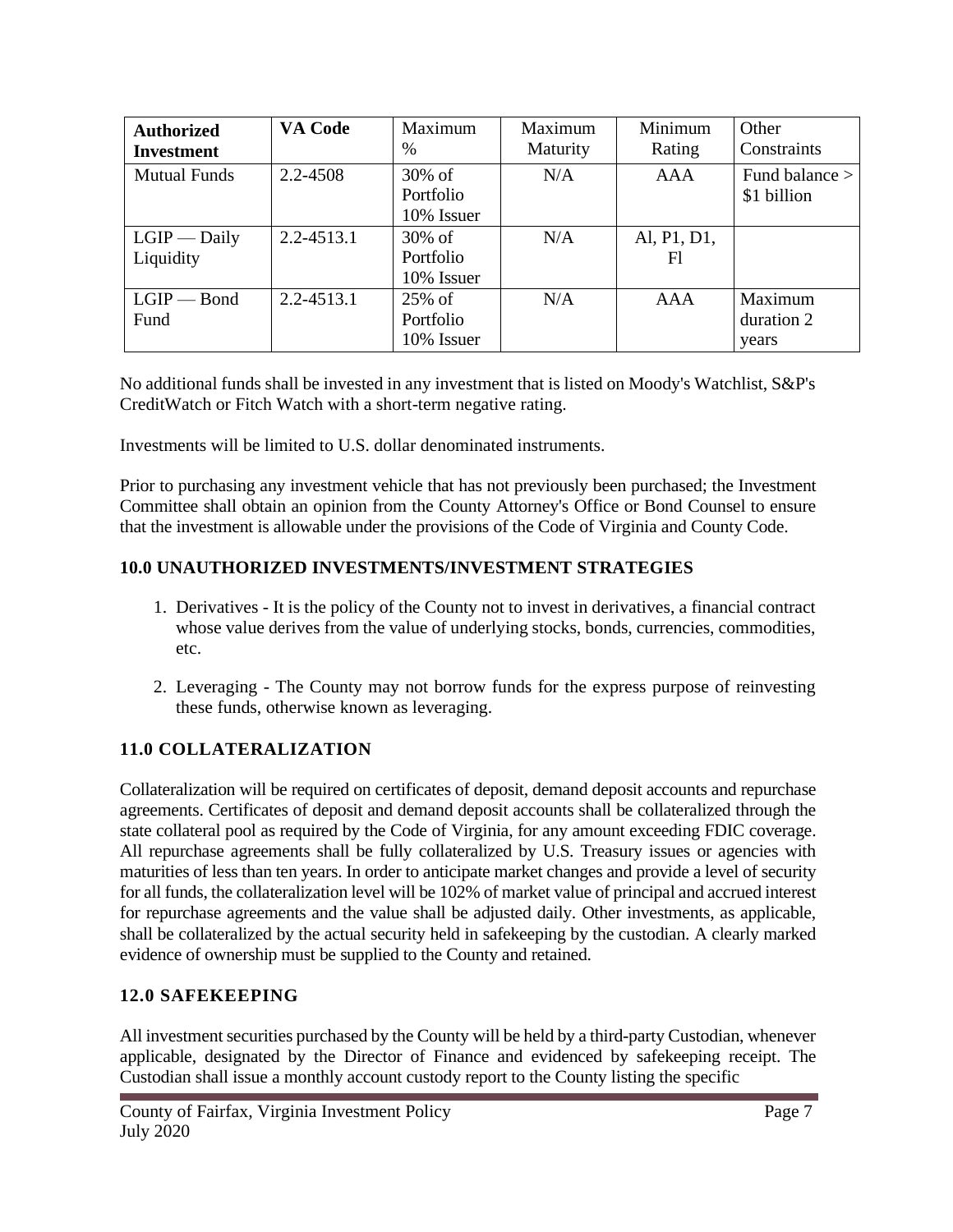instruments held in safekeeping. It is the Custodian's responsibility to settle all trades in accordance with instructions received from the County; credit the County with all maturities and interest amounts due,

notify the County of call notices and report all activity to the County.

All investments shall be safekept in a manner so as to provide the highest level of protection, using guidance provided in the Governmental Accounting Standards Board Statement No. 3.

All trades, where applicable, will be executed by delivery vs. payment (DVP) to ensure that securities are deposited with the County's custodian prior to the release of funds.

## **13.0 MONITORING AND ADJUSTING THE PORTFOLIO**

The Investment staff will:

- Routinely monitor investment holdings of the portfolio, financial markets, and relative values of competing money market instruments.
- Adjust the portfolio accordingly with the approval of the Investment Committee.
- Conduct an annual review of the financial condition, registrations and other qualifications of all approved financial institutions and broker/dealers to ensure they continue to meet the County's guidelines for qualification.
- Keep a current audited financial statement on file for each approved financial institution and broker/dealer.

### 14.0 PORTFOLIOS: SIZE AND MATURITIES

Funds available for investment are managed in three portfolios: the Liquidity Portfolio which holds funds needed to meet short-term payment obligations; the Core Portfolio which holds funds not expected to be drawn upon for a period of more than one year; and the Revenue Stabilization Portfolio which holds funds not anticipated to be drawn upon for extended periods, but available in response to extraordinary economic conditions.

**14.1** The **Liquidity Portfolio** shall hold all funds not allocated to the Core and Revenue Stabilization Portfolios. With the primary objective of providing availability of cash to meet known and anticipated needs and to respond to reasonable levels of unanticipated spending, this is an ultra-short portfolio. A liquidity cushion will be maintained in this portfolio at all times of at least 15% of the County's stable balance at the seasonal low point. This margin of cushion and the size of the Liquidity Portfolio will be revisited annually. Investments will target a weighted average maturity of 90 days or less. No securities in this portfolio may have a maturity greater than one year from the date the purchase settled.

**14.2** The **Core Portfolio** shall be sized periodically at the direction of the Investment Committee. This portfolio will be invested in securities maturing no more than three years and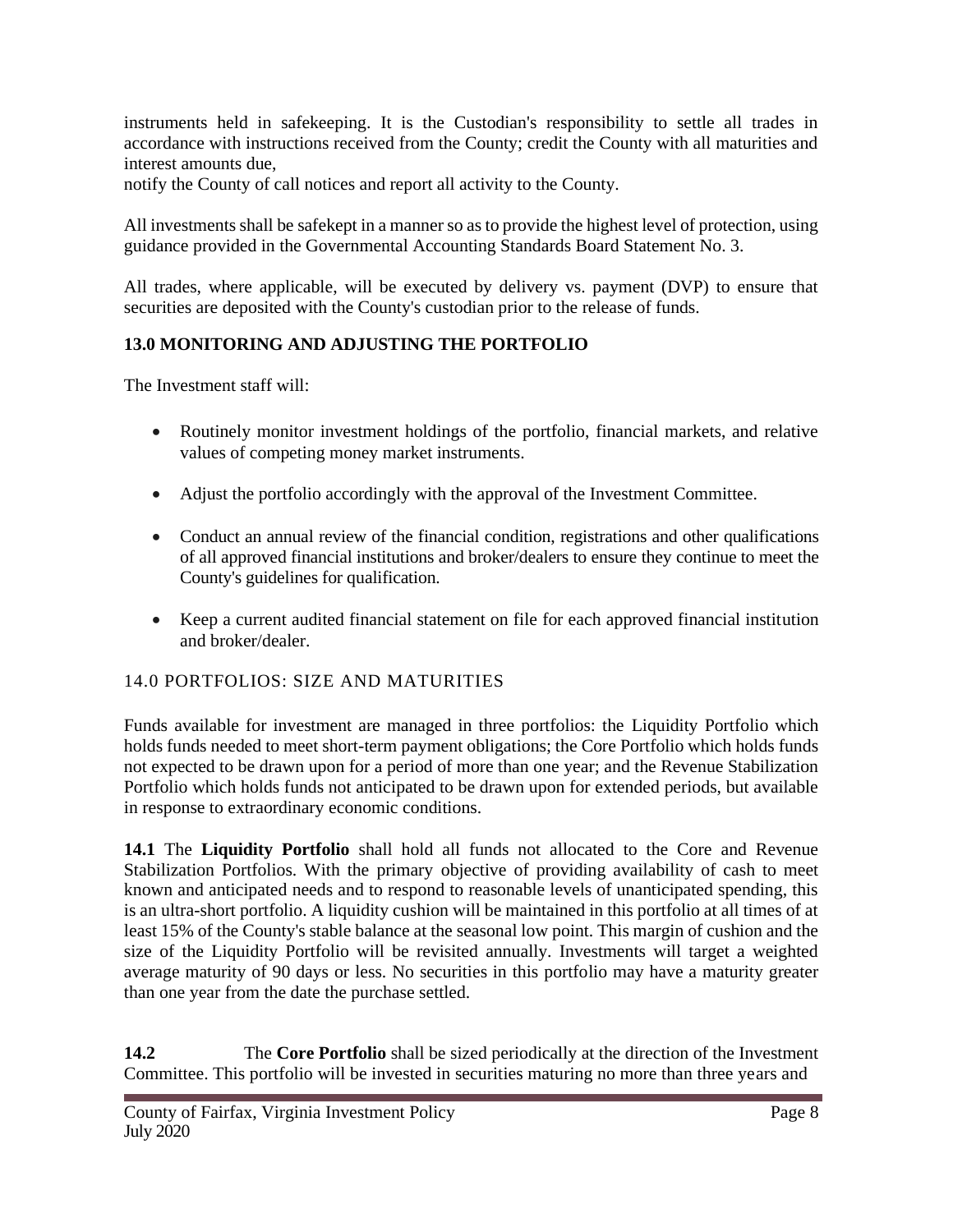10% of the entire portfolio up to five years from date purchases are settled. The target average maturity is 1.5 years with a maximum of 1.75 years.

**14.3 The Revenue Stabilization Portfolio** segregates for investment purposes amounts designated by the Board of Supervisors as unavailable for use other than under fiscal conditions for which they were put aside. The size of the Revenue Stabilization Portfolio shall be adjusted annually to an amount no greater than the ending fund balance of the Revenue Stabilization Fund. Although the maximum maturity on investments is three years, the weighted average maturity of the portfolio should not exceed one year.

#### **15.0 COMPETITIVE SELECTION OF INVESTMENT INSTRUMENTS**

Investments shall be awarded on a competitive bid basis to the institution whose percentage yield produces the greatest interest income to the County and complies with safekeeping requirements and investment limitations. Comparative rates must be recorded and documented by the Investment Staff for each competitive trade executed. When non-competitive selections exist, the source will be based on other factors favorable to the County, at the discretion of the Investment Manager, and must be approved and documented for each non-competitive trade executed. Factors may include availability in asset type and issuer and must conform to the Code of Virginia 2.24327 "Preference for Community Reinvestment Activities in Contracts for Investment of Funds".

Market information systems may be used to assess the market and determine that an offering is above the market for a comparable maturity and investment type when a situation makes competitive bidding impractical.

### **16.0 DIVERSIFICATION**

The County will diversify use of investment instruments to avoid incurring unreasonable risks inherent in over-investing in specific instruments, individual financial institutions or maturities. In addition, investments shall be diversified by continuously investing a portion of the portfolio in readily available funds such as overnight repurchase agreements and/or money market mutual funds.

#### **17.0 INTERNAL CONTROL**

The Investment staff, with approval from the Investment Committee, is responsible for establishing and maintaining an internal control structure designed to ensure that the assets of the County are protected from loss, theft or misuse. The internal control structure shall be designed to provide reasonable assurance that these objectives are met. Accordingly, the Investment Portfolio is subject to an annual independent review by an external auditor. The controls shall be designed to prevent loss of public funds due to fraud, error, misrepresentation, unanticipated market changes or imprudent actions.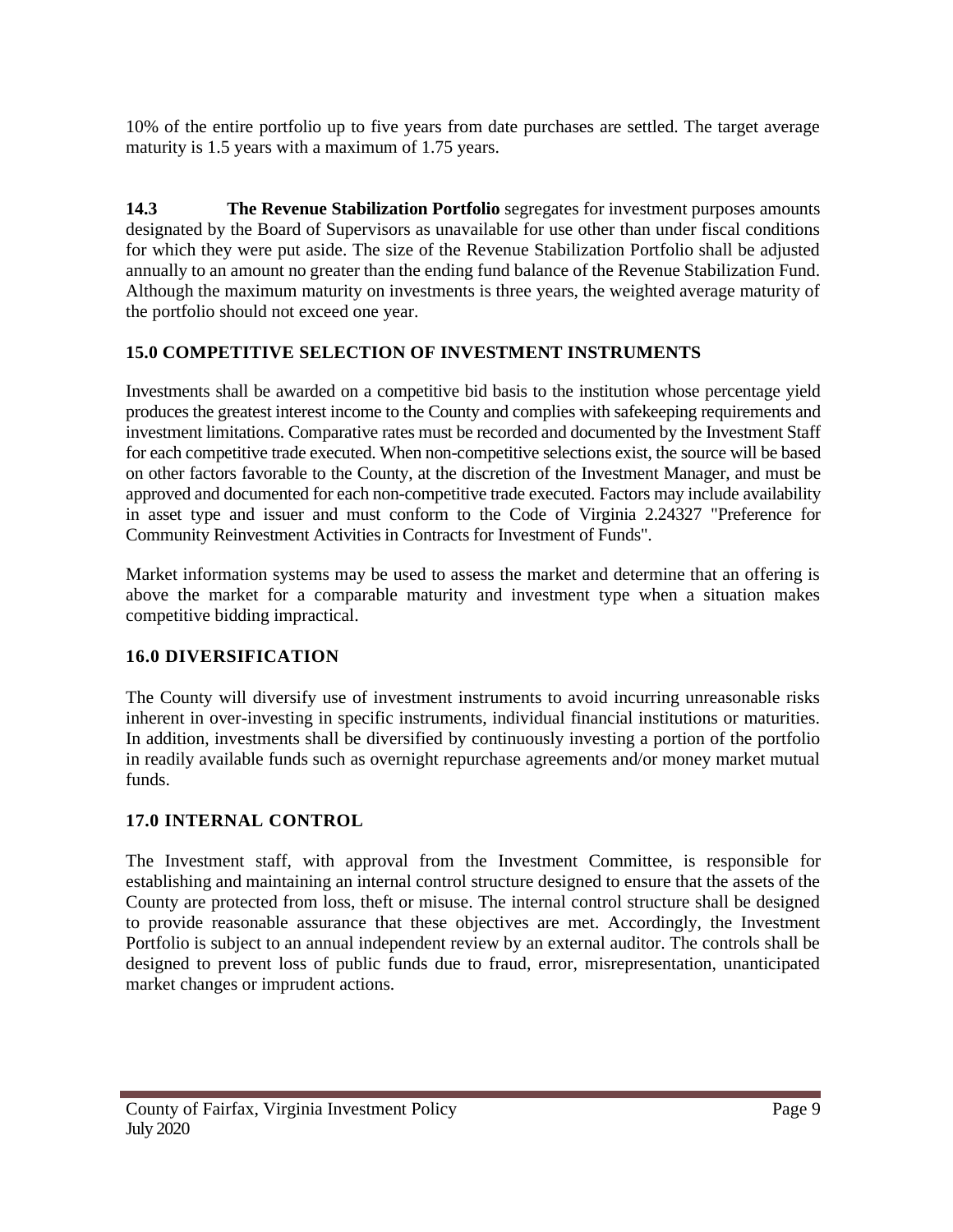The internal controls shall address the following points:

- Controls to prevent collusion;
- Separation of transaction authority from accounting and reconciliation activities;
- Custodial safekeeping;
- Avoidance of physical delivery of securities to the County (when possible);
- Clear delegation of authority to subordinate staff members;
- Written confirmation of transactions for investments and wire transfers;
- Development of a wire transfer agreement with the lead bank and custodian;
- Third party custodian to confirm with the Director of Finance, Deputy Director of Finance, or their approved designee, a security sale prior to maturity.

## **18.0 PERFORMANCE STANDARDS**

The County's investment strategy is to buy and hold all investments until maturity. Given this strategy, several benchmarks will be used by the Investment staff as a basis to determine if market yields are being achieved. The yield on the Liquidity Portfolio will be compared to the Local Government Investment Pool (LGIP). The Core Portfolio yield will be compared to the Merrill Lynch 0-3 years U.S. Treasury Index.

## **19.0 REPORTING REQUIREMENTS**

The Investment staff shall generate daily, weekly and monthly investment activity reports for the Investment Committee.

The investment staff will present analysis and discussion of yield curves, market opportunities and portfolio duration at the monthly Investment Committee meetings

A presentation of the market value of the portfolio is issued annually. The method of determining market value is consistent with the General Accounting Standards Board (GASB) Statements 31 and 40.

## **20.0 INVESTMENT POLICY ADOPTION AND REVIEW**

This Policy will be reviewed at least annually by the Fairfax County Investment Committee. All changes/additions will be presented to the Investment Committee for consideration of approval prior to any changes being made to the Policy.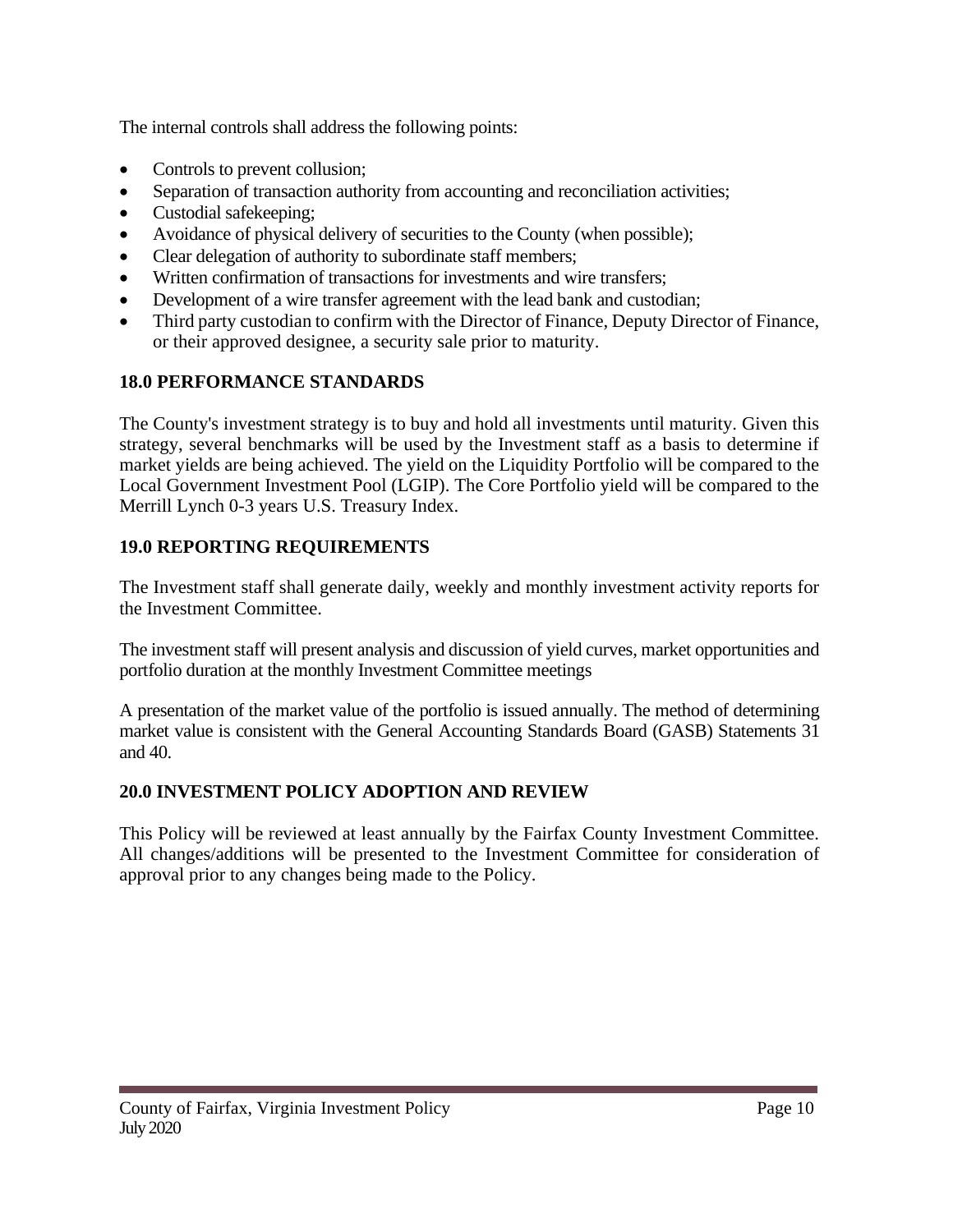#### **Attachment I**

#### **Glossary of Terms**

**African Development Bank —** A regional multilateral development finance institution established to contribute to the economic development and social progress of its member African countries.

**Agencies -** Informal name that refers to securities issued by agencies of the United States government and U.S. government sponsored enterprises.

**Asian Development Bank —** An organization providing loans and equity investments for development projects in its member countries, particularly in Southeast and East Asia.

**Banker's Acceptance (BA) -** A short-term financial instrument that is the unconditional obligation of the accepting bank. Banker's acceptances arise from transactions involving the import, export, transit or storage of goods - domestic as well as international transit. For investors, it is important to realize that the underlying transaction that gives rise to a BA is almost completely irrelevant to the credit quality or the liquidity of the instrument. From an investor's point of view, a BA is a bank obligation that has at least the same credit strength as any CD issued by the same bank. BA's are considered, safe, liquid, short-term money market securities.

**Bid** or Bid **Price -** The trading price acceptable to a prospective buyer of securities.

**Bond Anticipation Note (BAN) -** A short-term note sold by a public entity that will be repaid from the proceeds of an anticipated bond issue.

**Book Entry Securities -** Stocks, bonds, other securities, and some certificates of deposit that are purchased, sold and held with only manual or computer accounting entries rather than transfers of physical certificates to evidence the transfer. Typically, instead of a physical certificate or instrument, buyers receive only receipts or confirmations as evidence of their ownership.

**Book Value -** Value at which an asset is carried on a balance sheet.

**Callable Bond -** A bond in which the issuer has the right to redeem prior to its maturity, under certain conditions.

**Broker -** A party who brings buyers and sellers together. Brokers do not take ownership of the property being traded.

**Certificate of Deposit (CD) -** A deposit of funds, in a bank or savings and loan association, for a specified term that earns interest at a specified rate or rate formula. They may be for terms as short as 1 week or as long as or longer than 10 years.

**Collateral -** Securities exchanges in a repo, reverse repo, buy/sell back, or sell/buy back. Property that a debtor has pledged, mortgaged, or assigned to a creditor.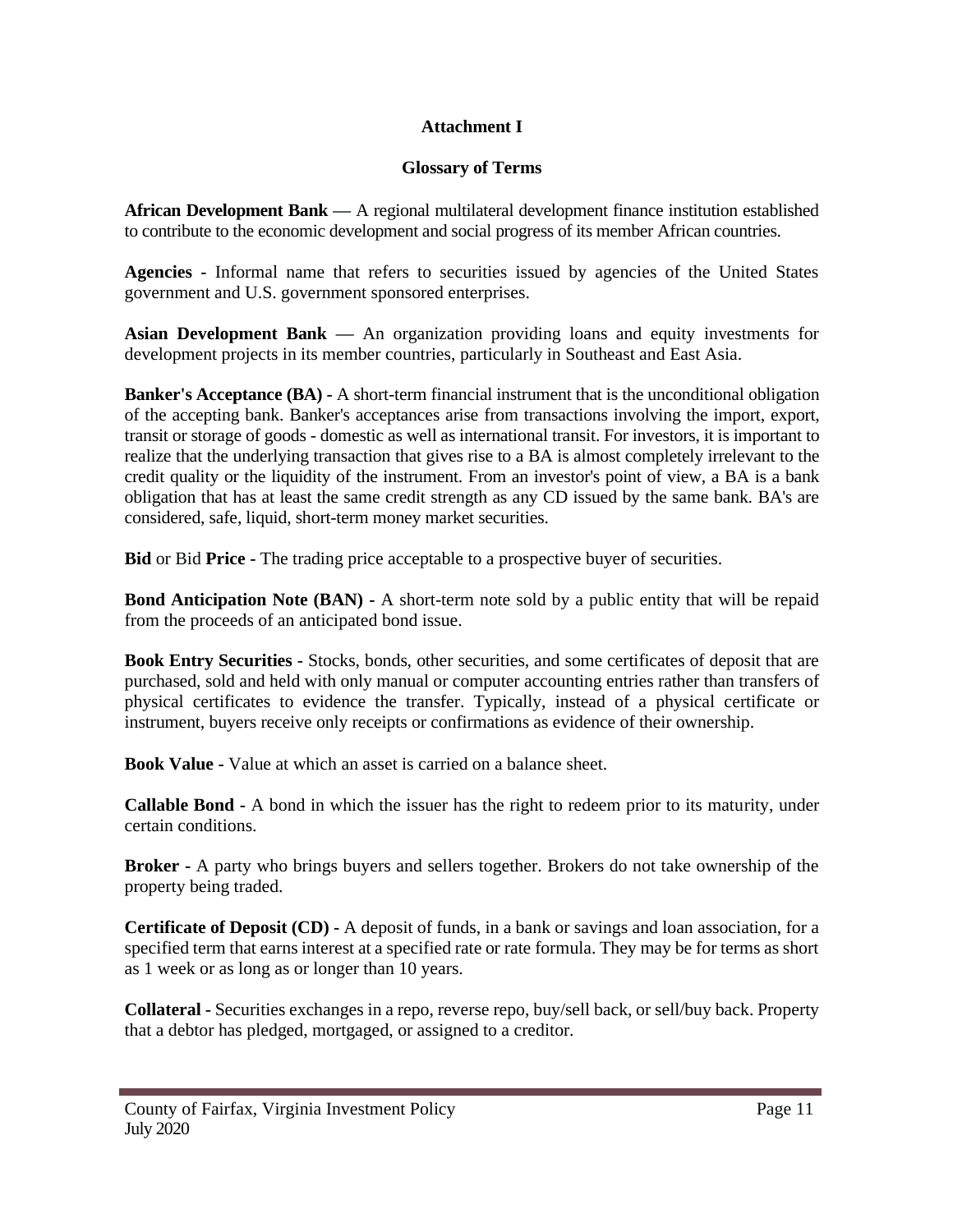**Commercial Paper -** Unsecured, short-term promissory notes issued by corporations for specific amounts and with specific maturity dates. Firms with lower ratings or firms without well-known names usually back their commercial paper with guarantees or bank letters of credit. Commercial paper may be sold on a discount basis or may bear interest. Terms can be as short as 1 day and usually do not exceed 270 days.

**Commingled Funds -** Money pooled for a common purpose. Often funds pooled for investments.

**Coupon -** {a} The annual rate of interest that a bond's issuer promises to pay the bondholder on the bond's face value. {b} A certificate attached to a bond evidencing interest due on a payment date.

**Credit Risk -** Credit risk is the risk that a debtor will fail to make timely payments of principal or interest when due or that a company will fail, thus placing loans, fixed-income debt, and equity in danger of being reduced in value or eliminated. Also called default risk.

**Dealer -** A firm or an individual who buys and sells for his or her own account. Dealers have ownership, even if only for an instant, between a purchase from one party and sale to another party. They are compensated by the spread between the price they pay and the price they receive. Not the same as a broker; however, the same individuals and firms that act as dealers in some transactions may act as brokers in other transactions.

**Debenture** — A bond secured only by the general credit of the issuer.

**Default Risk -** The risk arising from the chance that debtors will not make promised payments either on time or in full. Another term for credit risk.

**Delivery vs. Payment (DVP)** - the simultaneous exchange of securities and cash. The safest method of settling either the purchase or sale of a security. In a DVP settlement, the funds are wired from the buyer's account and the security is delivered from the seller's account in simultaneous, interdependent wires.

**Depository Trust Company (DTC) -** An organization that holds physical certificates for stock and bonds and issues receipts to owners. Securities held by DTC are immobilized so that they can be traded on a book-entry basis.

**Derivatives -** Financial instruments whose value depends on the values of underlying assets, interest rates, currency exchange rates, or indexes. For hedging purposes, common derivatives are options, futures, swaps, and swap options. All CMOs are derivatives.

Discount - The amount by which the price for a security is less than its par.

**Discount Rate -** The percentage rate applied to reduce the redemption value of a security in cases where the difference between such a reduced value and the redemption value is the investor's compensation for owning the security.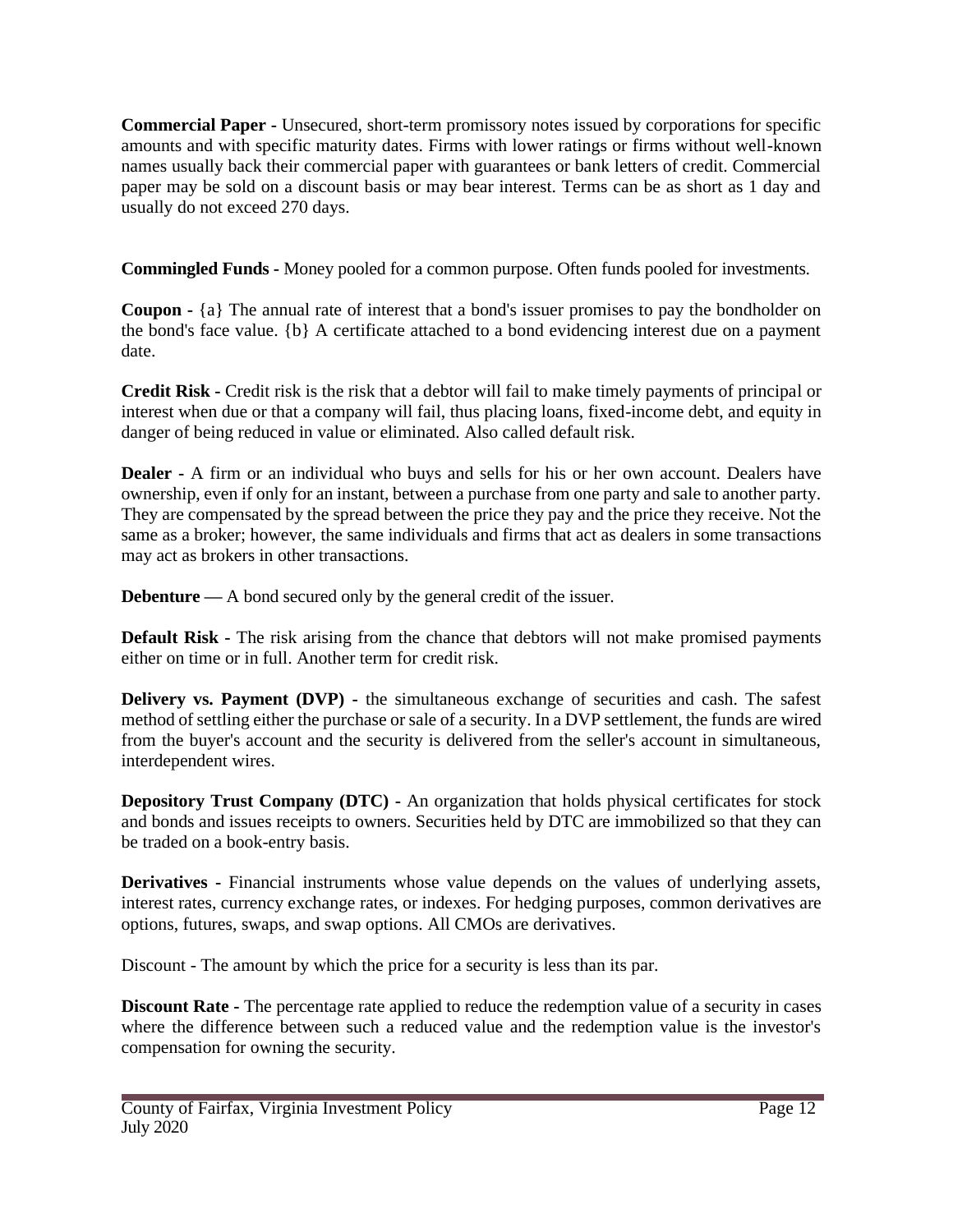**Discount Securities -** Securities that do not pay periodic interest. Investors earn the difference between the discount issue price and the full face value paid at maturity. Treasury bills, banker's acceptances, and zero coupon bonds are discount securities. Most commercial paper is also issued at a discount.

Diversification - Dividing investment funds among a variety of securities offering independent returns.

**DK -** Initials for "don't know". A security is said to be "DK'd" when it is delivered to the purchaser or more typically the purchaser's correspondent but is rejected because the purchaser either doesn't know or doesn't agree with one or more of the aspects of the trade.

**Duration** - a sophisticated measure of the average timing of cash flows from an asset or a liability or from an asset portfolio or a liability portfolio. Essentially, duration is a more accurate measure of maturity because it reflects the timing of cash flows from period interest and/or principal payments in addition to the cash flows represented by the funds transferred at maturity. Duration is computed by summing the present values of all of the future cash flows after multiplying each by the time until receipt, and then dividing that product by the sum of the present value of the future cash flows without weighting them for the time of receipt.

**Effective Annual Yield -** A seldom-used expression to refer to the yield on an investment expressed on a compound interest basis.

**Event Risk -** The risk of an unexpected, future decrease in credit quality that is a result of events such as a corporate acquisition or material changes in taxes, laws, or regulations.

**Fannie Mae -** An informal name for the Federal National Mortgage Association (FNMA). FNMA is a privately owned corporation whose function is to buy government-insured or guaranteed and conventional mortgages. To finance its mortgage purchases, FNMA relies primarily on the sale of debentures and short-term discount notes. FNMA securities are not backed by the full faith and credit of the federal government, but the risk of default is considered to be low.

**Farmer Mac — FAMC** or the Federal Agricultural Mortgage Corporation. A federally chartered private corporation providing an alternate source of credit for agricultural loans and rural housing.

**Federal Credit Agencies -** Agencies of the Federal government set up to supply credit to various classes of institutions and individuals, i.e., S&L, small business firms, students, farmers, farm cooperatives, and exporters.

**Federal Deposit Insurance Corporation (FDIC) -** A federal agency that insures bank deposits, currently up to \$250,000 per deposit.

**Federal Funds Rate -** The rate for which overnight federal funds are traded.

**Federal Home Loan Bank (FHLB) -** Unsecured joint and several obligations of the 12 district banks. They are issued with short maturities (under 1 year) to complement the longer-term borrowings of the bank. It raises money by issuing notes and bonds and lends money to savings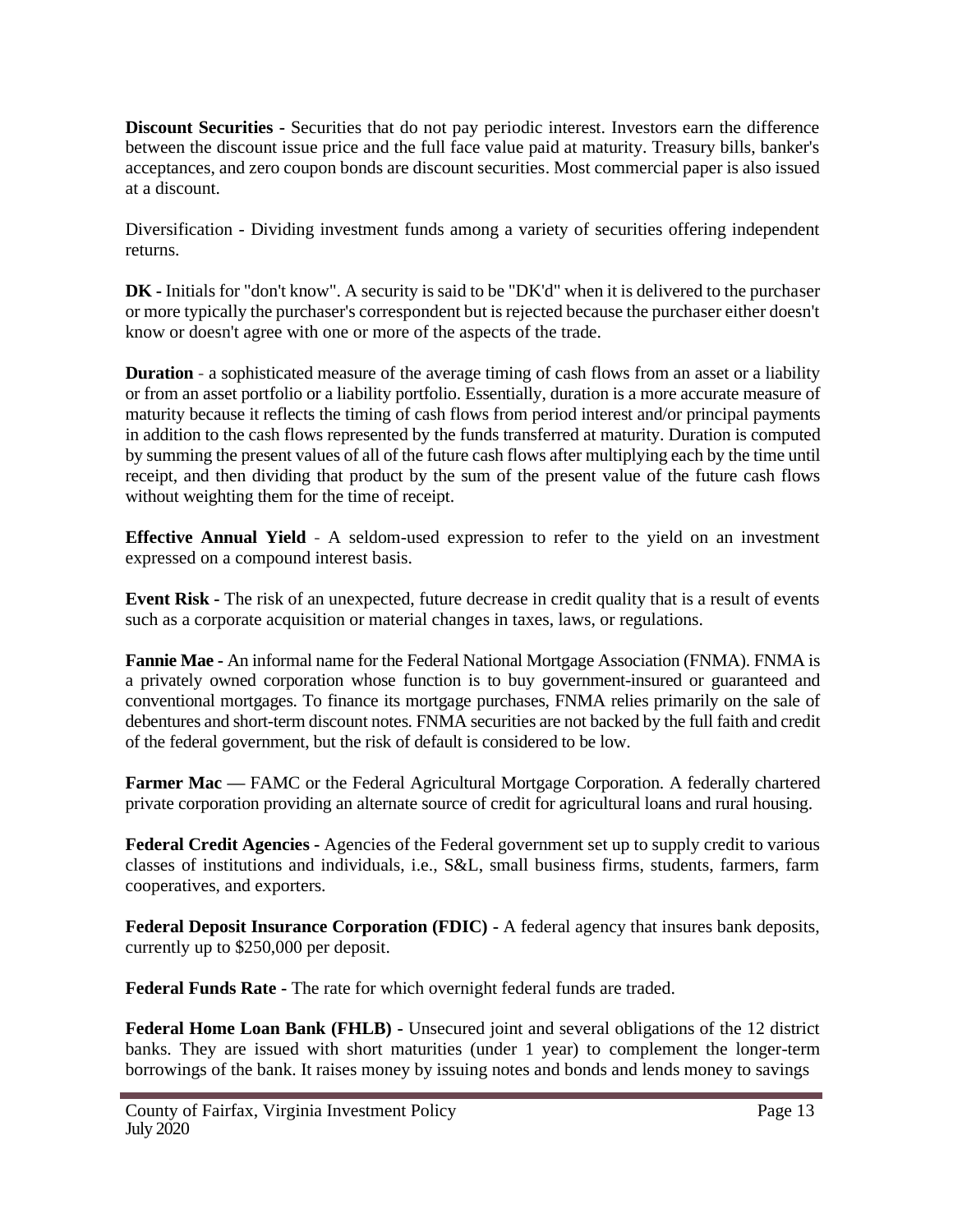and loans and other mortgage lenders based on the amount of collateral the institution can provide.

**Floating Rate Bond -** Bonds that have a variable-rate coupon that is usually tied to a predetermined index, plus a margin or spread. The spread is a rate that remains constant.

**Freddie Mac -** An informal name for the Federal Home Loan Mortgage Corporation (FHLMC) or for securities issued by it. The FHLMC was created to promote the development of a nationwide secondary market in conventional residential mortgages. FHLMC may purchase mortgages only from financial institutions that have their deposits or accounts insured by agencies of the Federal government. FHLMC sells its interest in the mortgages it purchases through mortgage-backed securities. These are not backed by the full faith and credit of the U.S. Government.

**International Bank for Reconstruction and Development —** Also known as the World Bank. An international lending organization offering long term low interest credit for industrial development.

**Interest Rate Risk -** The risk that changes in prevailing interest rates will adversely affect assets, liabilities, capital, income, and/or expense at different times or in different amounts.

**Laddered Maturities -** A maturity pattern within a portfolio in which maturities of the assets in the portfolio are equally spaced. Over time, the shortening of the remaining lives of the assets provides a steady source of liquidity or cash flow.

**Liquidity -** An individual's or a firm's capacity to meet future monetary outflows (whether they are required or optional) from available resources.

**Liquidity Risk -** The risk that not enough cash will be generated from either assets or liabilities to meet cash requirements. For a bank, cash requirements primarily comprise deposit withdrawals or contractual loan funding's.

**Mark to Market -** The process of restating the carrying value of an asset or liability to equal its current market value.

**Market Risk -** The risk of an increase or decrease in the market value or price of a financial instrument. Market values for debt instruments are affected by actual and anticipated changes in prevailing interest rates.

**Market Value** — The price at which a security is trading and could presumably be purchased or sold.

**Master Agreement -** A written contract covering all future transactions between the parties to repurchase-reverse repurchase agreements and establishing each party's rights in the transactions. A master agreement often will specify, among other things, the right of the buyer-lender to liquidate the underlying securities in the event of default by the seller-borrower.

**Maturity -** The date on which the principal or last principal payment on a debt is due and payable.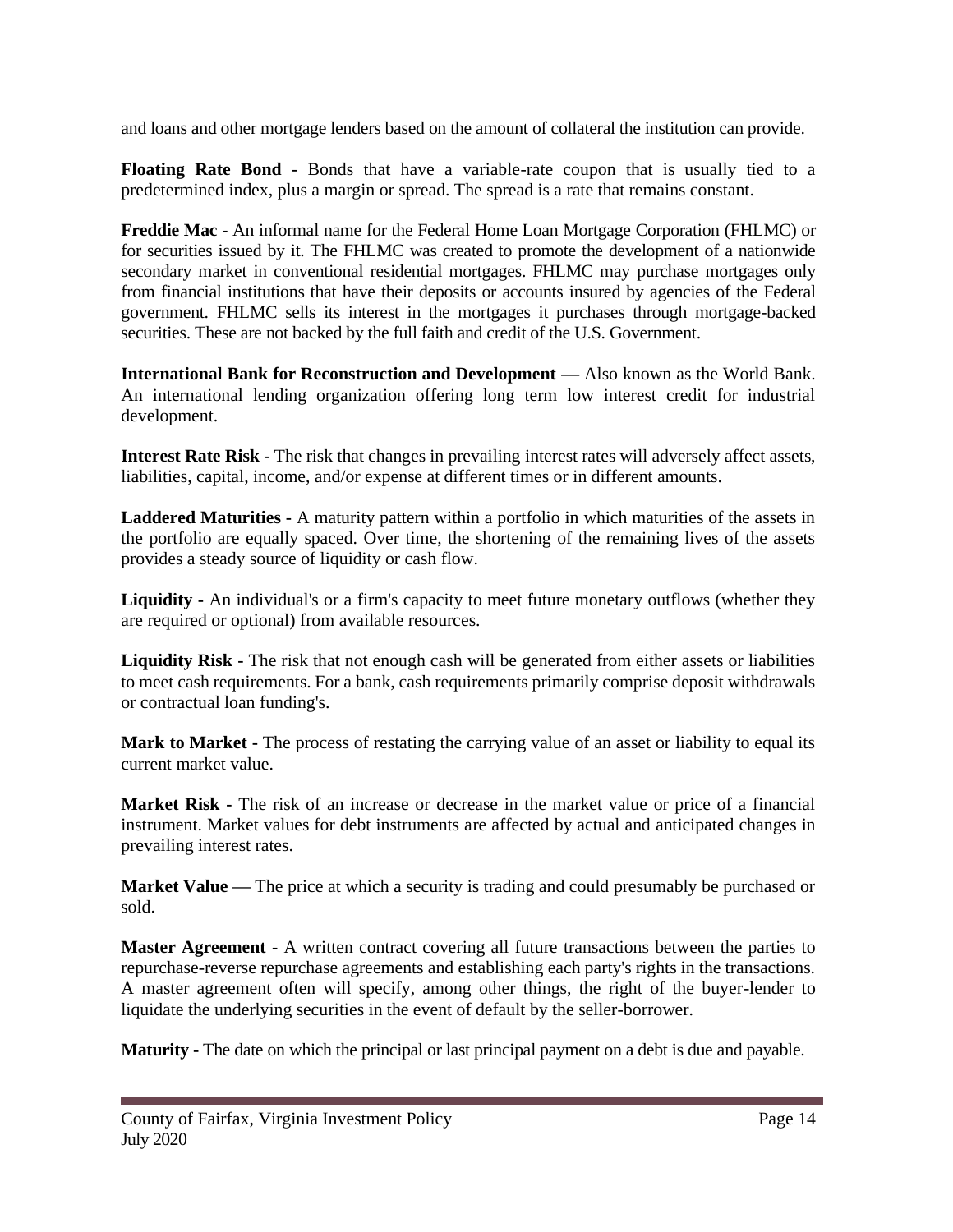**Money Market — The** market in which short-term debt instruments (bills, commercial paper, bankers' acceptances, etc.) are issued and traded.

**Offer — The price asked by a** seller of securities. (When you are buying securities, you ask for an offer.)

**Portfolio -** Collection of securities held by an investor.

**Portfolio Return -** The simplest measurement of portfolio return is interest earnings divided by average daily balances.

**Primary Dealer** — A group of government securities dealers who submit daily reports of market activity and positions and monthly financial statements to the Federal Reserve Bank of New York and are subject to its informal oversight. Primary dealers include Securities and Exchange Commission (SEC)-registered securities brokers-dealers, banks, and a few unregulated firms.

**Prudent Person Rule - An** investment standard. In some states the law requires that a fiduciary, such as a trustee, may invest money only in a list of securities selected by the custody state—the so-called legal list. In other states the trustee may invest in a security if it is one which would be bought by a prudent person of discretion and intelligence who is seeking a reasonable income and preservation of capital.

**Public Securities Association (PSA) -** An industry trade organization for U.S. brokers/dealers. Among other things, the PSA has developed standard documentation for repurchase agreement transactions and for describing prepayments received from mortgage-backed securities.

**Qualified Public Depositories - A** financial institution which does not claim exemption from the payment of any sales or compensating use or ad valorem taxes under the laws of this state, which has segregated for the benefit of the commission eligible collateral having a value of not less than its maximum liability and which has been approved by the Public Deposit Protection Commission to hold public deposits.

**Rate of Return** — The yield obtainable on a security based on its purchase price or its current market price. This may be the amortized yield to maturity on a bond the current income return.

**Rate Risk -** The risk that the entity's earnings and/or its capital may be reduced by an adverse change in prevailing interest rates.

**Repurchase Agreement -** A form of secured, short-term borrowing in which a security is sold with a simultaneous agreement to buy it back from the purchaser at a future date. Rates paid on repos are short-term money market interest rates and are completely unrelated to the coupon rate paid on the instrument being purchased.

**Safekeeping** — A service to customers rendered by banks for a fee whereby securities and valuables of all types and descriptions are held in the bank's vault for protection.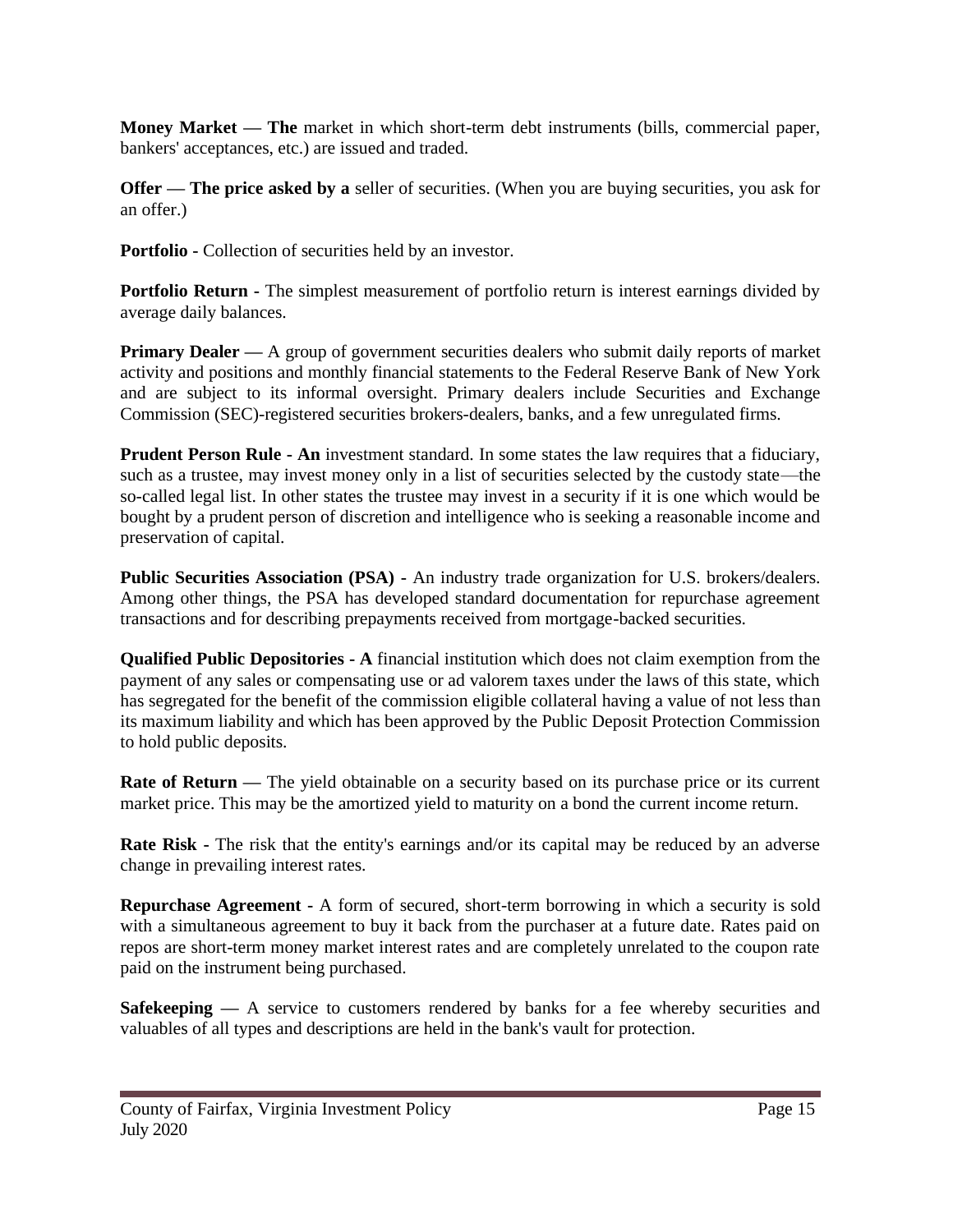**Securities & Exchange Commission (SEC) —** Agency created by Congress to protect investors in securities transactions by administering securities legislation.

**SEC Rule 15C3-1 —** See Uniform Net Capital Rule.

**Settlement Date** — Date by which an executed order must be settled, either by a buyer paying for the securities with cash or by a seller delivering the securities and receiving the proceeds of the sale for them.

**Treasury Bills** — A non-interest bearing discount security issued by the U.S. Treasury to finance the national debt. Most bills are issued to mature in three months, six months, or one year.

**Treasury Bonds** — Long-term coupon-bearing U.S. Treasury securities issued as direct obligations of the U.S. Government and having initial maturities from two to 10 years.

**Treasury Notes —** Medium-term coupon-bearing U.S. Treasury securities issued as direct obligations of the U.S. Government and having initial maturities from two to 10 years.

**Trade Date —** Date on which a security or commodity future trade actually takes place and the buyer and seller agree upon a transaction.

**Uniform Net** Capital **Rule —** Securities and Exchange Commission requirement that member firms as well as nonmember broker-dealers in securities maintain a maximum ratio of indebtedness to liquid capital of 15 to 1; also called *net capital rule* and *net capital ratio.* Indebtedness covers all money owed to a firm, including margin loans and commitments to purchase securities, one reason new public issues are spread among members of underwriting syndicates. Liquid capital includes cash and assets easily converted into cash.

**Virginia Investment Pool (VIP) —** A Section 115 governmental trust fund created under the Joint Exercise of Powers statue of the Commonwealth of Virginia. It provides political subdivisions with an investment vehicle to pool surplus funds and to invest such funds into one or more investment portfolios under the direction and daily supervision of a professional fund manager. The VIP is governed by a Board of Trustees.

**Weighted Average Maturity -** Calculated as (Percentage of portfolio at cost) x (Maturity date — Today's date). The average maturity calculation for each investment is then totaled.

**Yield -** The rate of annual income return on an investment expressed as a percentage. {a) **Income Yield** is obtained by dividing the current dollar income by the current market price for the security. **{b}Net Yield or Yield to Maturity** is the current income yield minus any premium above par or plus any discount from par in purchase price, with the adjustment spread over the period from the date of purchase to the date of maturity of the bonds.

Source: Sheshunoff, Essentials of Cash Management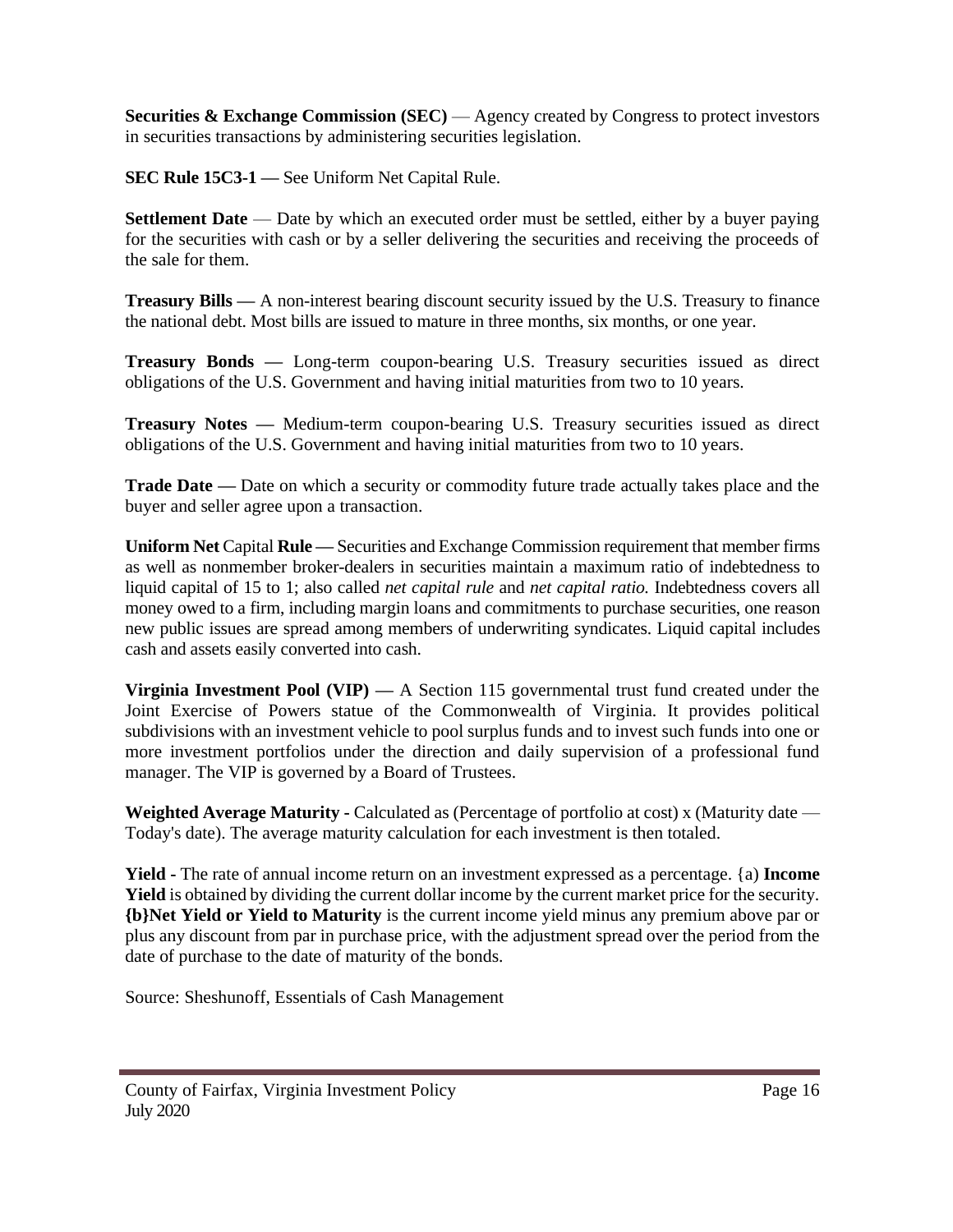#### Attachment II

#### Revisions and Reviews of Policy

#### **Date** Action Taken

- 7/23/2020 Change the minimum rating requirement on Corporate Notes to two of the following: Moody's Aa, S+P AA, Fitch AA.
- 8/15/2019 Change the majority rule in Section 6.2 from "A majority rule shall consist of five (5) of the eight (8) members, with one (1) of the five (5) majority being either the CFO, Director of the Department of Finance, Director of Management and Budget, or Director of the Department of Tax Administration, to "A majority rule shall consist of five  $(5)$  of the eight  $(8)$  members, with two  $(2)$  of the five  $(5)$ majority being either the CFO, Director of the Department of Finance, Director of Management and Budget, or Director of the Department of Tax Administration.
- 7/31/2019 Following are changes to the Investment Policy that were approved on July 31, 2019:
	- Using the term Nationally Recognized Statistical Rating Organization (NRSRO) in lieu of listing the rating companies.
	- Mutual Funds will replace Government Money Market Funds as authorized investments.
	- Adding the Director of Management and Budget as a member of the Investment Committee, and changing the majority rule to at least five of eight members, with one member being the CFO, Director of Finance, Director of Tax Administration, or Director of Management and Budget.
- 7/31/2019 The balance in the Liquidity portfolio on June 30, 2019 was \$733.2 million. The Committee decided at this time not to change allocations to the Core and Liquidity portfolios.
- 7/26/2019 The Investment Committee approved increasing the allocation in the Commonwealth of Virginia's LGIP from 10% of the portfolio balance to 20%, for a period not to exceed 60 days.
- 12/13/2017 Combine the present Core, Core Extended, and VIP Bond Fund portfolios into one Core portfolio.
	- Increase the maximum maturity to five years, with no more than 10% of the portfolio past three years. Only U.S. Treasuries and agency securities may have a maturity beyond three years.
	- Add a new asset class for Supranationals. Investments are limited to the International Bank for Reconstruction and Development, Asian Development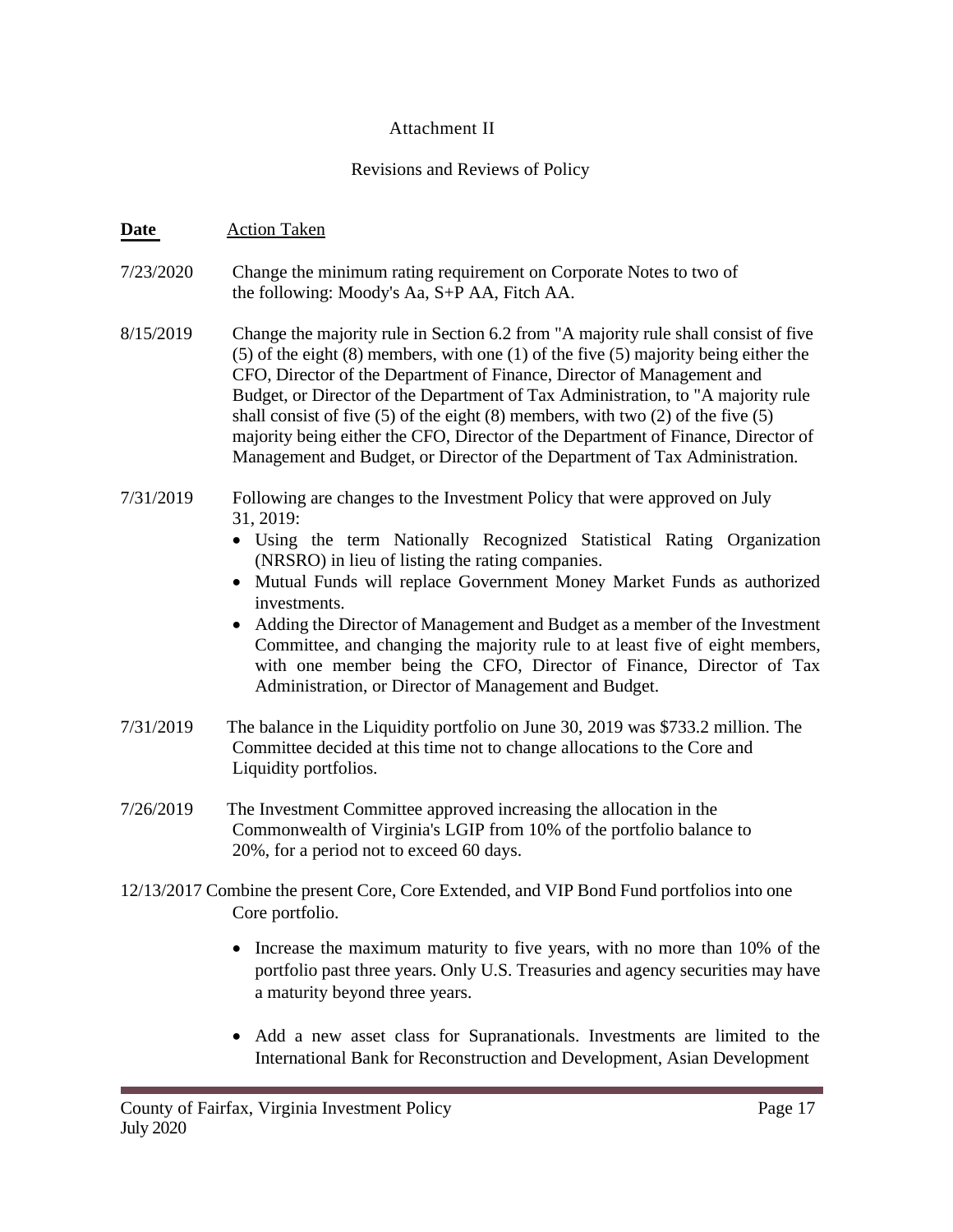**Bank, and African Development Bank. The maximum maturity for Supranationals is three years.**

- **Add Farmer Mac as an approved agency investment.**
- **Increase the maturity on Corporate Notes,** Negotiable CDs, Non-negotiable **CDs, and Insured CDs to three years.**
- **Benchmarks will be as follows:**
	- **o Liquidity Portfolio — LGIP and VIP LGIP**
	- **o Core Portfolio — Merrill Lynch 0-3 Year US Treasury Index**
- **Other tweaks to maximum** maturities and holdings.
- Monthly meetings will include analysis and discussion of yield curve, market **opportunities and portfolio duration.**
- **6/14/2016 Investment Policy was reviewed and no changes were made.**

**3/31/2015 Adds Internal Control measure (Section 17.0) that the Custodian is to confirm with Finance Director, Deputy Director, or their approved designee, a security sale prior to maturity. Funds of the County are listed as general, internal service, special revenue, capital project, enterprise, and agency (Section 2.0 Scope). Updates Attachment I to clarify individuals that compose the Investment Staff. Updates Section 9.5, Repurchase Agreements, stating that a Master Repurchase Agreement is required to enter into a repurchase agreement transaction.**

- **1/07/2014 Adds the VACoNML Virginia Investment Pool as an authorized investment and extends maximum maturity to the Core Extended Portfolio to two years. Adds new portfolio benchmarks, and updates regulatory bodies.**
- 12/5/2012 **Expands Insured Certificate of Deposits to include Insured Accounts. This updates policy to include Amendment to Section 2.2.4518 of the Code of Virginia, Insured deposits.**
- 6/6/2012 **Adds Demand Deposit Account as another investment for daily liquidity.**
- 6/22/11 **Expands Section 14 by defining various portfolios and establishes the size of the Core Portfolio as 50% of all holdings on June 30.**
- **12/15/09 Increase net worth to \$100mln on Authorized Institutions, clarify the "Do Not Buy on Negative Watch" to short term investments, Purchase Date defined as Settlement Date, use short term ratings for eligibility on Bankers Acceptances, separate** Banker's Acceptances from Negotiable CD's, separate money funds from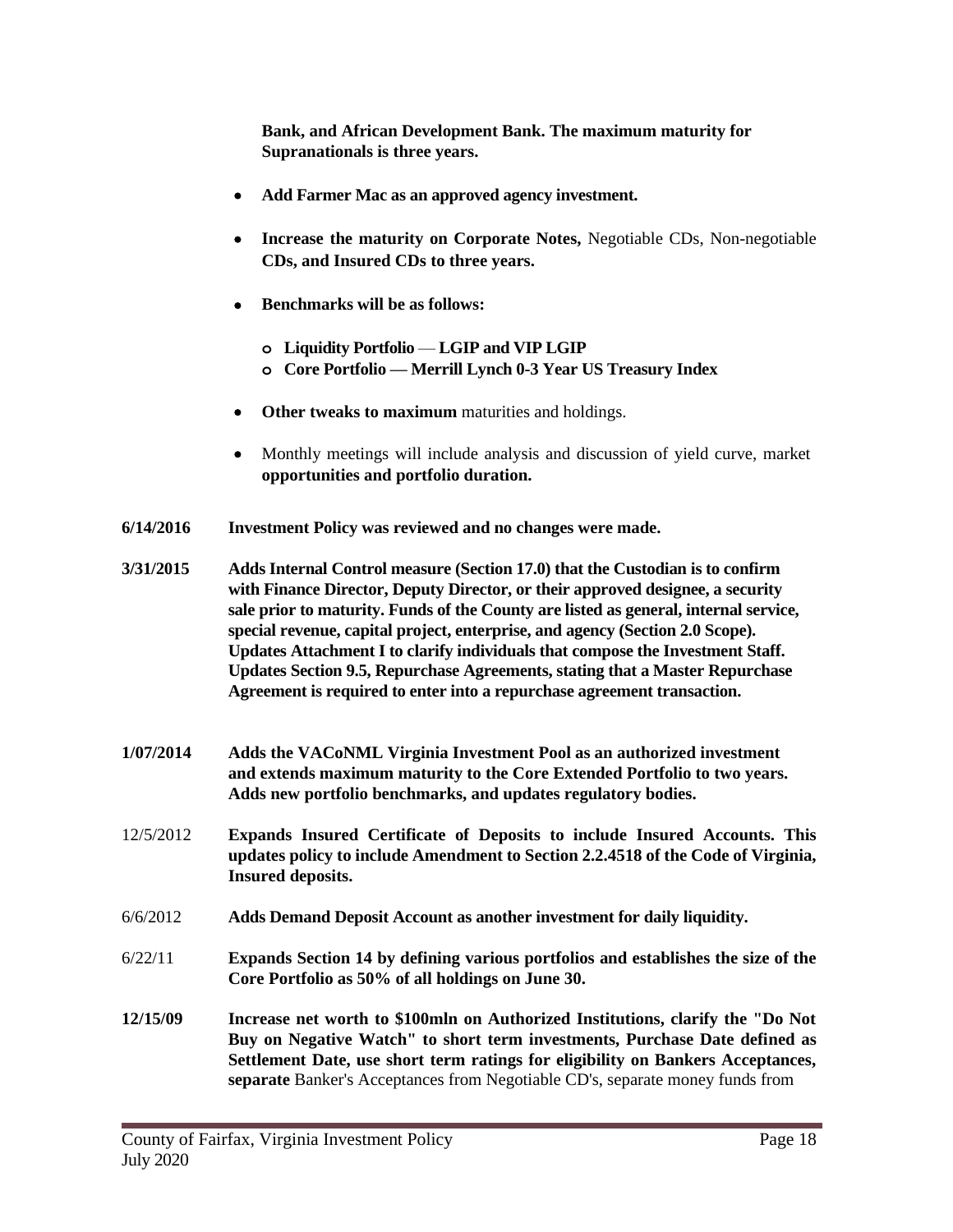|          | repurchase agreements holdings, reduce holdings from 50% to 40% on Non-<br><b>Negotiable CD's</b>                                     |
|----------|---------------------------------------------------------------------------------------------------------------------------------------|
| 9/1/09   | <b>Add Insured Deposits as a permitted investment</b>                                                                                 |
| 06/30/09 | <b>Annual Review of Policy</b>                                                                                                        |
| 04/03/07 | <b>Annual Review of Policy</b>                                                                                                        |
| 02/10/06 | <b>Annual Review of Policy</b>                                                                                                        |
| 08/22/06 | <b>Clarification on Maximum Maturity based upon Trade Date</b>                                                                        |
| 02/07/06 | <b>Clarification on Unauthorized Investments</b>                                                                                      |
| 05/31/05 | <b>Annual review of Policy</b>                                                                                                        |
| 09/21/04 | <b>Modification of "Maximum Term" Policy to provide for investment</b> in a Core<br>Portfolio with an average maturity up to 365 days |
| 05/04/04 | <b>Clarification on Ratings for Commercial Paper and Banker's Acceptances</b>                                                         |
| 03/08/04 | <b>Annual Review of Policy</b>                                                                                                        |
| 01/14/03 | <b>Removal of Japanese BA</b> Restriction. Annual Review of Policy                                                                    |
| 07/16/02 | <b>Annual Review of Policy</b>                                                                                                        |
| 03/20/01 | <b>Quarterly Review of Policy</b>                                                                                                     |
| 09/21/99 | <b>Quarterly Review of Policy</b>                                                                                                     |
| 08/17/99 | <b>Increase in Agency Discount Notes</b>                                                                                              |
| 08/04/99 | <b>Increase in Repurchase Agreement Limits</b>                                                                                        |
| 10/20/98 | Update for submission of Investment Policy Certification by the<br><b>Municipal Treasurers Association</b>                            |
| 08/06/98 | <b>Quarterly Review of Policy</b>                                                                                                     |
| 07/21/98 | <b>Commercial Bank - revision of Thompson BankWatch criteria to reflect</b><br>comprehensive rating.                                  |
| 05/19/98 | <b>Update to reflect Section 20 Dealer criteria</b>                                                                                   |
| 05/14/98 | <b>Quarterly Review of Policy</b>                                                                                                     |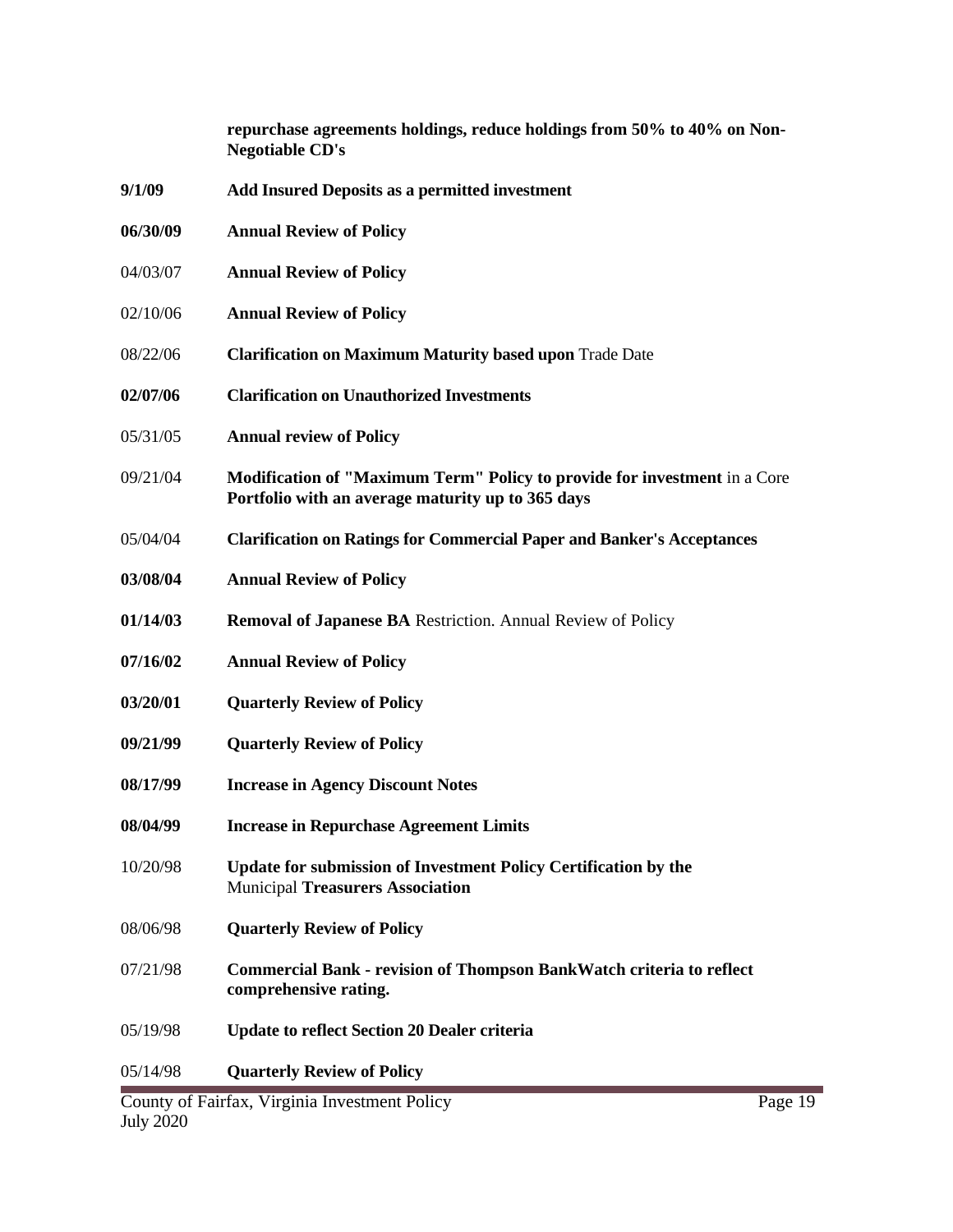- 11/11/97 Quarterly Review of Policy
- 09/30/97 Update to reflect GFOA Investment Policy Recommendations (Revised 8/97)
- 08/14/97 Update to reflect GFOA recommendations and maximum allowable investment term
- 07/22/97 Quarterly Review of Policy
- 03/25/97 Quarterly Review of Policy
- 11/14/96 Quarterly Review of Policy
- 08/06/96 Quarterly Review of Policy
- 05/21/96 Update to section 1.5 Prudence
- 05/07/96 Quarterly Review of Policy
- 01/31/96 Quarterly Review of Policy
- 07/06/95 Quarterly Review of Policy
- 06/22/95 Quarterly Review of Policy
- 03/28/95 Quarterly Review of Policy
- 03/21/95 Quarterly Review of Policy
- 06/07/94 Quarterly Review of Policy
- 03/22/94 Quarterly Review of Policy
- 11/16/93 Quarterly Review of Policy
- 08/03/93 Quarterly Review of Policy
- 06/29/93 Quarterly Review of Policy
- 02/16/93 Quarterly Review of Policy
- 07/07/92 Quarterly Review of Policy
- 07/07/92 2.1-11 Clarification of Repurchase Agreement Policy, (FY 93 #1)
- 05/19/92 Swaps, FY 92 #8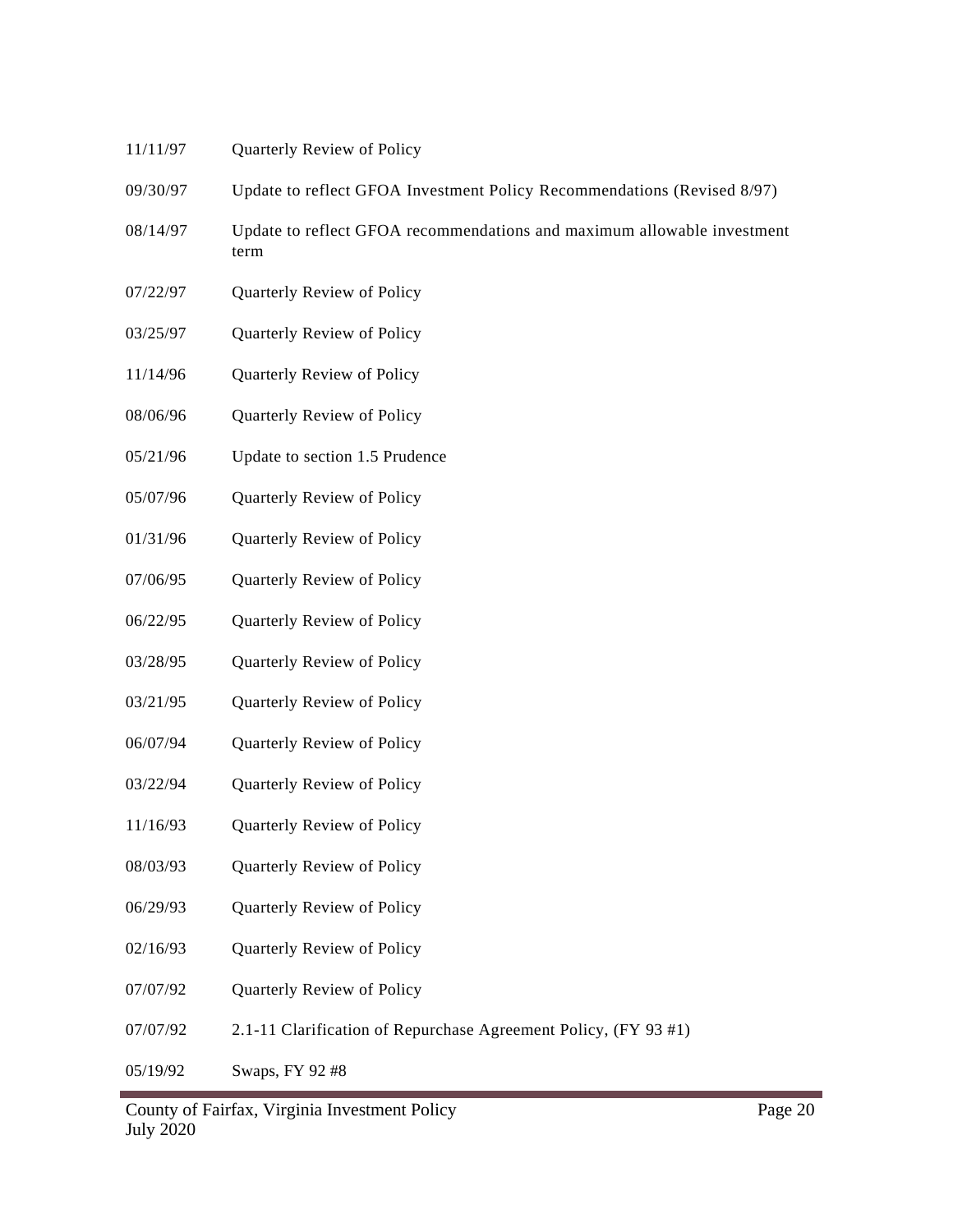- 02/04/92 Administrative Charge (Replaces FY 92 #6 with FY 92 #7)
- 02/04/92 Quarterly Review of Policy
- 01/21/92 Administrative Charge, (Replaces FY92 #4 with FY 92 #6)
- 01/21/92 2.2 South Africa Policy, (FY 92 #5)
- 11/26/91 Administrative Charge (Replaced by FY 92 #6), (FY 92 #4)
- 11/07/91 2.1-5 Authorized Investments—Obligations of U.S., (FY 92 #3)
- 10/29/91 1.2-1 Voting Hierarchy, (FY 92 #2)
- 10/29/91 Code Reference for Investments, (FY 92 #1)
- 10/29/91 Quarterly Review of Policy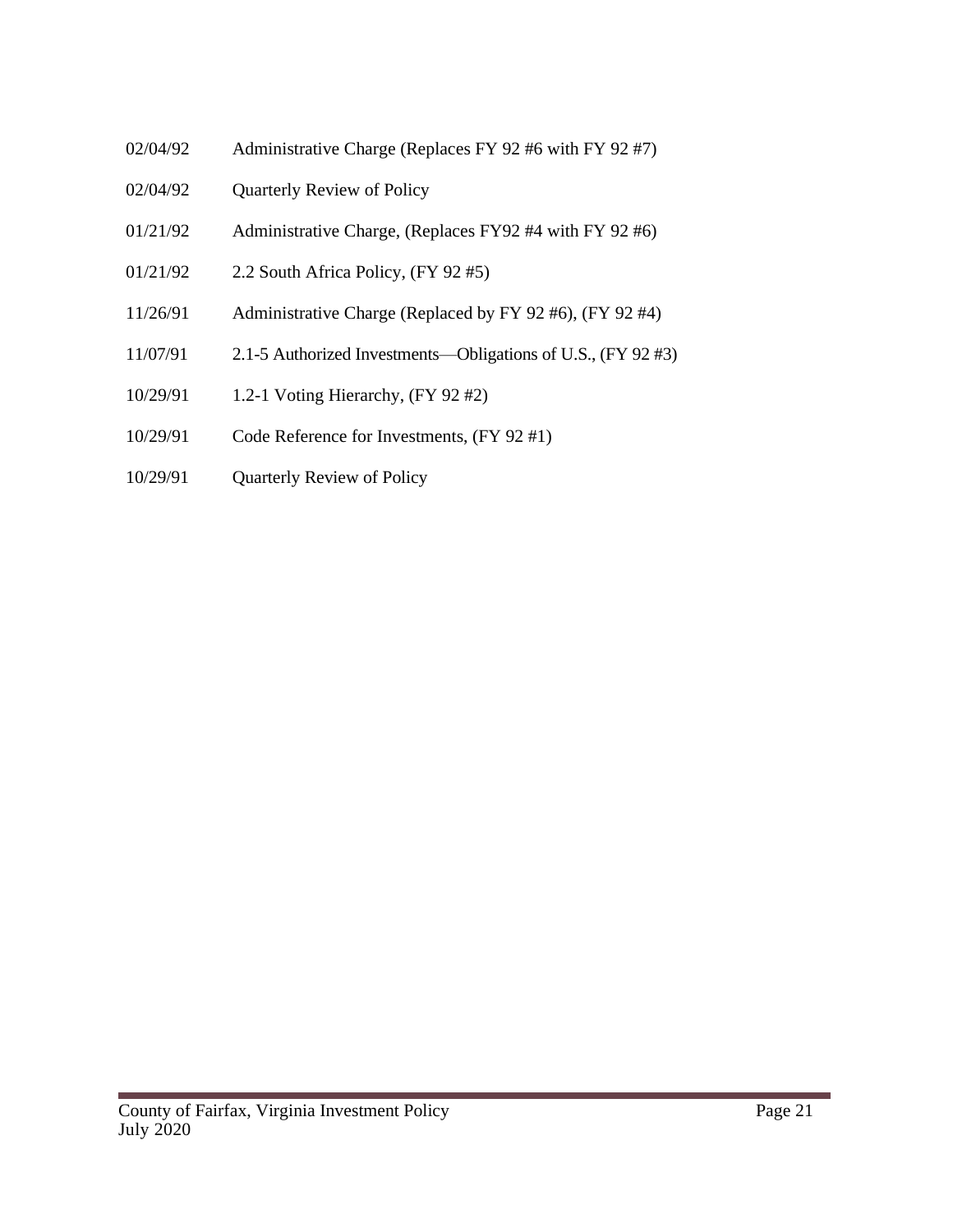## **Attachment III**

## **Code of Virginia**

Title 2.2. Administration of Government

Chapter 44. Virginia Security for Public Deposits Act

## **§ 2.2-4400. Short title; declaration of intent; applicability.**

A. This chapter may be cited as the "Virginia Security for Public Deposits Act."

B. The General Assembly intends by this chapter to establish a single body of law applicable to the pledge of collateral for public deposits in financial institutions so that the procedure for securing public deposits may be uniform throughout the Commonwealth.

C. All public deposits in qualified public depositories that are required to be secured by other provisions of law or by a public depositor shall be secured pursuant to this chapter. Public depositors are required to secure their deposits pursuant to several applicable provisions of law, including but not limited to §§ 2.2-1813, 2.2-1815, 8.01-582, 8.01-600, 15.2-1512.1, 15.2-1615, 15.2-2625, 15.2-6611, 15.2-6637, 58.1-3149, 58.1-3150, 58.1-3154, and 58.1-3158.

D. This chapter, however, shall not apply to deposits made by the State Treasurer in out-of-state financial institutions related to master custody and tri-party repurchase agreements, provided that (i) such deposits do not exceed 10 percent of average monthly investment balances and (ii) the out-ofstate financial institutions used for this purpose have received at least one of the following shortterm deposit ratings: (a) not less than A-1 by Standard & Poor's; (b) not less than P-1 by Moody's Investors Service, Inc.; or (c) not less than Fl by Fitch Ratings, Inc.

1973, c. 172, §§ 2.1-359, 2.1-361; 1984, c. 135; 2000, cc. 335, 352;2001, c. 844;2010, cc. 640, 674: 2020, c. 333.

The chapters of the acts of assembly referenced in the historical citation at the end of this section may not constitute a comprehensive list of such chapters and may exclude chapters whose provisions have expired.

### **§ 2.2-4401. Definitions.**

As used in this chapter, unless the context requires a different meaning:

"Dedicated method" or "opt-out method" means the securing of public deposits without accepting the contingent liability for the losses of public deposits of other qualified public depositories, pursuant to § 2.2-4404 and regulations and guidelines promulgated by the Treasury Board.

"Defaulting depository" means any qualified public depository determined to be in default or insolvent.

"Default or insolvency" includes, but shall not be limited to, the failure or refusal of any qualified public depository to return any public deposit upon demand or at maturity and the issuance of an order of supervisory authority restraining such depository from making payments of deposit liabilities or the appointment of a receiver for such depository.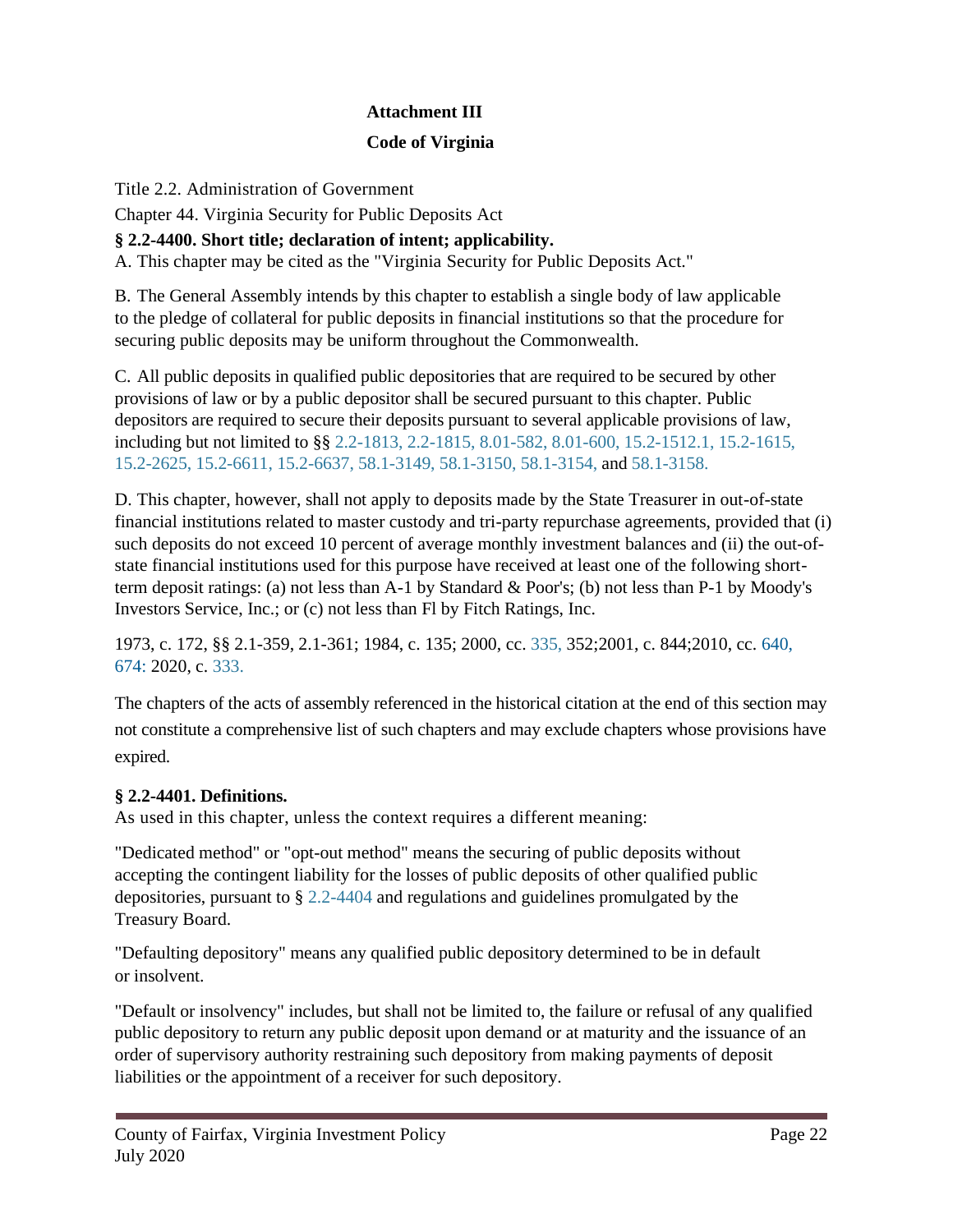#### Attachment III

#### Code of Virginia

#### Title 2.2. Administration of Government

Chapter 44. Virginia Security for Public Deposits Act

### **§ 2.2-4400. Short title; declaration of intent; applicability.**

A. This chapter may be cited as the "Virginia Security for Public Deposits Act."

B. The General Assembly intends by this chapter to establish a single body of law applicable to the pledge of collateral for public deposits in financial institutions so that the procedure for securing public deposits may be uniform throughout the Commonwealth.

C. All public deposits in qualified public depositories that are required to be secured by other provisions of law or by a public depositor shall be secured pursuant to this chapter. Public depositors are required to secure their deposits pursuant to several applicable provisions of law, including but not limited to §§ 2.2-1813, 2.2-1815, 8.01-582, 8.01-600, 15.2-1512.1, 15.2-1615, 15.2-2625, 15.2-6611, 15.2-6637, 58.1-3149, 58.1-3150, 58.1-3154, and 58.1-3158.

D. This chapter, however, shall not apply to deposits made by the State Treasurer in out-of-state financial institutions related to master custody and tri-party repurchase agreements, provided that (i) such deposits do not exceed 10 percent of average monthly investment balances and (ii) the out-ofstate financial institutions used for this purpose have received at least one of the following shortterm deposit ratings: (a) not less than A-1 by Standard & Poor's; (b) not less than P-1 by Moody's Investors Service, Inc.; or (c) not less than Fl by Fitch Ratings, Inc.

1973, c. 172, §§ 2.1-359, 2.1-361; 1984, c. 135; 2000, cc. 335, 352;2001, c. 844;2010, cc. 640. 674: 2020, c. 333.

The chapters of the acts of assembly referenced in the historical citation at the end of this section may not constitute a comprehensive list of such chapters and may exclude chapters whose provisions have expired.

### **§ 2.2-4401. Definitions.**

As used in this chapter, unless the context requires a different meaning:

"Dedicated method" or "opt-out method" means the securing of public deposits without accepting the contingent liability for the losses of public deposits of other qualified public depositories, pursuant to § 2.2-4404 and regulations and guidelines promulgated by the Treasury Board.

"Defaulting depository" means any qualified public depository determined to be in default or insolvent.

"Default or insolvency" includes, but shall not be limited to, the failure or refusal of any qualified public depository to return any public deposit upon demand or at maturity and the issuance of an order of supervisory authority restraining such depository from making payments of deposit liabilities or the appointment of a receiver for such depository.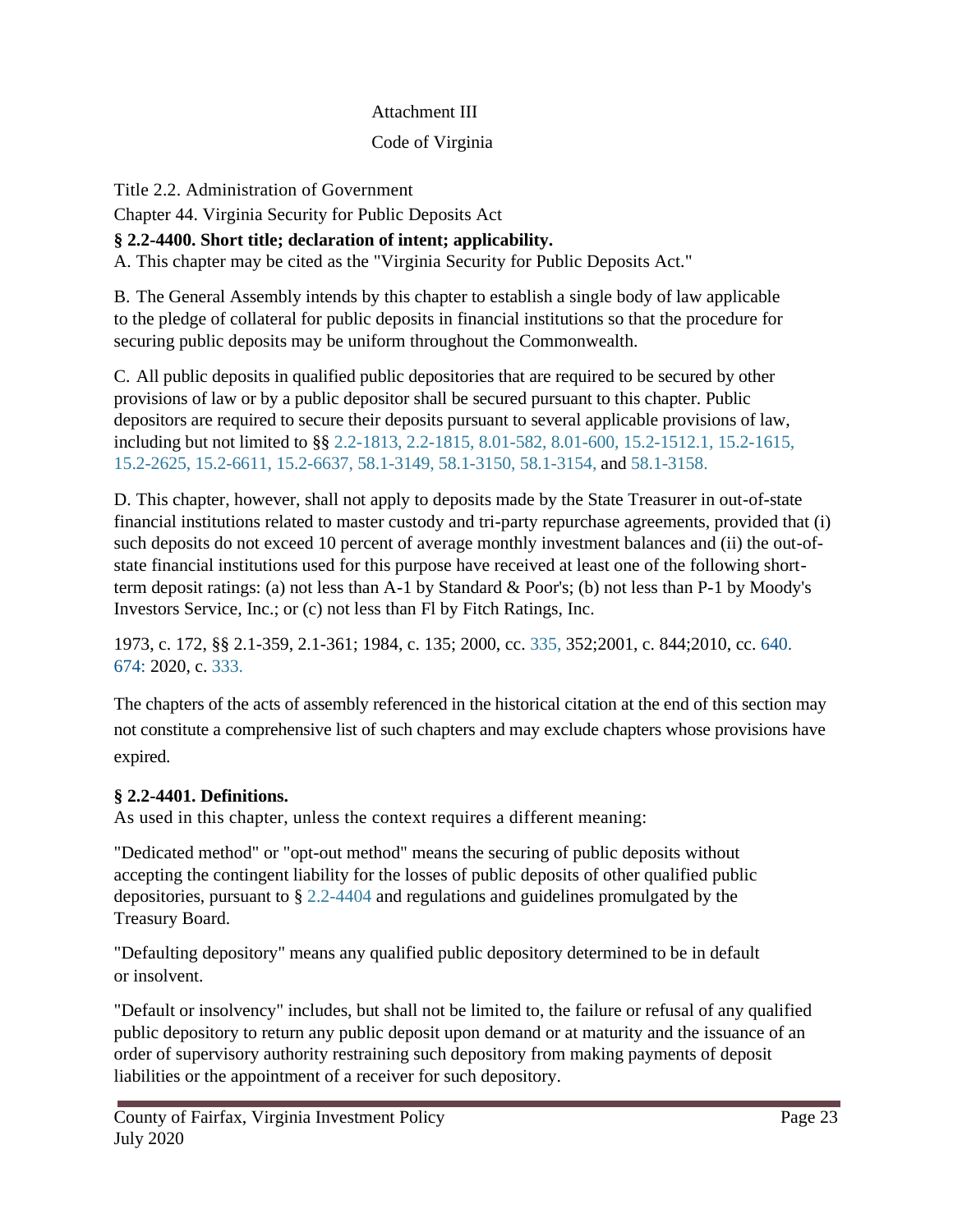"Eligible collateral" means securities or instruments authorized as legal investments under the laws of the Commonwealth for public sinking funds or other public funds as well as Federal Home Loan Bank letters of credit issued in accordance with guidelines promulgated by the Treasury Board.

"Located in Virginia" means having a main office or branch office in the Commonwealth where deposits are accepted, checks are paid, and money is lent.

"Pooled method" means securing public deposits by accepting the contingent liability for the losses of public deposits of other qualified public depositories choosing this method, pursuant to § 2.2-4403 and regulations and guidelines promulgated by the Treasury Board.

"Public deposit" means moneys held by a public depositor who is charged with the duty to receive or administer such moneys and is acting in an official capacity, such moneys being deposited in any of the following types of accounts: nonnegotiable time deposits, demand deposits, savings deposits, or any other transaction accounts.

"Public depositor" means the Commonwealth or any county, city, town or other political subdivision thereof, including any commission, institution, committee, board, or officer of the foregoing and any state court.

"Qualified escrow agent" means the State Treasurer or any bank or trust company approved by the Treasury Board to hold collateral pledged to secure public deposits.

"Qualified public depository" means any national banking association, federal savings and loan association or federal savings bank located in Virginia, any bank, trust company or savings institution organized under Virginia law, or any state bank or savings institution organized under the laws of another state located in Virginia authorized by the Treasury Board to hold public deposits according to this chapter.

"Required collateral" of a qualified public depository means the amount of eligible collateral required to secure public deposits set by regulations or an action of the Treasury Board.

"Treasury Board" means the Treasury Board of the Commonwealth created by § 2.2-2415.

1973, c. 172, § 2.1-360; 1984, c. 135; 1987, c. 718; 1996, c. 77;1998, cc. 20, 21;2001, c. 844;2008, c. 7;2010, cc. 640. 674.

The chapters of the acts of assembly referenced in the historical citation at the end of this section may not constitute a comprehensive list of such chapters and may exclude chapters whose provisions have expired.

## **§ 2.2-4402. Collateral** for public **deposits.**

Qualified public depositories shall elect to secure deposits by either the pooled method or the dedicated method. Every qualified public depository shall deposit with a qualified escrow agent eligible collateral equal to or in excess of the required collateral. Eligible collateral shall be valued as determined by the Treasury Board. Substitutions and withdrawals of eligible collateral may be made as determined by the Treasury Board.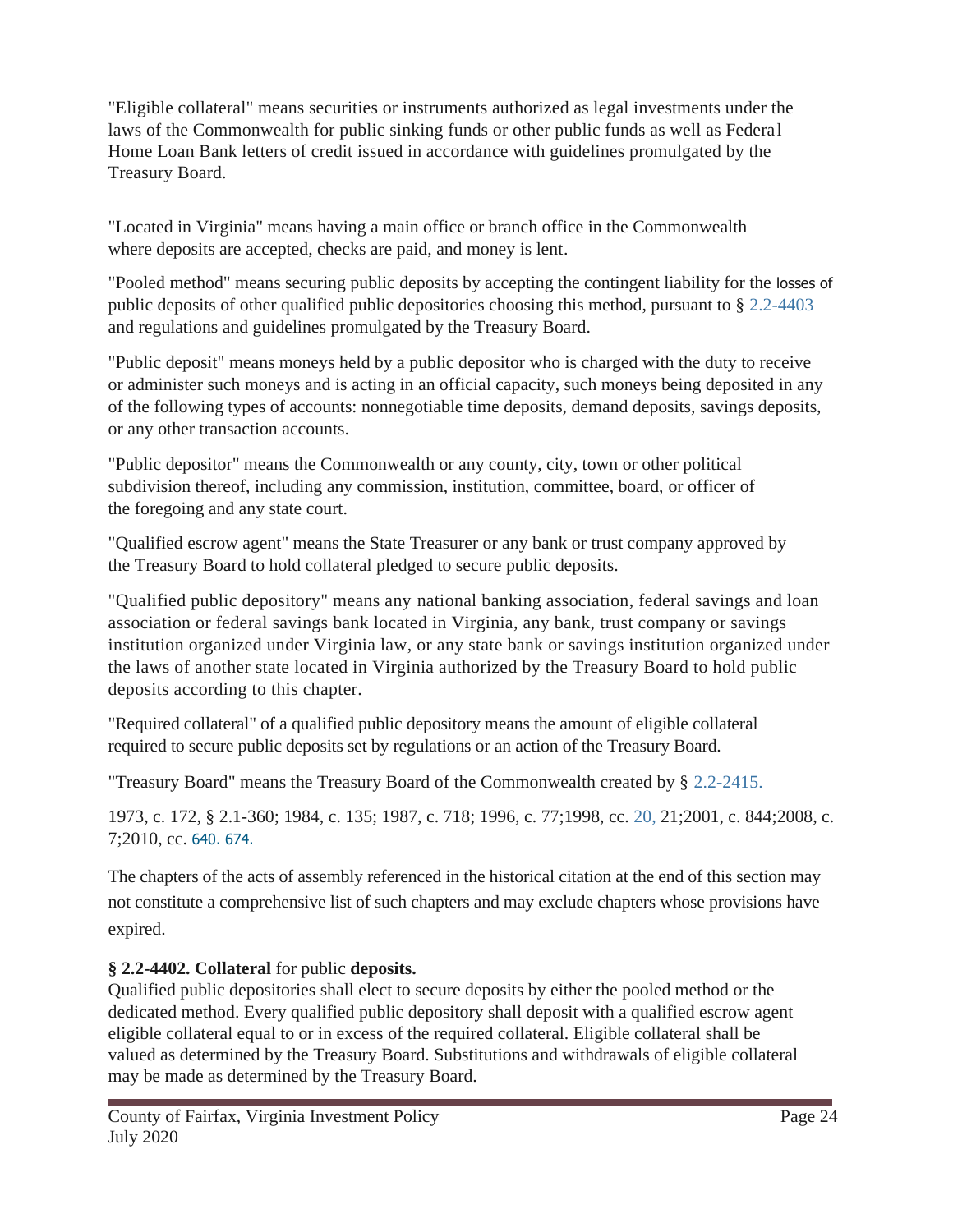Notwithstanding any other provisions of law, no qualified public depository shall be required to give bond or pledge securities or instruments in the manner herein provided for the purpose of securing deposits received or held in the trust department of the depository and that are secured as required by § 6.2-1005 of the Code of Virginia or that are secured pursuant to Title 12, § 92a of the United States Code by securities of the classes prescribed by § 6.2-1005 of the Code of Virginia.

No qualified public depository shall accept or retain any public deposit that is required to be secured unless it has deposited eligible collateral equal to its required collateral with a qualified escrow agent pursuant to this chapter.

1973, c. 172, § 2.1-362; 2001, c. 844;2010, cc. 640, 674.

The chapters of the acts of assembly referenced in the historical citation at the end of this section may not constitute a comprehensive list of such chapters and may exclude chapters whose provisions have expired.

## **§ 2.2-4403. Procedure for payment of losses by pooled method.**

When the Treasury Board determines that a qualified public depository securing public deposits in accordance with this section is a defaulting depository, it shall as promptly as practicable take steps to reimburse public depositors for uninsured public deposits using the following procedures:

1. The Treasury Board shall ascertain the amount of uninsured public deposits held by the defaulting depository, either with the cooperation of the Commissioner of Financial Institutions, the receiver appointed for such depository, or by any other means available.

2. The amount of such uninsured public deposits ascertained as provided in subdivision 1, plus any costs associated with liquidation, shall be assessed by the Treasury Board first against the defaulting depository to the extent of the full realizable market value of the collateral pledged to secure its public deposits.

3. In the event the realized value of the pledged collateral in subdivision 2 is insufficient to satisfy the liability of the defaulting depository to its public depositors and the Treasury Board, the Treasury Board shall assess the remaining liability against all other qualified public depositories securing public deposits according to the following ratio: total average public deposit balance for each qualified public depository held during the immediately preceding twelve months divided by the total average public deposit balance for the same period held by all qualified public depositories under this section other than the defaulting depository.

4. Assessments made by the Treasury Board in accordance with subdivision 3 shall be payable by the close of business on the second business day following demand. Upon the failure of any qualified public depository to pay such assessment when due, the State Treasurer shall promptly take possession of the eligible collateral deposited with the non-paying depository's escrow agent and liquidate the same to the extent necessary to pay the original assessment plus any additional costs necessary to liquidate the collateral.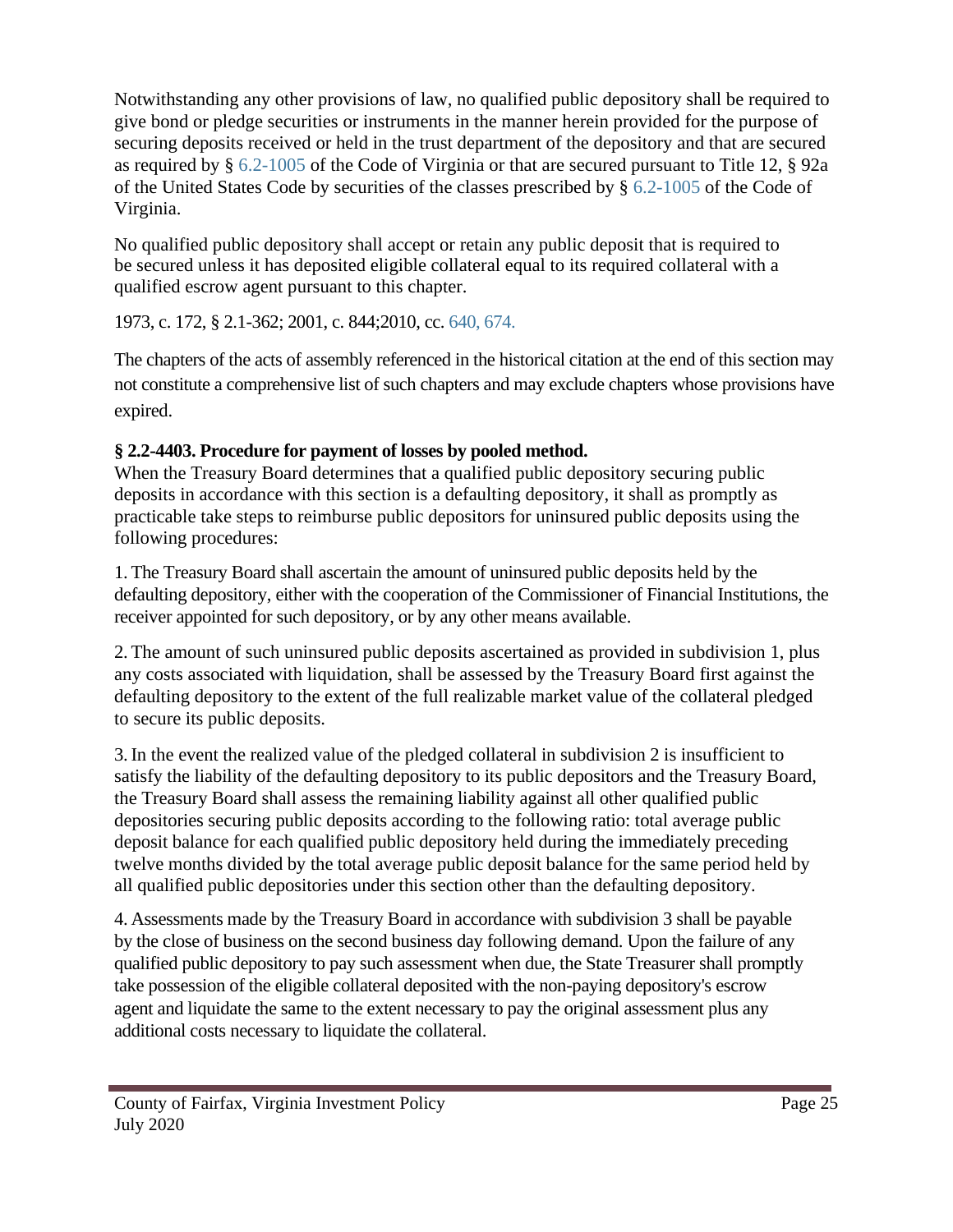5. Upon receipt of such assessments and the net proceeds of the eligible collateral liquidated from the State Treasurer, the Treasury Board shall reimburse the public depositors to the extent of the defaulting depository's liability to them, net of any applicable deposit insurance.

1973, c. 172, § 2.1-363; 1978, c. 14; 1984, c. 135; 2001, c. 844;2009, c. 64;2010, cc. 640, 674.

The chapters of the acts of assembly referenced in the historical citation at the end of this section may not constitute a comprehensive list of such chapters and may exclude chapters whose provisions have expired.

## **§ 2.2-4404. Procedure for payment of losses by dedicated method.**

When the Treasury Board determines that a qualified public depository securing public deposits in accordance with this section is a defaulting depository, it shall as promptly as practicable take steps to reimburse public depositors of all uninsured public deposits using the following procedures:

1. The Treasury Board shall ascertain the amount of uninsured public deposits held by the defaulting depository with the cooperation of the Commissioner of Financial Institutions, the receiver appointed for such depository or by any other means available.

2. The amount of such uninsured public deposits ascertained as provided in subdivision 1, plus any costs associated with liquidation of the eligible collateral of the defaulting depository, shall be assessed by the Treasury Board against the defaulting depository. The State Treasurer shall

promptly take possession of the eligible collateral deposited by such depository with the depository's escrow agent, as is necessary to satisfy the assessment of the Treasury Board and shall liquidate the same and turn over the net proceeds to the Treasury Board.

3. Upon receipt from the State Treasurer of the eligible collateral liquidated, the Treasury Board shall reimburse the public depositors from the proceeds of the collateral up to the extent of the depository's deposit liability to them, net of any applicable deposit insurance.

1984, c. 135, § 2.1-363.1; 2001, c. 844;2009, c. 64;2010, cc. 640, 674.

The chapters of the acts of assembly referenced in the historical citation at the end of this section may not constitute a comprehensive list of such chapters and may exclude chapters whose provisions have expired.

**§ 2.2-4.405. Powers of Treasury Board relating** to the administration of this **chapter.** The Treasury Board shall have power to:

1. Make and enforce regulations and guidelines necessary and proper to the full and complete performance of its functions under this chapter;

2. Prescribe and enforce regulations and guidelines fixing terms and conditions consistent with this chapter under which public deposits must be secured;

3. Require additional collateral, in excess of the required collateral of any or all qualified public depositories as it may determine prudent under the circumstances;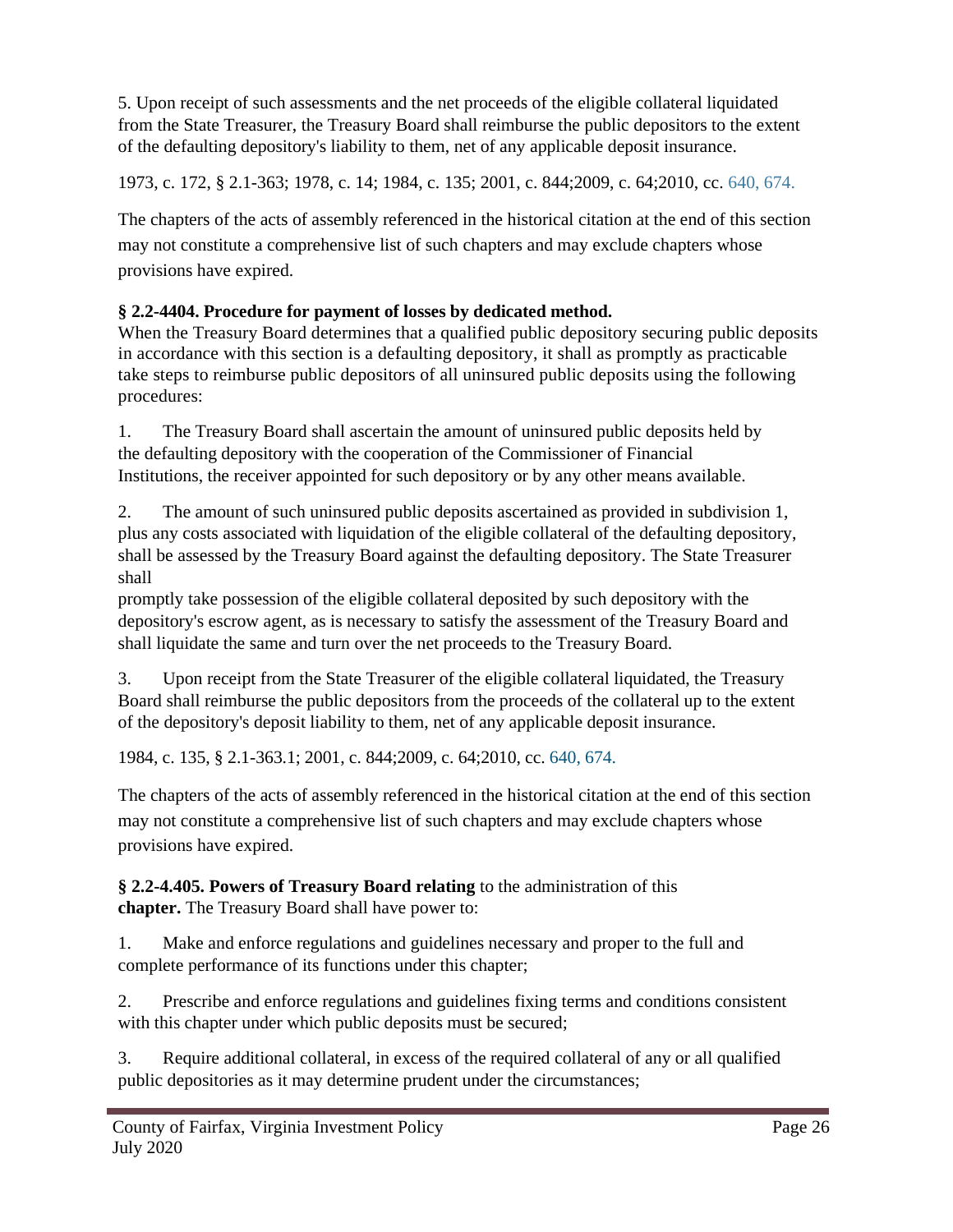4. Determine what securities or instruments shall be acceptable as eligible collateral, and fix the percentage of face value or market value of such securities or instruments that can be used to secure public deposits;

5. Establish guidelines to permit banks to withdraw from the procedures for the payment of losses under § 2.2-4403 and instead be governed by the procedures for the payment of losses under § 2.2-4404, consistent with the primary purpose of protecting public deposits;

6. Require any qualified public depository to provide information concerning its public deposits as requested by the Treasury Board; and

7. Determine when a default or insolvency has occurred and to take such action as it may deem advisable for the protection, collection, compromise or settlement of any claim arising in case of default or insolvency.

1973, c. 172, § 2.1-364; 2001, c. 84'1;2009, c. 64;2010, cc. 640, 674.

The chapters of the acts of assembly referenced in the historical citation at the end of this section may not constitute a comprehensive list of such chapters and may exclude chapters whose provisions have expired.

## § 2.2-4<sup>4</sup>406. Subrogation of Treasury Board to depositor's rights; payment of sums received from **distribution of assets.**

Upon payment in full to any public depositor on any claim presented pursuant to § 2.2-4403 or 2.2-4404, the Treasury Board shall be subrogated to all of such depositor's rights, title and interest against the depository in default or insolvent and shall share in any distribution of such defaulting or insolvent depository's assets ratably with other depositors. Any sums received from any such distribution shall be paid to the other qualified public depositories against which assessments were made, in proportion to such assessments, net of any proper payment or expense of the Treasury Board in enforcing any such claim.

1973, c. 172, § 2.1-365; 2001, c. 844;2010, cc. 640, 674.

The chapters of the acts of assembly referenced in the historical citation at the end of this section may not constitute a comprehensive list of such chapters and may exclude chapters whose provisions have expired.

### **§ 2.2-4407. Mandatory deposit of public funds in qualified public depositories.**

Public deposits required to be secured pursuant to this chapter shall be deposited in a qualified public depository.

1973, c. 172, § 2.1-366; 2001, c. 844;2010, cc. 640, 674.

The chapters of the acts of assembly referenced in the historical citation at the end of this section may not constitute a comprehensive list of such chapters and may exclude chapters whose provisions have expired.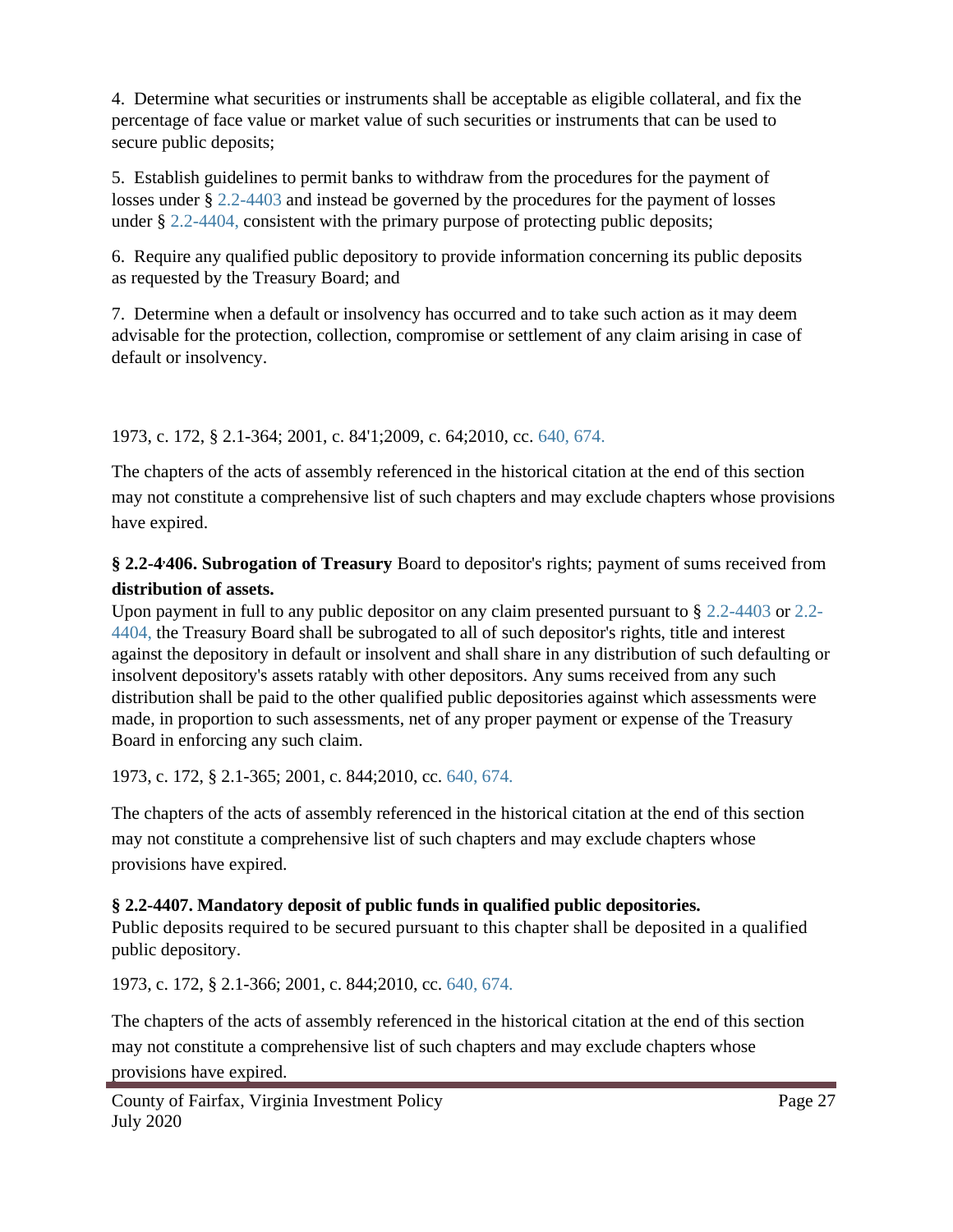#### **§ 2.2-4408. Authority to make public deposits.**

A. All public depositors are hereby authorized to make public deposits under their control in qualified public depositories, securing such public deposits pursuant to this chapter.

B. Local officials handling public deposits in the Commonwealth may not require from a qualified public depository any pledge of collateral for their deposits in excess of the requirements of this chapter.

1973, c. 172, § 2.1-367; 1980, c. 538, § 2.1-234.5; 1998, cc. 20, 21;2001, c. 844;2010, cc. 640, 674.

The chapters of the acts of assembly referenced in the historical citation at the end of this section may not constitute a comprehensive list of such chapters and may exclude chapters whose provisions have expired.

## **§ 2.2-4409. Authority to secure public** deposits; acceptance of liabilities **and duties by public**

#### **depositories.**

All qualified public depositories are hereby authorized to secure public deposits in accordance with this chapter and shall be deemed to have accepted the liabilities and duties imposed upon it pursuant to this chapter.

1973, c. 172, § 2.1-368; 2001, c. 841;2010, cc. 640, 674.

The chapters of the acts of assembly referenced in the historical citation at the end of this section may not constitute a comprehensive list of such chapters and may exclude chapters whose provisions have expired.

## **§ 2.2-4410. Liability of public depositors.**

When deposits are made in accordance with this chapter no official of a public depositor shall be personally liable for any loss resulting from the default or insolvency of any qualified public depository in the absence of negligence, malfeasance, misfeasance, or nonfeasance on his part or on the part of his agents.

1973, c. 172, § 2.1-370; 2001, c. 841;2010, cc. 640, 674.

The chapters of the acts of assembly referenced in the historical citation at the end of this section may not constitute a comprehensive list of such chapters and may exclude chapters whose provisions have expired.

## **§ 2.2-4411. Reports of qualified public depositories.**

By the tenth day after the end of each calendar reporting month or when requested by the Treasury Board each qualified public depository shall submit to the Treasury Board an electronic report of such data required by the Treasury Board to demonstrate that the current market value of its pledged collateral was equal to or greater than the amount of required collateral for the previous month, certified as to its accuracy by an authorized official of the qualified public depository.

Upon request by a public depositor, a qualified public depository shall provide a schedule detailing the public deposit accounts reported to the Treasury Board for that depositor, as well as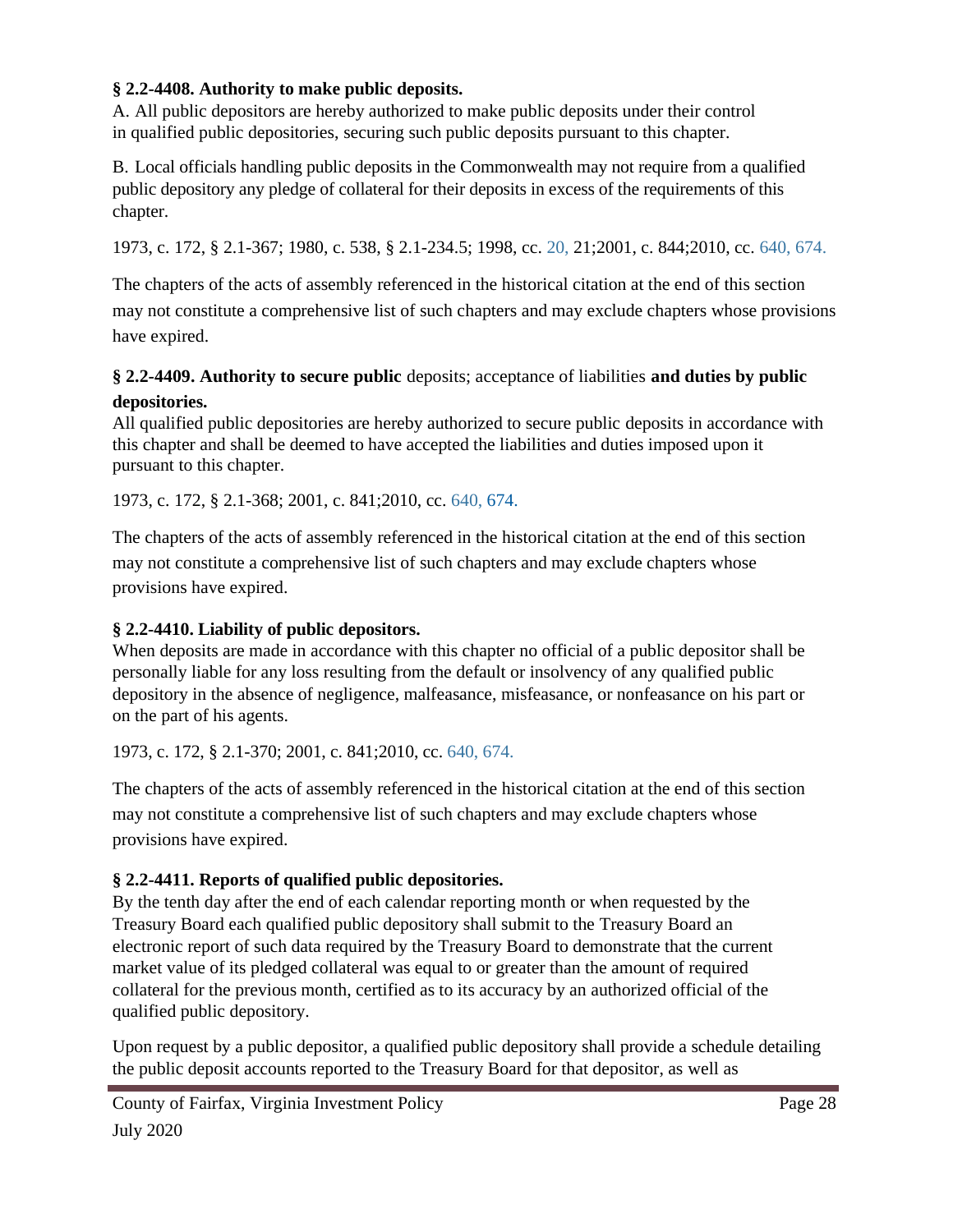the amount of total public deposits held by that depository at the close of the applicable month and the total market value of the collateral securing such public deposits.

1973, c. 172, § 2.1-369; 1979, c. 154; 2001, c. 841;2010, cc. 640, 674.

The chapters of the acts of assembly referenced in the historical citation at the end of this section may not constitute a comprehensive list of such chapters and may exclude chapters whose provisions have expired.

Code of Virginia

Title 2.2. Administration of Government

Chapter 45. Investment of Public Funds Act

## **§ 2.2-4500. Legal investments for public sinking funds.**

The Commonwealth, all public officers, municipal corporations, other political subdivisions and all other public bodies of the Commonwealth may invest any sinking funds belonging to them or within their control in the following securities:

1. Bonds, notes and other evidences of indebtedness of the Commonwealth, and securities unconditionally guaranteed as to the payment of principal and interest by the Commonwealth.

2. Bonds, notes and other obligations of the United States, and securities unconditionally guaranteed as to the payment of principal and interest by the United States, or any agency thereof. The evidences of indebtedness enumerated by this subdivision may be held directly, or in the form of repurchase agreements collateralized by such debt securities, or in the form of securities of any open-end or closed-end management type investment company or investment trust registered under the Investment Company Act of 1940, provided that the portfolio of such investment company or investment trust is limited to such evidences of indebtedness, or repurchase agreements collateralized by such debt securities, or securities of other such investment companies or investment trusts whose portfolios are so restricted.

3. Bonds, notes and other evidences of indebtedness of any county, city, town, district, authority or other public body of the Commonwealth upon which there is no default; provided, that such bonds, notes and other evidences of indebtedness of any county, city, town, district, authority or other public body are either direct legal obligations of, or those unconditionally guaranteed as to the payment of principal and interest by the county, city, town, district, authority or other public body in question; and revenue bonds issued by agencies or authorities of the Commonwealth or its political subdivisions upon which there is no default.

4.Bonds and other obligations issued, guaranteed or assumed by the International Bank for Reconstruction and Development, bonds and other obligations issued, guaranteed or assumed by the Asian Development Bank and bonds and other obligations issued, guaranteed or assumed by the African Development Bank.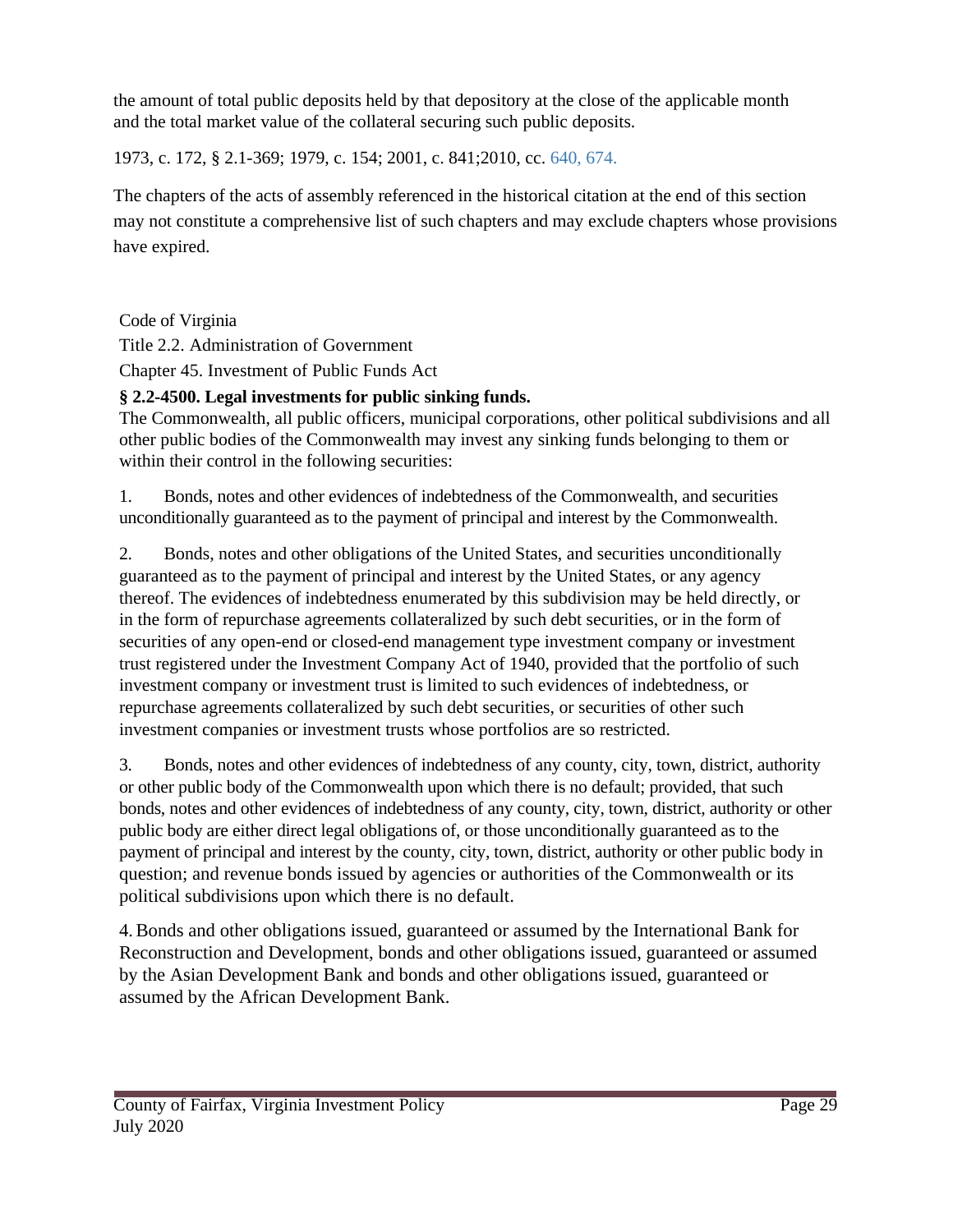5. Savings accounts or time deposits in any bank or savings institution within the Commonwealth provided the bank or savings institution is approved for the deposit of other funds of the Commonwealth or other political subdivision of the Commonwealth.

1956, c. 184, § 2-297; 1958, c. 102; 1966, c. 677, § 2.1-327; 1970, c. 75; 1974, c. 288; 1986, c. 270; 1988, cc. 526, 834; 1996, cc. 77, 508;2001, c. 844.

The chapters of the acts of assembly referenced in the historical citation at the end of this section may not constitute a comprehensive list of such chapters and may exclude chapters whose provisions have expired.

## **§ 2.2-4501. Legal investments for other public funds.**

A. The Commonwealth, all public officers, municipal corporations, other political subdivisions and all other public bodies of the Commonwealth may invest any and all moneys belonging to them or within their control, other than sinking funds, in the following:

1. Stocks, bonds, notes, and other evidences of indebtedness of the Commonwealth and those unconditionally guaranteed as to the payment of principal and interest by the Commonwealth.

2.Bonds, notes and other obligations of the United States, and securities unconditionally guaranteed as to the payment of principal and interest by the United States, or any agency thereof. The evidences of indebtedness enumerated by this subdivision may be held directly, or in the form of repurchase agreements collateralized by such debt securities, or in the form of securities of any open-end or closed-end management type investment company or investment trust registered under the Investment Company Act of 1940, provided that the portfolio of such investment company or investment trust is limited to such evidences of indebtedness, or repurchase agreements collateralized by such debt securities, or securities of other such investment companies or investment trusts whose portfolios are so restricted.

3. Stocks, bonds, notes and other evidences of indebtedness of any state of the United States upon which there is no default and upon which there has been no default for more than 90 days, provided that within the 20 fiscal years next preceding the making of such investment, such state has not been in default for more than 90 days in the payment of any part of principal or interest of any debt authorized by the legislature of such state to be contracted.

4. Stocks, bonds, notes and other evidences of indebtedness of any county, city, town, district, authority or other public body in the Commonwealth upon which there is no default, provided that if the principal and interest be payable from revenues or tolls and the project has not been completed, or if completed, has not established an operating record of net earnings available for payment of principal and interest equal to estimated requirements for that purpose according to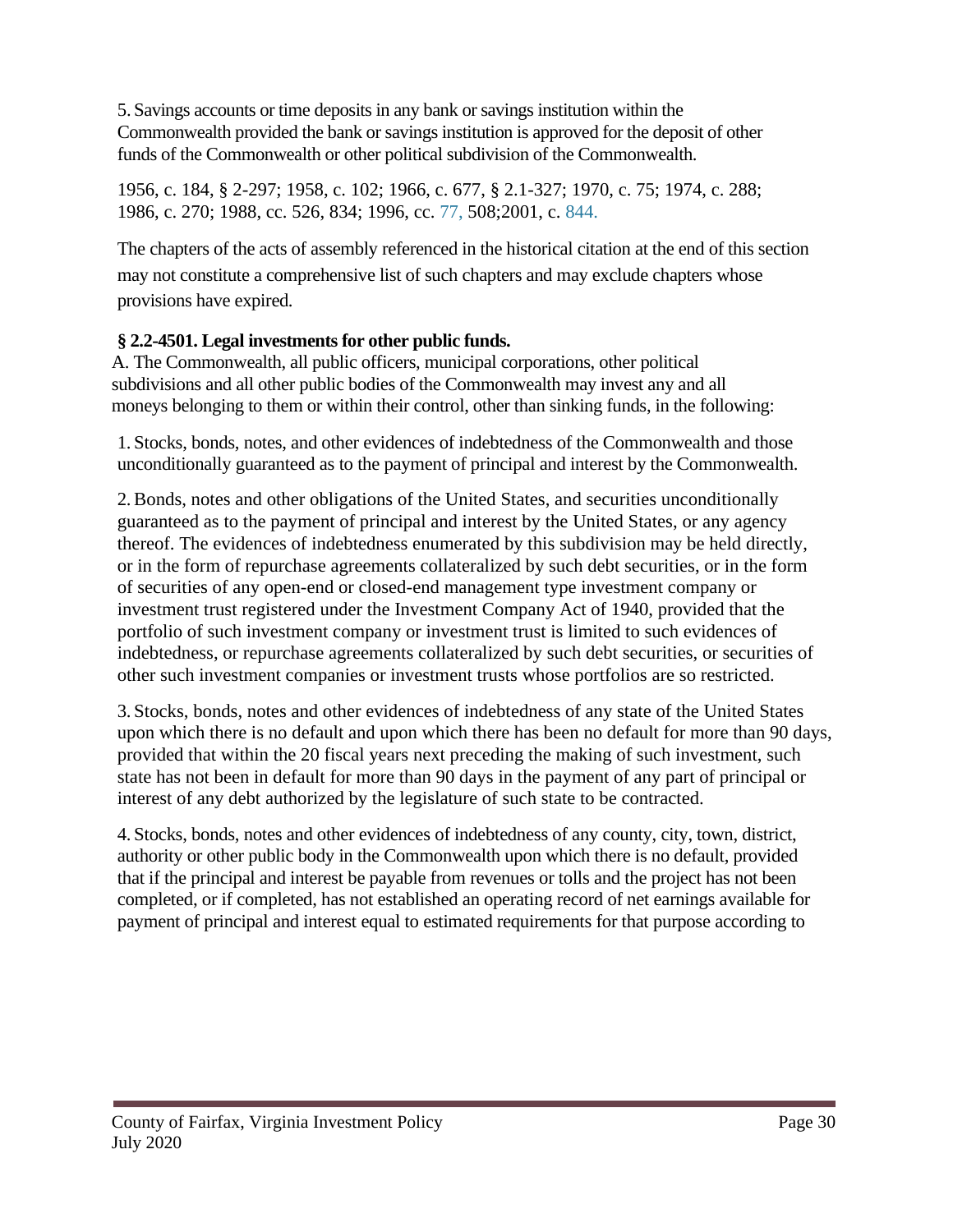the terms of the issue, the standards of judgment and care required in Article 9 (§ 64.2- 780 et seq.) of Chapter 7 of Title 64.2, without reference to this section, shall apply.

In any case in which an authority, having an established record of net earnings available for payment of principal and interest equal to estimated requirements for that purpose according to the terms of the issue, issues additional evidences of indebtedness for the purposes of acquiring or constructing additional facilities of the same general character that it is then operating, such additional evidences of indebtedness shall be governed by the provisions of this section without limitation.

5. Legally authorized stocks, bonds, notes and other evidences of indebtedness of any city, county, town, or district situated in any one of the states of the United States upon which there is no default and upon which there has been no default for more than 90 days, provided that (i) within the 20 fiscal years next preceding the making of such investment, such city, county, town, or district has not been in default for more than 90 days in the payment of any part of principal or interest of any stock, bond, note or other evidence of indebtedness issued by it; (ii) such city, county, town, or district shall have been in continuous existence for at least 20 years; (iii) such city, county, town, or district has a population, as shown by the federal census next preceding the making of such investment, of not less than 25,000 inhabitants; (iv) the stocks, bonds, notes or other evidences of indebtedness in which such investment is made are the direct legal obligations of the city, county, town, or district issuing the same; (v) the city, county, town, or district has power to levy taxes on the taxable real property therein for the payment of such obligations without limitation of rate or amount; and (vi) the net indebtedness of such city, county, town, or district (including the issue in which such investment is made), after deducting the amount of its bonds issued for self-sustaining public utilities, does not exceed 10 percent of the value of the taxable property in such city, county, town, or district, to be ascertained by the valuation of such property therein for the assessment of taxes next preceding the making of such investment.

6. Bonds and other obligations issued, guaranteed or assumed by the International Bank for Reconstruction and Development, by **the Asian Development Bank or by the African Development Bank.**

**B.This section shall not apply to funds authorized by law to be invested by the Virginia Retirement System or to deferred compensation plan funds to be invested pursuant to § 51.1-601 or to funds contributed by a locality to a pension program for the benefit of any volunteer fire department or volunteer emergency medical services agency established pursuant to § 15.2-955.**

**C.Investments made prior to July 1, 1991, pursuant to § 51.1-601 are ratified and deemed valid to the extent that such investments were made in conformity with the standards set forth in Chapter 6 (§ 51.1-600 et seq.) of Title 51.1.**

**1956, c. 184, § 2-298; 1966, c. 677, § 2.1-328; 1980, c. 596; 1988, c. 834; 1991, c. 379; 1992, c. 810; 1996, c. 508;1999, c. 772;2001, c. 844;2007, c. 67;2008, c. 295;2015, cc. 502, 503.**

**The chapters of the acts of assembly referenced in the historical citation at the end of this section may not constitute a comprehensive list of such chapters and may exclude chapters whose provisions have expired.**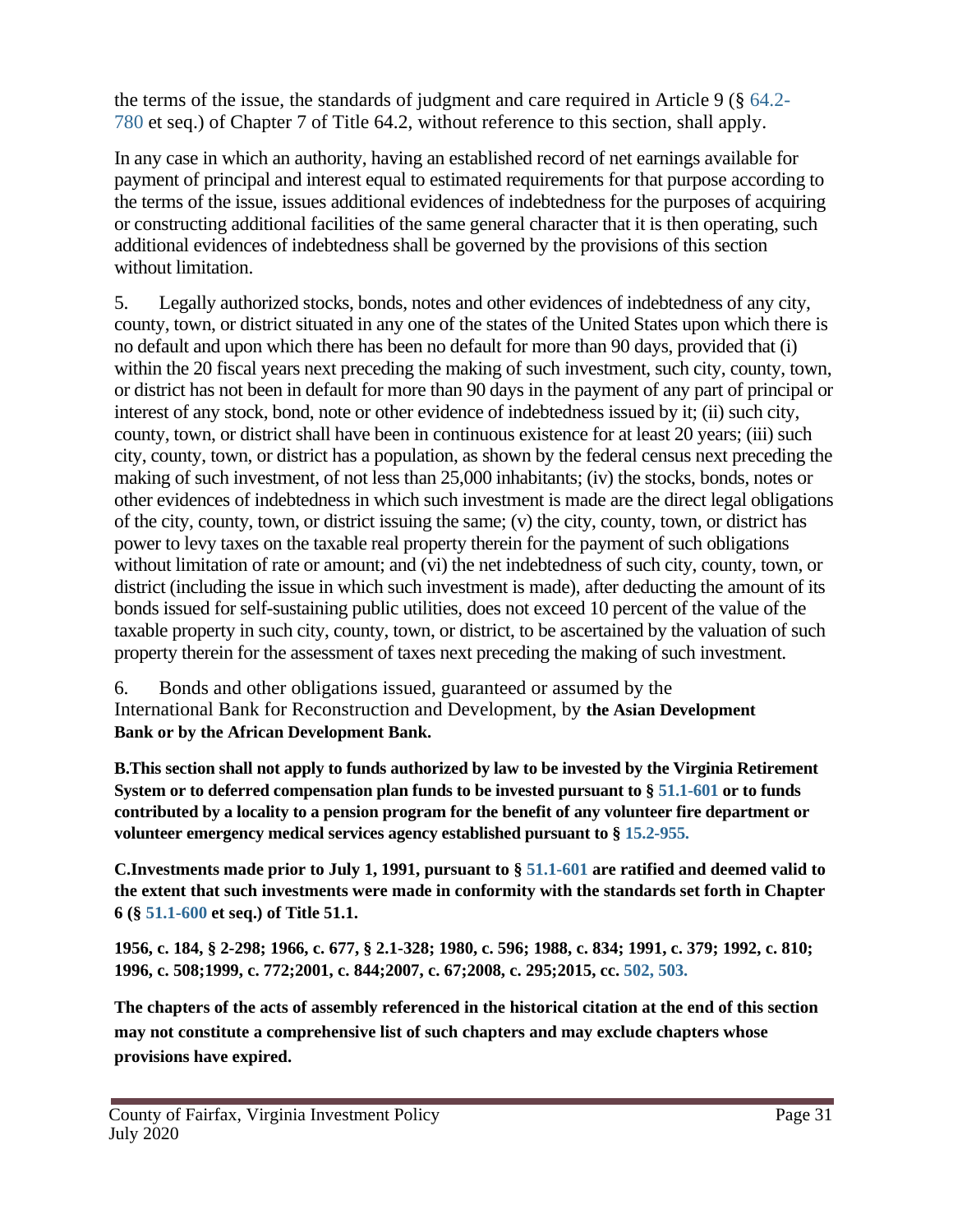### **§ 2.2-4502. Investment of funds of Commonwealth, political subdivisions, and public bodies in "prime quality" commercial paper.**

A. The Commonwealth, all public officers, municipal corporations, other political subdivisions and all other public bodies of the Commonwealth may invest any and all moneys belonging to them or within their control other than sinking funds in "prime quality" commercial paper, with a maturity of 270 days or less, of issuing corporations organized under the laws of the United States, or of any state thereof including paper issued by banks and bank holding companies. "Prime quality" means that the paper has received at least two of the following ratings: (i) at least prime 1 by Moody's Investors Service, Inc.; (ii) at least Al by Standard & Poor's; or (iii) at least Fl by Fitch Ratings, Inc., provided that at the time of any such investment:

1. The issuing corporation, or its guarantor, has a net worth of at least \$50 million; and

2. The net income of the issuing corporation, or its guarantor, has averaged \$3 million per year for the previous five years; and

3. All existing senior bonded indebtedness of the issuer, or its guarantor, has received at least two of the following ratings : (i) at least A by Moody's Investors Service, Inc.; (ii) at least A by Standard & Poor's; or (iii) at least A by Fitch Ratings, Inc.

Not more than 35 percent of the total funds available for investment may be invested in commercial paper, and not more than five percent of the total funds available for investment may be invested in commercial paper of any one issuing corporation.

B. Notwithstanding subsection A, the Commonwealth, municipal corporations, and other political subdivisions and public bodies of the Commonwealth may invest any and all moneys belonging to them or within their control, except for sinking funds, in commercial paper other than "prime quality" commercial paper as defined in this section, provided that:

1. Prior written approval is obtained from the governing board, committee, or other entity that determines investment policy. The Treasury Board shall be the governing body for the Commonwealth; and

2. A written internal credit review justifying the creditworthiness of the issuing corporation is prepared in advance and made part of the purchase file.

1973, c. 232, § 2.1-328.1; 1974, c. 295; 1976, c. 665; 1986, c. 170; 1987, c. 73; 1988, c. 834; 1992, c. 769; 2001, c. 844;2020, c. 333.

The chapters of the acts of assembly referenced in the historical citation at the end of this section may not constitute a comprehensive list of such chapters and may exclude chapters whose provisions have expired.

### **§ 2.2-4503. Investments by Fairfax County finance director.**

Notwithstanding any provisions of law to the contrary or any limitation or restriction contained in any such law, the director of finance of Fairfax County may invest, redeem, sell, exchange, and reinvest unexpended or surplus moneys, in any fund or account of which he has custody or control in bankers acceptances.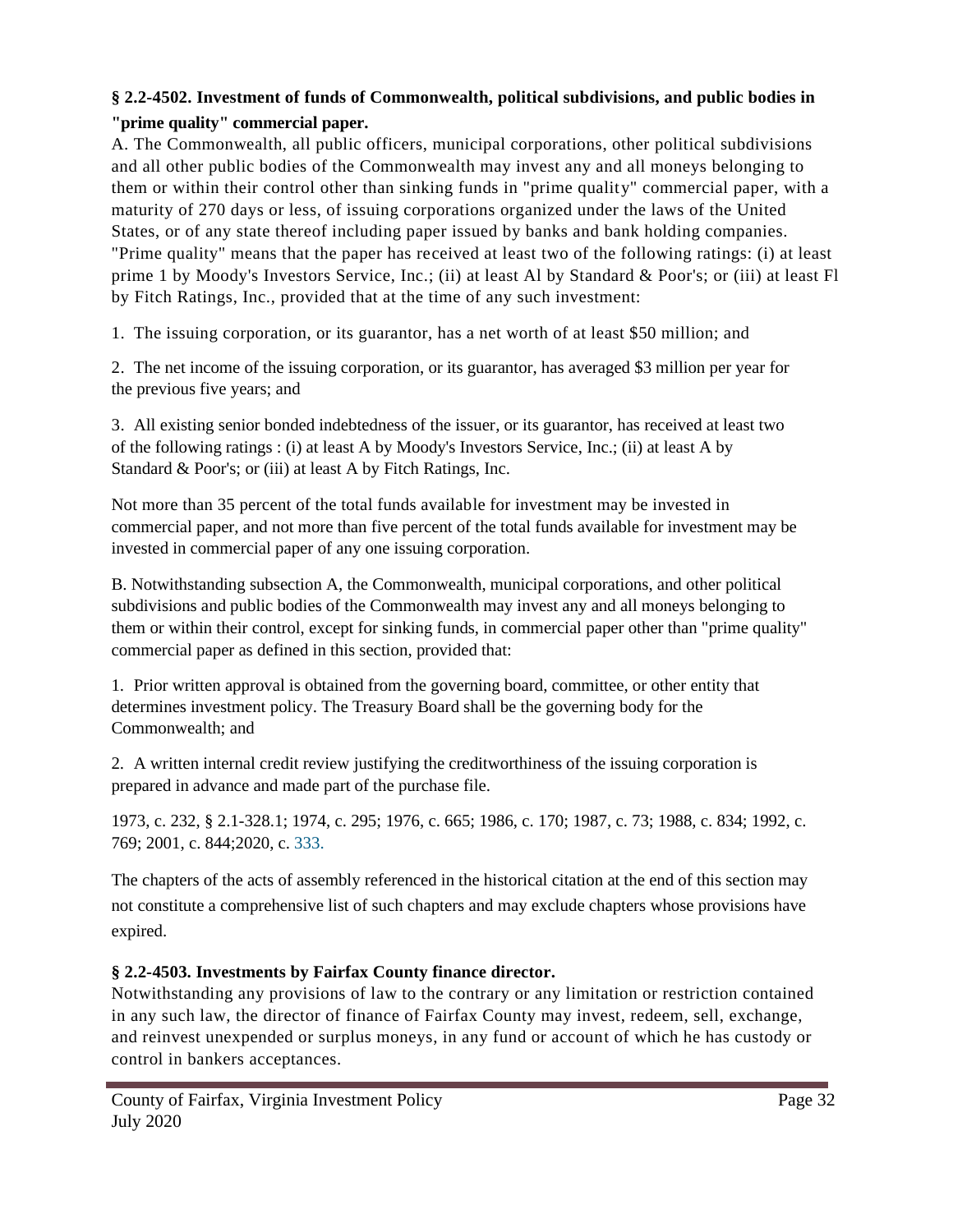1980, c. 50, § 2.1-328.2; 2001, c. 844.

The chapters of the acts of assembly referenced in the historical citation at the end of this section may not constitute a comprehensive list of such chapters and may exclude chapters whose provisions have expired.

## **§ 2.2-4504. Investment of funds by the** Commonwealth and political subdivisions in bankers'

#### **acceptances.**

Notwithstanding any provisions of law to the contrary, all public officers, municipal corporations, other political subdivisions and all other public bodies of the Commonwealth may invest any and all moneys belonging to them or within their control other than sinking funds in bankers' acceptances.

1981, c. 18, § 2.1-328.3; 1988, c. 834; 2001, c. 844.

The chapters of the acts of assembly referenced in the historical citation at the end of this section may not constitute a comprehensive list of such chapters and may exclude chapters whose provisions have expired.

### **§ 2.2-4505. Investment in certificates representing ownership** of treasury bond principal at **maturity or its coupons for accrued periods.**

Notwithstanding any provision of law to the contrary, the Commonwealth, all public officers, municipal corporations, other political subdivisions and all other public bodies of the Commonwealth may invest any and all moneys belonging to them or within their control, in certificates representing ownership of either treasury bond principal at maturity or its coupons for accrued periods. The underlying United States Treasury bonds or coupons shall be held by a third-party independent of the seller of such certificates.

1983, c. 117, § 2.1-328.5; 1985, c. 352; 1988, c. 834; 2001, c. 844.

The chapters of the acts of assembly referenced in the historical citation at the end of this section may not constitute a comprehensive list of such chapters and may exclude chapters whose provisions have expired.

### **§ 2.2-4506. Securities lending.**

Notwithstanding any provision of law to the contrary, the Commonwealth, all public officers, municipal corporations, political subdivisions and all public bodies of the Commonwealth may engage in securities lending from the portfolio of investments of which they have custody and control, other than sinking funds. The Treasury Board shall develop guidelines with which such securities lending shall fully comply. Such guidelines shall ensure that the state treasury is at all times fully collateralized by the borrowing institution.

1983, c. 268, § 2.1-328.6; 2001, c. 844.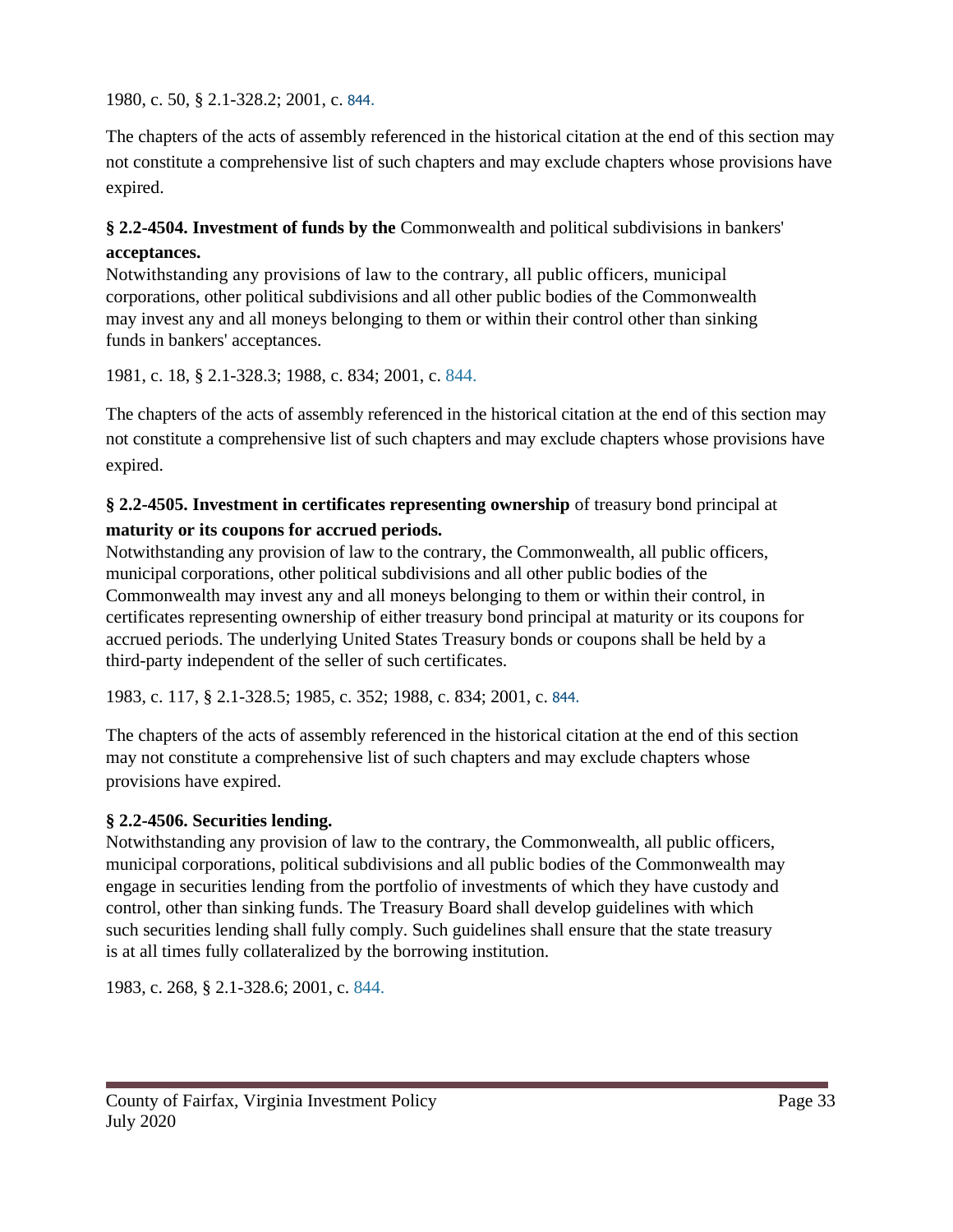The chapters of the acts of assembly referenced in the historical citation at the end of this section may not constitute a comprehensive list of such chapters and may exclude chapters whose provisions have expired.

#### **§ 2.2-4507. Investment of funds in overnight, term and open repurchase agreements.**

Notwithstanding any provision of law to the contrary, the Commonwealth, all public officers, municipal corporations, other political subdivisions and all other public bodies of the Commonwealth, may invest any and all moneys belonging to them or within their control in overnight, term and open repurchase agreements that are collateralized with securities that are approved for direct investment.

1985, c. 352, § 2.1-328.8; 1988. c. 834; 2001, c. 844.

The chapters of the acts of assembly referenced in the historical citation at the end of this section may not constitute a comprehensive list of such chapters and may exclude chapters whose provisions have expired.

#### **§ 2.2-4508. Investment of certain public moneys in certain mutual funds.**

Notwithstanding any provision of law to the contrary, the Commonwealth, all public officers, municipal corporations, other political subdivisions and all other public bodies of the Commonwealth may invest any and all moneys belonging to them or within their control, other than sinking funds that are governed by the provisions of § 2.2-4500. in one or more open-end investment funds, provided that the funds are registered under the Securities Act  $(\S 13.1-501$  et seq.) of the Commonwealth or the Federal Investment Co. Act of 1940, and that the investments by such funds are restricted to investments otherwise permitted by law for political subdivisions as set forth in this chapter, or investments in other such funds whose portfolios are so restricted.

1986, c. 170, § 2.1-328.9; 1988, c. 834; 1996, c. 508;2001, c. 844.

The chapters of the acts of assembly referenced in the historical citation at the end of this section may not constitute a comprehensive list of such chapters and may exclude chapters whose provisions have expired.

## **§ 2.2-4509. Investment of funds in negotiable certificates of deposit and negotiable bank deposit notes.**

Notwithstanding any provision of law to the contrary, the Commonwealth and all public officers, municipal corporations, and other political subdivisions and all other public bodies of the Commonwealth may invest any or all of the moneys belonging to them or within their control, other than sinking funds, in negotiable certificates of deposit and negotiable bank deposit notes of domestic banks and domestic offices of foreign banks:

1. With maturities not exceeding one year, that have received at least two of the following ratings: (i) at least A-1 by Standard & Poor's; (ii) at least **P-1** by Moody's Investors Service, Inc.; or (iii) at least Fl by Fitch Ratings, Inc.; and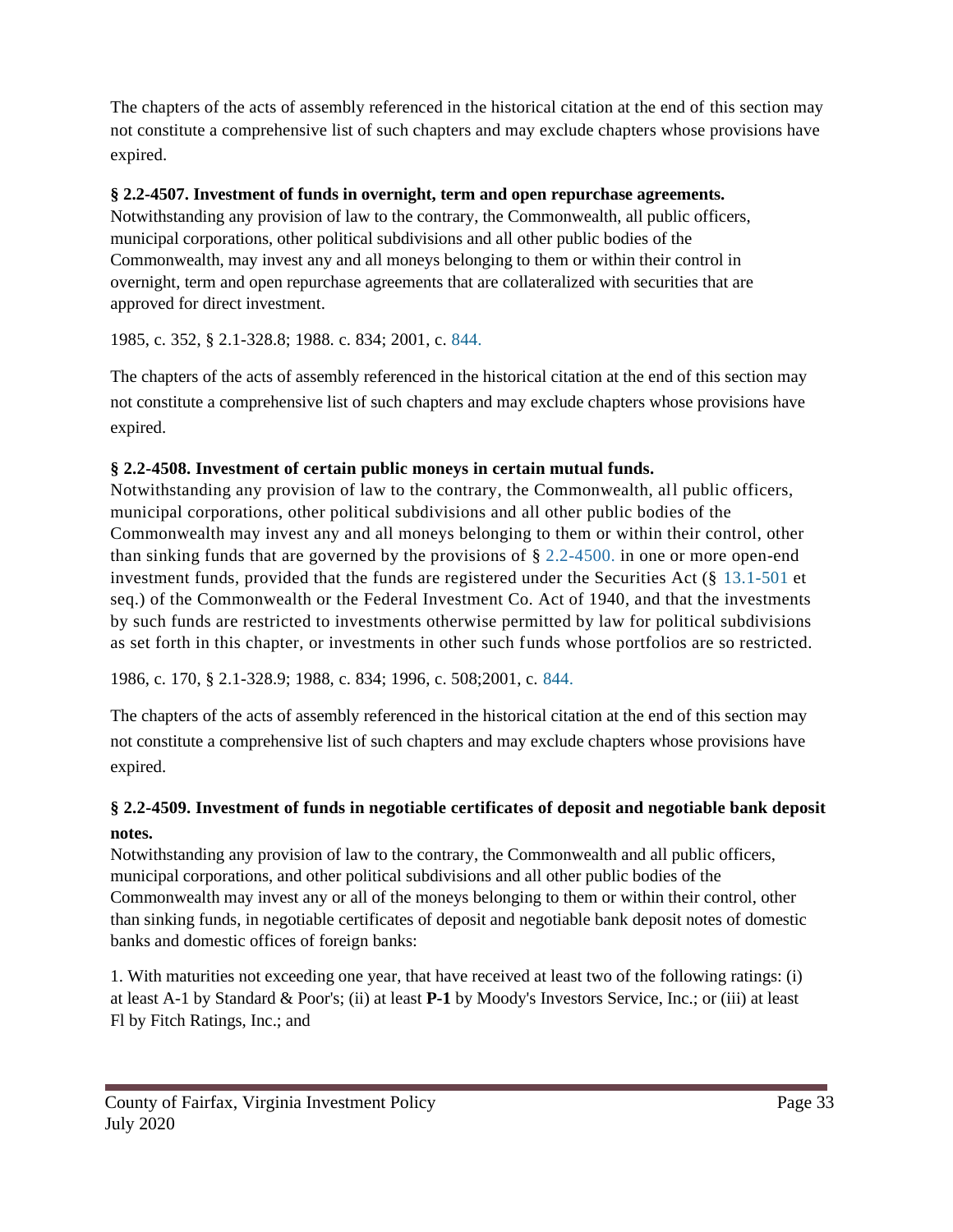2. With maturities exceeding one year and not exceeding five years, that have received at least two of the following ratings: (i) at least AA by Standard & Poor's; (ii) at least Aa by Moody's Investors Service, Inc.; or (iii) at least AA by Fitch Ratings, Inc.

1998, cc. 20, 21, § 2.1-328.15; 2001, c. 844;2020, c. 333.

The chapters of the acts of assembly referenced in the historical citation at the end of this section may not constitute a comprehensive list of such chapters and may exclude chapters whose provisions have expired.

## **§ 2.2-4510. Investment of funds in corporate notes.**

A. Notwithstanding any provision of law to the contrary, the Commonwealth, all public officers, municipal corporations, other political subdivisions and all other public bodies of the Commonwealth may invest any and all moneys belonging to them or within their control, other than sinking funds, in high quality corporate notes with maturities of no more than five years that have received at least two of the following ratings: (i) at least Aa by Moody's Investors Service, Inc.; (ii) at least AA by Standard and Poor's; or (iii) at least AA by Fitch Ratings, Inc.

B.Notwithstanding any provision of law to the contrary, any qualified public entity of the Commonwealth may invest any and all moneys belonging to it or within its control, other than sinking funds, in high quality corporate notes that have received at least two of the following ratings: (i) at least A by Moody's Investors Service, Inc.; (ii) at least A by Standard and Poor's; or (iii) at least A by Fitch Ratings, Inc.

As used in this section, "qualified public entity" means any state agency or institution of the Commonwealth, having an internal or external public funds manager with professional investment management capabilities.

C.Notwithstanding any provision of law to the contrary, the Department of the Treasury may invest any and all moneys belonging to it or within its control, other than sinking funds, in high quality corporate notes with a rating of at least BBB or Baa2 by two rating agencies. One of the two qualifying ratings shall be (i) at least Baa2 by Moody's Investors Service, Inc.; (ii) at least BBB by Standard and Poor's; or (iii) at least BBB by Fitch Ratings, Inc. With regard to investment securities rated below A, the Commonwealth Treasury Board shall establish strict investment guidelines concerning the investment in such securities and monitor the performance of the securities for compliance with the investment guidelines.

1987, c. 187, § 2.1-328.10; 1988, c. 834; 1994, c. 145;2001, c. 844;2002, cc. 18, 438;2005, c. 30; 2020, c. 333.

The chapters of the acts of assembly referenced in the historical citation at the end of this section may not constitute a comprehensive list of such chapters and may exclude chapters whose provisions have expired.

## **§ 2.2-4511. Investment of funds in asset-backed securities.**

Notwithstanding any provision of law to the contrary, any qualified public entity of the Commonwealth may invest any and all moneys belonging to it or within its control, other than sinking funds, in asset-backed securities with a duration of no more than five years with a rating of at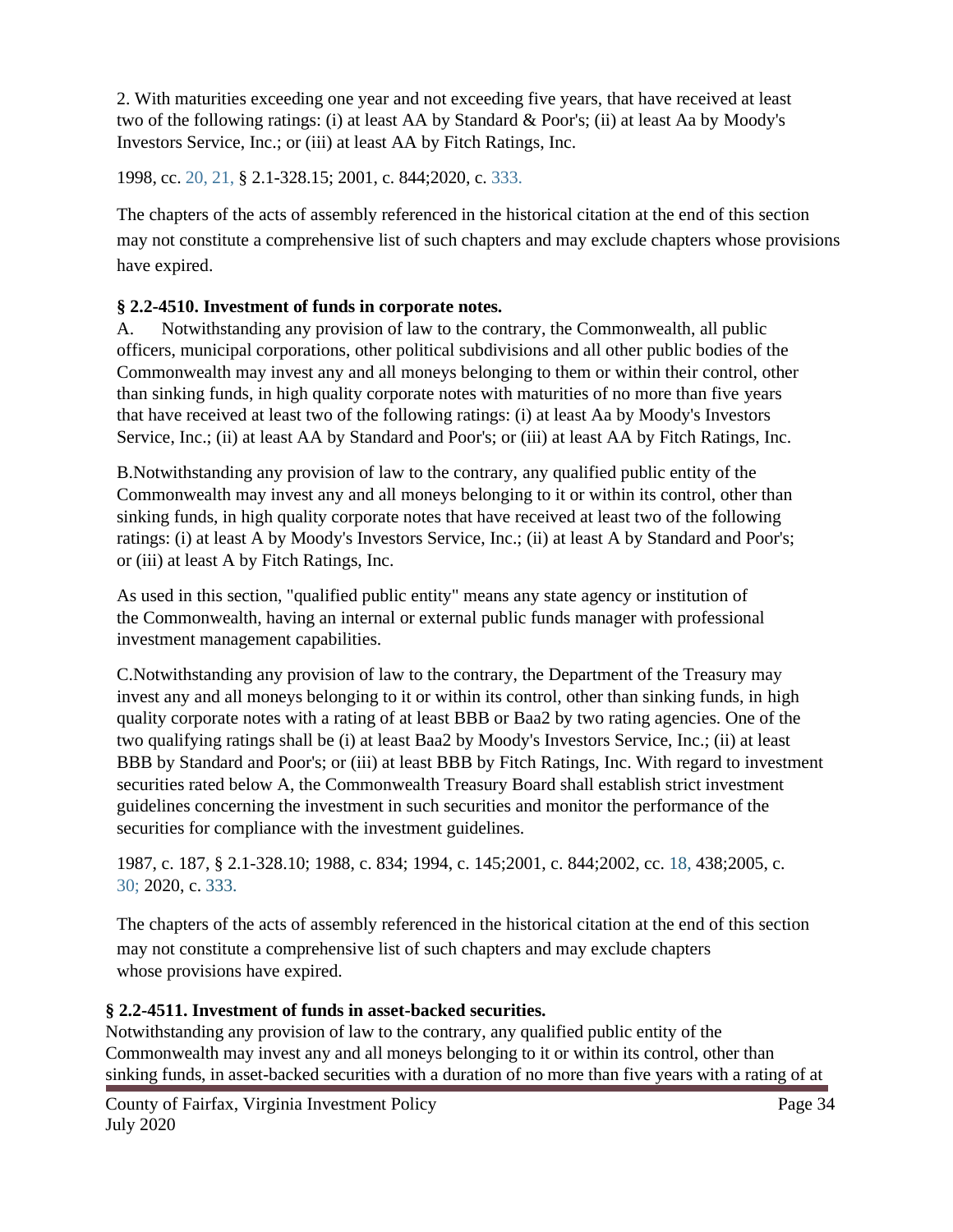least AAA or Aaa by two rating agencies. One of the two qualifying ratings shall be (i) at least Aaa by Moody's Investors Service, Inc.; (ii) at least AAA by Standard and Poor's; or (iii) at least AAA by Fitch Ratings, Inc.

As used in this section, "qualified public entity" means any state agency, institution of the Commonwealth or statewide authority created under the laws of the Commonwealth having an internal or external public funds manager with professional investment management capabilities.

1994, c. 145, § 2.1-328.13; 1997, c. 29;2001, c. 844;2020, c. 333.

The chapters of the acts of assembly referenced in the historical citation at the end of this section may not constitute a comprehensive list of such chapters and may exclude chapters whose provisions have expired.

## **§ 2.2-4512. Investment of funds by State** Treasurer in obligations of foreign sovereign

## **governments.**

Notwithstanding any provision of law to the contrary, the State Treasurer may invest unexpended or excess moneys in any fund or account over which he has custody and control, other than sinking funds, in fully hedged debt obligations of sovereign governments and companies that are fully guaranteed by such sovereign governments with a maturity of no more than five years that have received at least two of the following ratings: (i) at least Aaa by Moody's Investors Service, Inc.; (ii) at least AAA by Standard and Poor's; or (iii) at least AAA by Fitch Ratings, Inc.

Not more than 10 percent of the total funds of the Commonwealth available for investment may be invested in the manner described in this section.

1988, c. 461, § 2.1-328.11; 2001, c. 844;2020, c. 333.

The chapters of the acts of assembly referenced in the historical citation at the end of this section may not constitute a comprehensive list of such chapters and may exclude chapters whose provisions have expired.

## **§ 2.2-4513. Investments by transportation commissions.**

Transportation commissions that provide rail service may invest in, if required as a condition to obtaining insurance, participate in, or purchase insurance provided by, foreign insurance companies that insure railroad operations.

1988, c. 834, § 2.1-328.12; 2001, c. 844.

The chapters of the acts of assembly referenced in the historical citation at the end of this section may not constitute a comprehensive list of such chapters and may exclude chapters whose provisions have expired.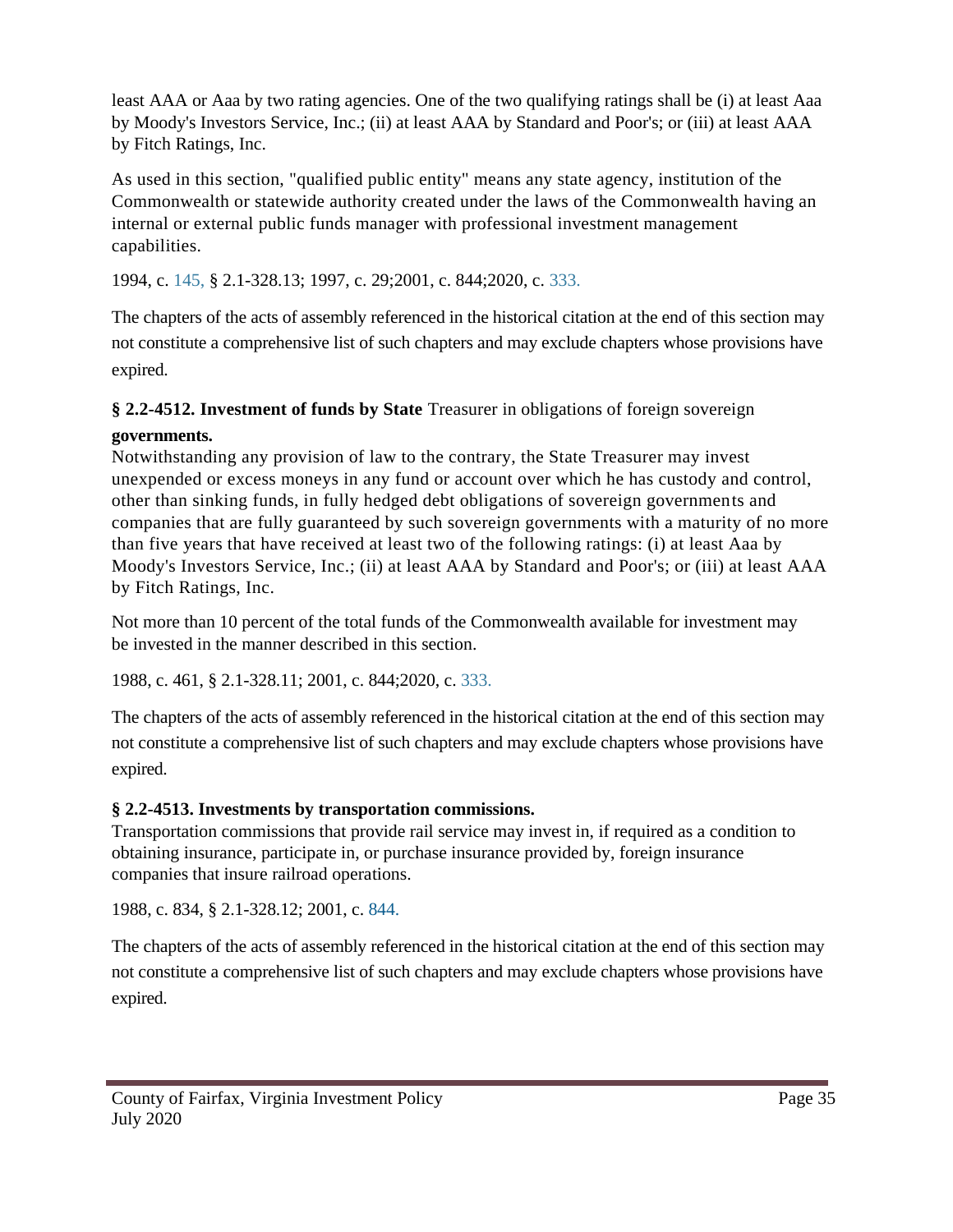## **§ 2.2-4513.1. Investment of funds in qualified investment pools.**

A. Notwithstanding the provisions of Article 1 (§ 15.2-1300 et seq.) of Chapter 13 of Title 15.2, in any locality in which the authority to invest moneys belonging to or within the control of the locality has been granted to its elected treasurer, the treasurer may act on behalf of his locality to become a participating political subdivision in qualified investment pools without an ordinance adopted by the locality approving a joint exercise of power agreement. For purposes of this section, "qualified investment pool" means a jointly administered investment pool organized as a trust fund pursuant to Article 1 of Chapter 13 of Title 15.2 that has a professional investment manager.

B. Investments in qualified investment pools described in this section shall comply with the requirements of this chapter applicable to municipal corporations and other political subdivisions.

C. The provisions of this section shall not apply to local trusts established pursuant to Article 8 (§ 15.2-1544 et seq.) of Chapter 15 of Title 15.2 to fund postemployment benefits other than pensions.

### 2017, cc. 792, 819.

The chapters of the acts of assembly referenced in the historical citation at the end of this section may not constitute a comprehensive list of such chapters and may exclude chapters whose provisions have expired.

**§ 2.2-4514. Commonwealth and its political** subdivisions as trustee of public funds; standard of **care in investing such funds.**

Public funds held by the Commonwealth, public officers, municipal corporations, political subdivisions, and any other public body of the Commonwealth shall be held in trust for the citizens of the Commonwealth. Any investment of such funds pursuant to the provisions of this chapter shall be made solely in the interest of the citizens of the Commonwealth and with the care, skill, prudence, and diligence under the circumstances then prevailing that a prudent person acting in a like capacity and familiar with such matters would use in the conduct of an enterprise of a like character and with like aims.

1996, c. 437, § 2.1-328.14; 2001, c. 844.

The chapters of the acts of assembly referenced in the historical citation at the end of this section may not constitute a comprehensive list of such chapters and may exclude chapters whose provisions have expired.

## **§ 2.2-4515. Collateral and safekeeping arrangements.**

Securities purchased pursuant to the provisions of this chapter shall be held by the public official, municipal corporation or other political subdivision or public body or its custodial agent who may not otherwise be a counterparty to the investment transaction. Securities held on the books of the custodial agent by a custodial agent shall be held in the name of the municipal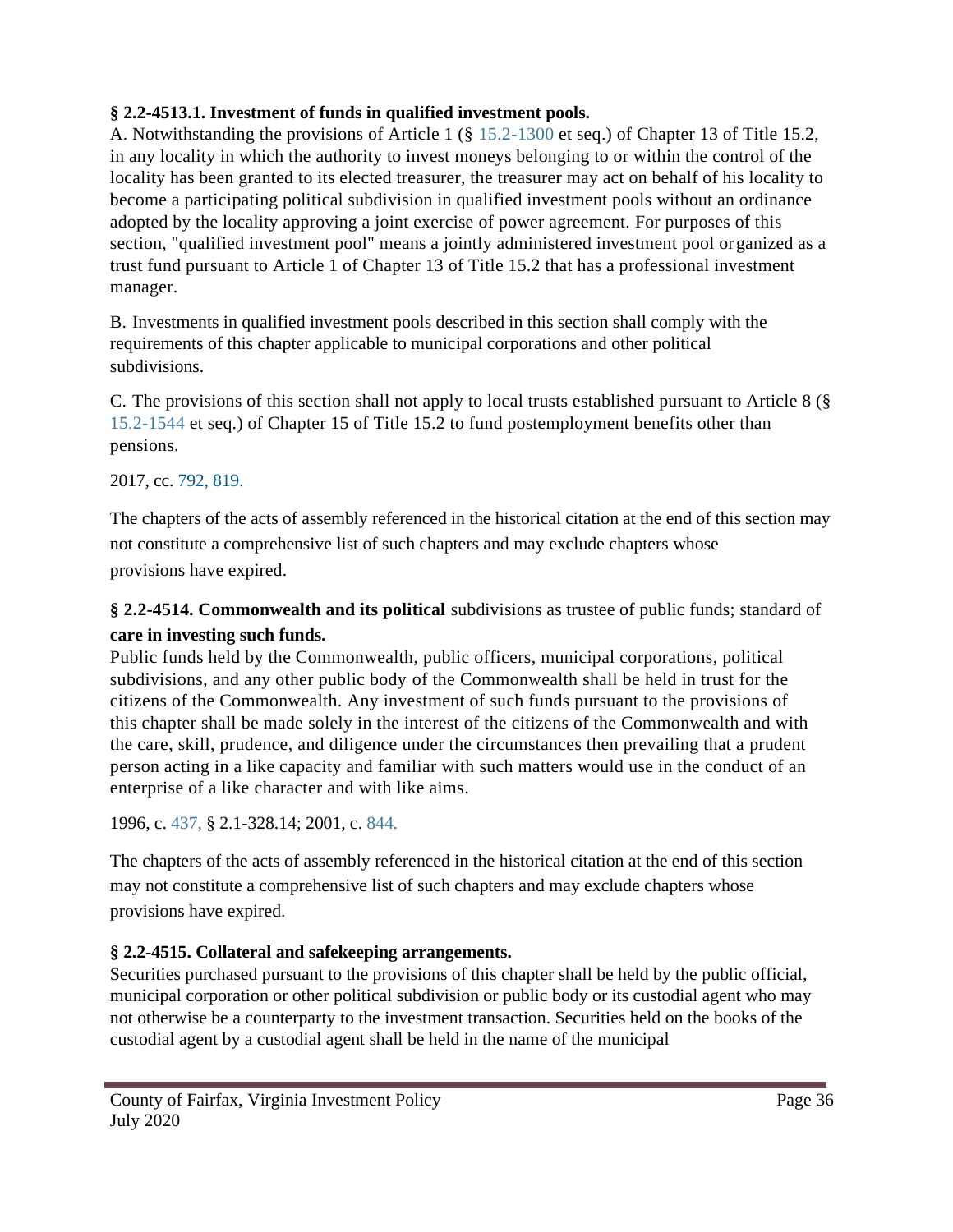corporation, political subdivision or other public body subject to the public body's order of withdrawal. The responsibilities of the public official, municipal corporation, political subdivision or other public body shall be evidenced by a written agreement that shall provide for delivery of the securities by the custodial agent in the event of default by a counterparty to the investment transaction.

As used in this section, "counterparty" means the issuer or seller of a security, an agent purchasing a security on behalf of a public official, municipal corporation, political subdivision or other public body or the party responsible for repurchasing securities underlying a repurchase agreement.

The provisions of this section shall not apply to (i) investments with a maturity of less than 31 calendar days or (ii) the State Treasurer, who shall comply with safekeeping guidelines issued by the Treasury Board or to endowment funds invested in accordance with the provisions of the Uniform Prudent Management of Institutional Funds Act, Chapter 11 (§ 64.2-1100 et seq.) of **Title 64.2** 

1988, c. 834, § 2.1-329.01; 2001, c. 844;2008, c. 184.

The chapters of the acts of assembly referenced in the historical citation at the end of this section may not constitute a comprehensive list of such chapters and may exclude chapters whose provisions have expired.

## **§ 2.2-4516. Liability of treasurers or public depositors.**

When investments are made in accordance with this chapter, no treasurer or public depositor shall be liable for any loss therefrom in the absence of negligence, malfeasance, misfeasance, or nonfeasance on his part or on the part of his assistants or employees.

1979, c. 135, § 2.1-329.1; 2001, c. 844.

The chapters of the acts of assembly referenced in the historical citation at the end of this section may not constitute a comprehensive list of such chapters and may exclude chapters whose provisions have expired.

## **§ 2.2-4517. Contracts on interest rates, currency, cash flow or on other basis.**

A. Any state entity may enter into any contract or other arrangement that is determined to be necessary or appropriate to place the obligation or investment of the state entity, as represented by bonds or investments, in whole or in part, on the interest rate cash flow or other basis desired by the state entity. Such contract or other arrangement may include contracts providing for payments based on levels of, or changes in, interest rates. These contracts or arrangements may be entered into by the state entity in connection with, or incidental to, entering into, or maintaining any (i) agreement that secures bonds or (ii) investment, or contract providing for investment, otherwise authorized by law. These contracts and arrangements may contain such payment, security, default, remedy, and other terms and conditions as determined by the state entity, after giving due consideration to the creditworthiness of the counterparty or other obligated party, including any rating by a nationally recognized rating agency, and any other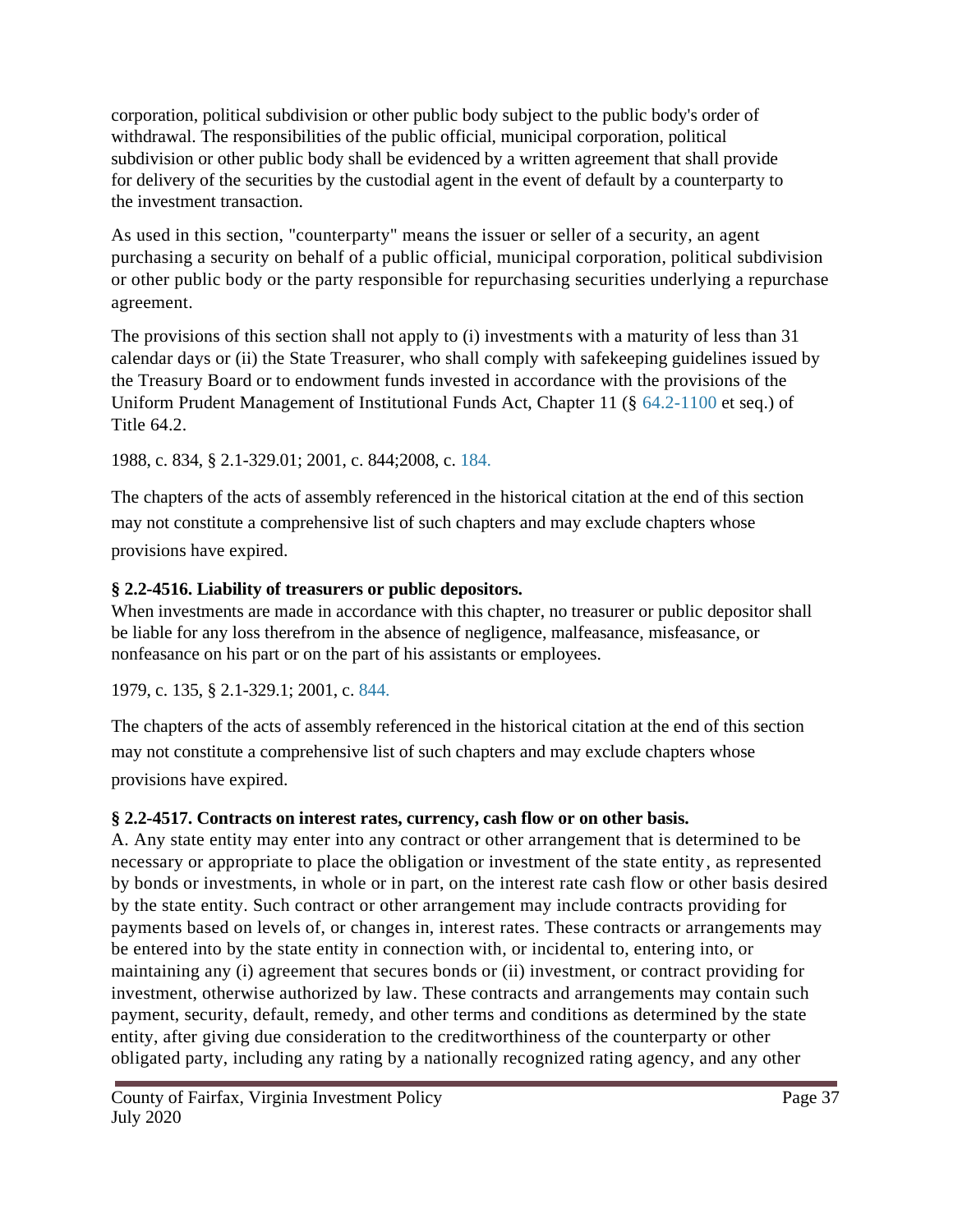criteria as may be appropriate. The determinations referred to in this subsection may be made by the Treasury Board, the governing body of the state entity or any public funds manager with professional investment capabilities duly authorized by the Treasury Board or the governing body of any state entity authorized to issue such obligations to make such determinations.

As used in this section, "state entity" means the Commonwealth and all agencies, authorities, boards and institutions of the Commonwealth.

B. Any money set aside and pledged to secure payments of bonds or any of the contracts entered into pursuant to this section may be invested in accordance with this chapter and may be pledged to and used to service any of the contracts or other arrangements entered into pursuant to this section.

## 2002, c. 407.

The chapters of the acts of assembly referenced in the historical citation at the end of this section may not constitute a comprehensive list of such chapters and may exclude chapters whose provisions have expired.

**§ 2.2-4518.** Investment of funds in deposits.

A. Notwithstanding any provision of law to the contrary, the Commonwealth and all public officers, municipal corporations, other political subdivisions, and all other public bodies of the Commonwealth, each referred to in this section as a "public entity," may invest any or all of the moneys belonging to them or within their control in accordance with the following conditions:

1. The moneys are initially invested through any federally insured bank or savings institution selected by the public entity that is qualified by the Virginia Treasury Board to accept public deposits;

2. The selected bank or savings institution arranges for the deposit of the moneys in one or more federally insured banks or savings institutions wherever located, for the account of the public entity;

3. The full amount of principal and any accrued interest of each such deposit is covered by federal deposit insurance;

4. The selected bank or savings institution acts as custodian for the public entity with respect to each deposit issued for the public entity's account; and

5. At the same time that the public entity's moneys are deposited, the selected bank or savings institution receives an amount of deposits from customers of other financial institutions wherever located equal to or greater than the amount of moneys invested by the public entity through the selected bank or savings institution.

B. After deposits are made in accordance with the conditions prescribed in subsection A, such deposits shall not be subject to the provisions of Chapter 44 ( $\S 2.2$ -4400 et seq.),  $\S 2.2$ -4515, or any security or collateral requirements that may otherwise be applicable to the investment or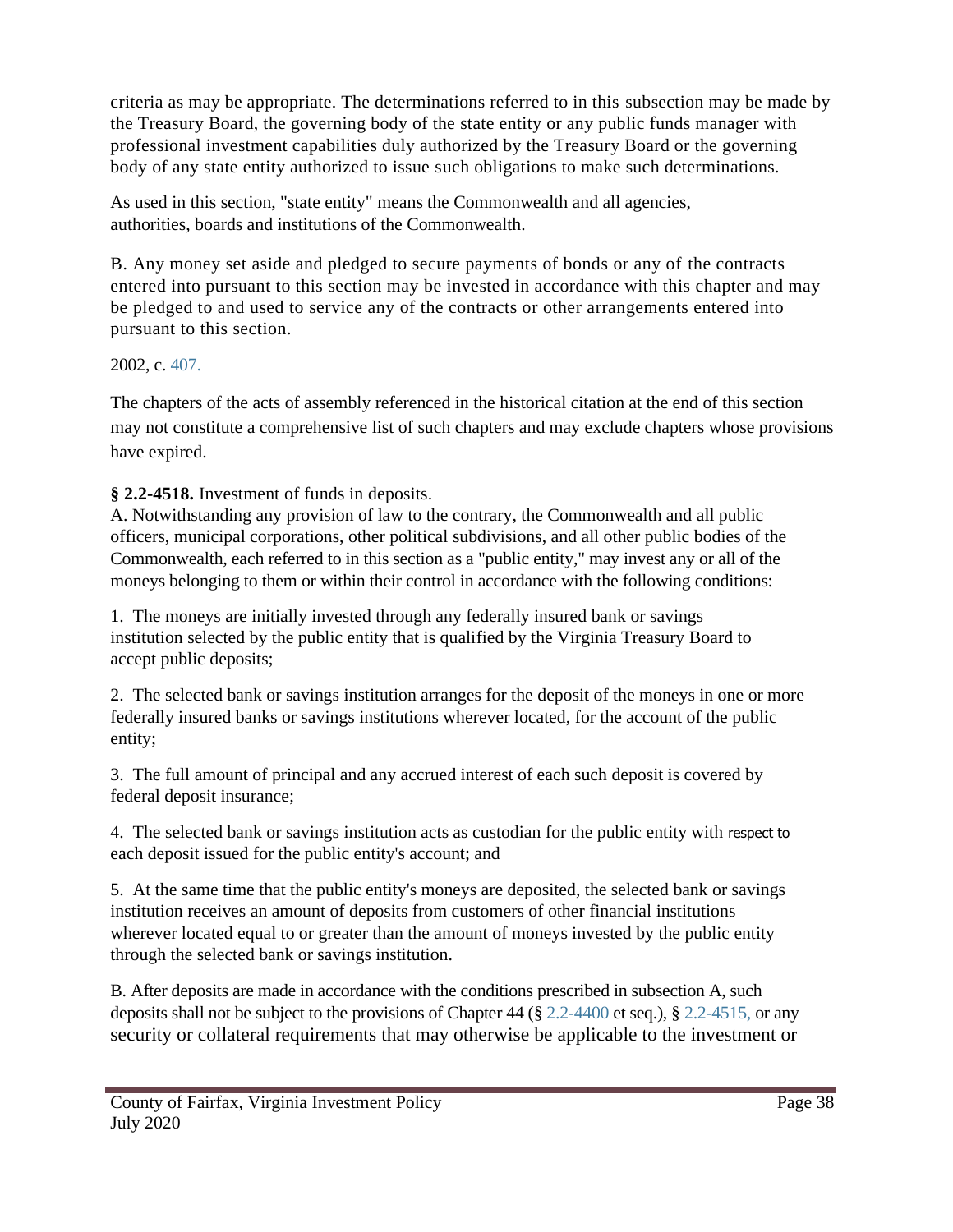deposit of public moneys by government investors.

2008, c. 103;2010, c. 33.

The chapters of the acts of assembly referenced in the historical citation at the end of this section may not constitute a comprehensive list of such chapters and may exclude chapters whose provisions have expired.

## **§ 2.2-4519. Investment** of funds **by the Virginia Housing Development Authority and the Virginia Resources Authority.**

A. For purposes of §§ 36-55.44 and 62.1-221 only, the following investments shall be considered lawful investments and shall be conclusively presumed to have been prudent:

1.Obligations of the Commonwealth. Stocks, bonds, notes, and other evidences of indebtedness of the Commonwealth, and those unconditionally guaranteed as to the payment of principal and interest by the Commonwealth.

2.Obligations of the United States. Stocks, bonds, treasury notes, and other evidences of indebtedness of the United States, including the guaranteed portion of any loan guaranteed by the Small Business Administration, an agency of the United States government, and those unconditionally guaranteed as to the payment of principal and interest by the United States; bonds of the District of Columbia; bonds and notes of the Federal National Mortgage Association and the Federal Home Loan Banks; bonds, debentures, or other similar obligations of federal land banks, federal intermediate credit banks, or banks of cooperatives, issued pursuant to acts of Congress; and obligations issued by the United States Postal Service when the principal and interest thereon is guaranteed by the government of the United States. The evidences of indebtedness enumerated by this subdivision may be held directly, in the form of repurchase agreements collateralized by such debt securities, or in the form of securities of any open-end or closed-end management type investment company or investment trust registered under the federal Investment Company Act of 1940, provided that the portfolio of such investment company or investment trust is limited to such evidences of indebtedness or repurchase agreements collateralized by such debt securities, or securities of other such investment companies or investment trusts whose portfolios are so restricted.

3.Obligations of other states. Stocks, bonds, notes, and other evidences of indebtedness of any state of the United States upon which there is no default and upon which there has been no default for more than 90 days, provided that within the 20 fiscal years next preceding the making of such investment, such state has not been in default for more than 90 days in the payment of any part of principal or interest of any debt authorized by the legislature of such state to be contracted.

4.Obligations of Virginia counties, cities, or other public bodies. Stocks, bonds, notes, and other evidences of indebtedness of any county, city, town, district, authority, or other public body in the Commonwealth upon which there is no default, provided that if the principal and interest is payable from revenues or tolls and the project has not been completed, or if completed, has not established an operating record of net earnings available for payment of principal and interest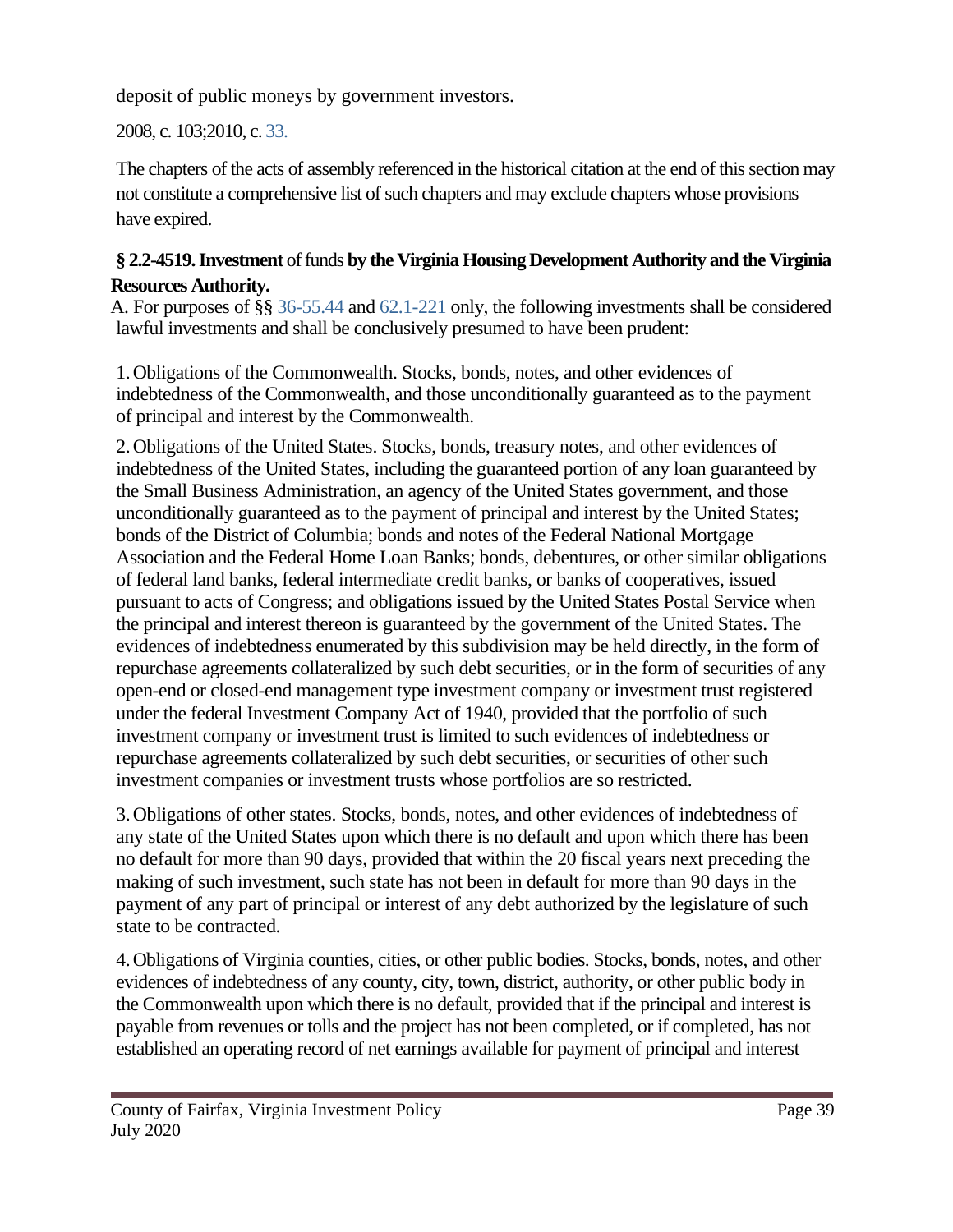equal to estimated requirements for that purpose according to the terms of the issue, the standards of judgment and care required in the Uniform Prudent Investor Act (§ 64.2-780 et seq.), without reference to this section, shall apply.

In any case in which an authority, having an established record of net earnings available for payment of principal and interest equal to estimated requirements for that purpose according to the terms of the issue, issues additional evidences of indebtedness for the purposes of acquiring or constructing additional facilities of the same general character that it is then operating, such additional evidences of indebtedness shall be governed fully by the provisions of this section without limitation.

5. Obligations of cities, counties, towns, or districts of other states. Legally authorized stocks, bonds, notes, and other evidences of indebtedness of any city, county, town, or district situated in any one of the states of the United States upon which there is no default and upon which there has been no default for more than 90 days, provided that (i) within the 20 fiscal years next preceding the making of such investment, the city, county, town, or district has not been in default for more than 90 days in the payment of any part of principal or interest of any stock, bond, note, or other evidence of indebtedness issued by it; (ii) the city, county, town, or district shall have been in continuous existence for at least 20 years; (iii) the city, county, town, or district has a population, as shown by the federal census next preceding the making of such investment, of not less than 25,000 inhabitants; (iv) the stocks, bonds, notes, or other evidences of indebtedness in which such investment is made are the direct legal obligations of the city, county, town, or district issuing the same; (v) the city, county, town, or district has power to levy taxes on the taxable real property therein for the payment of such obligations without limitation of rate or amount; and (vi) the net indebtedness of the city, county, town, or district, including the issue in which such investment is made, after deducting the amount of its bonds issued for self-sustaining public utilities, does not exceed 10 percent of the value of the taxable property in the city, county, town, or district, to be ascertained by the valuation of such property therein for the assessment of taxes next preceding the making of such investment.

6. Obligations subject to repurchase. Investments set forth in subdivisions 1 through 5 may also be made subject to the obligation or right of the seller to repurchase these on a specific date.

7. Bonds secured on real estate. Bonds and negotiable notes directly secured by a first lien on improved real estate or farm property in the Commonwealth, or in any state contiguous to the Commonwealth within a 50-mile area from the borders of the Commonwealth, not to exceed 80 percent of the fair market value of such real estate, including any improvements thereon at the time of making such investment, as ascertained by an appraisal thereof made by two reputable persons who are not interested in whether or not such investment is made.

8. Bonds secured on city property in Fifth Federal Reserve District. Bonds and negotiable notes directly secured by a first lien on improved real estate situated in any incorporated city in any of the states of the United States which lie wholly or in part within the Fifth Federal Reserve District of the United States as constituted on June 18, 1928, pursuant to the act of Congress of December 23, 1913, known as the Federal Reserve Act, as amended, not to exceed 60 percent of the fair market value of such real estate, with the improvements thereon, at the time of making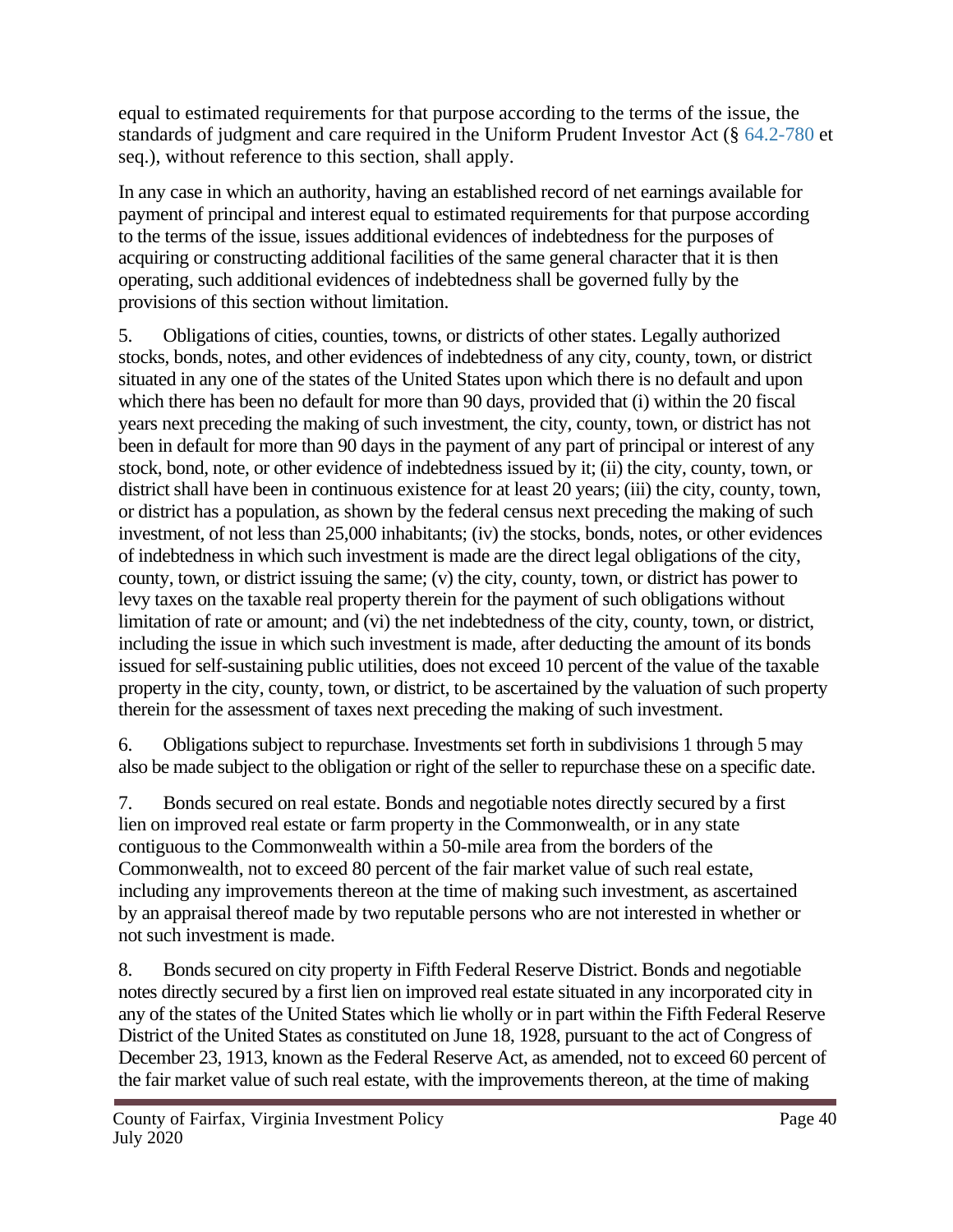such investment, as ascertained by an appraisal thereof made by two reputable persons who are not interested in whether or not such investment is made, provided that such city has a population, as shown by the federal census next preceding the making of such investments, of not less than 5,000 inhabitants.

9.Bonds of Virginia educational institutions. Bonds of any of the educational institutions of the Commonwealth that have been or may be authorized to be issued by the General Assembly.

0. Securities of the Richmond, Fredericksburg and Potomac Railroad Company. Stocks, bonds, and other securities of the Richmond, Fredericksburg and Potomac Railroad Company, including bonds or other securities guaranteed by the Richmond, Fredericksburg and Potomac Railroad Company.

1. Obligations of railroads. Bonds, notes, and other evidences of indebtedness, including equipment trust obligations, which are direct legal obligations of or which have been unconditionally assumed or guaranteed as to the payment of principal and interest by, any railroad corporation operating within the United States that meets the following conditions and requirements:

a. The gross operating revenue of such corporation for the fiscal year preceding the making of such investment, or the average of the gross operating revenue for the five fiscal years next preceding the making of such investment, whichever of these two is the larger, shall have not been less than \$10 million;

b.The total fixed charges of such corporation, as reported for the fiscal year next preceding the making of the investment, shall have been earned an average of at least two times annually during the seven fiscal years preceding the making of the investment and at least one and onehalf times during the fiscal year immediately preceding the making of the investment. The term "total fixed charges" as used in this subdivision and subdivision c shall be deemed to refer to the term used in the accounting reports of common carriers as prescribed by the regulations of the Interstate Commerce Commission; and

c. The aggregate of the average market prices of the total amounts of each of the individual securities of such corporation junior to its bonded debt and outstanding at the time of the making of such investment shall be equal to at least two-thirds of the total fixed charges for such railroad corporation for the fiscal year next preceding the making of such investment capitalized at an annual interest rate of five percent. Such average market price of any one of such individual securities shall be determined by the average of the highest quotation and the lowest quotation of the individual security for a period immediately preceding the making of such investment, which period shall be the full preceding calendar year plus the then-expired portion of the calendar year in which such investment is made, provided that if more than six months of the calendar year in which such investment is made shall have expired, then such period shall be only the then-expired portion of the calendar year in which such investment is made, and provided further that if such individual security shall not have been outstanding during the full extent of such period, such period shall be deemed to be the length of time such individual security shall have been outstanding.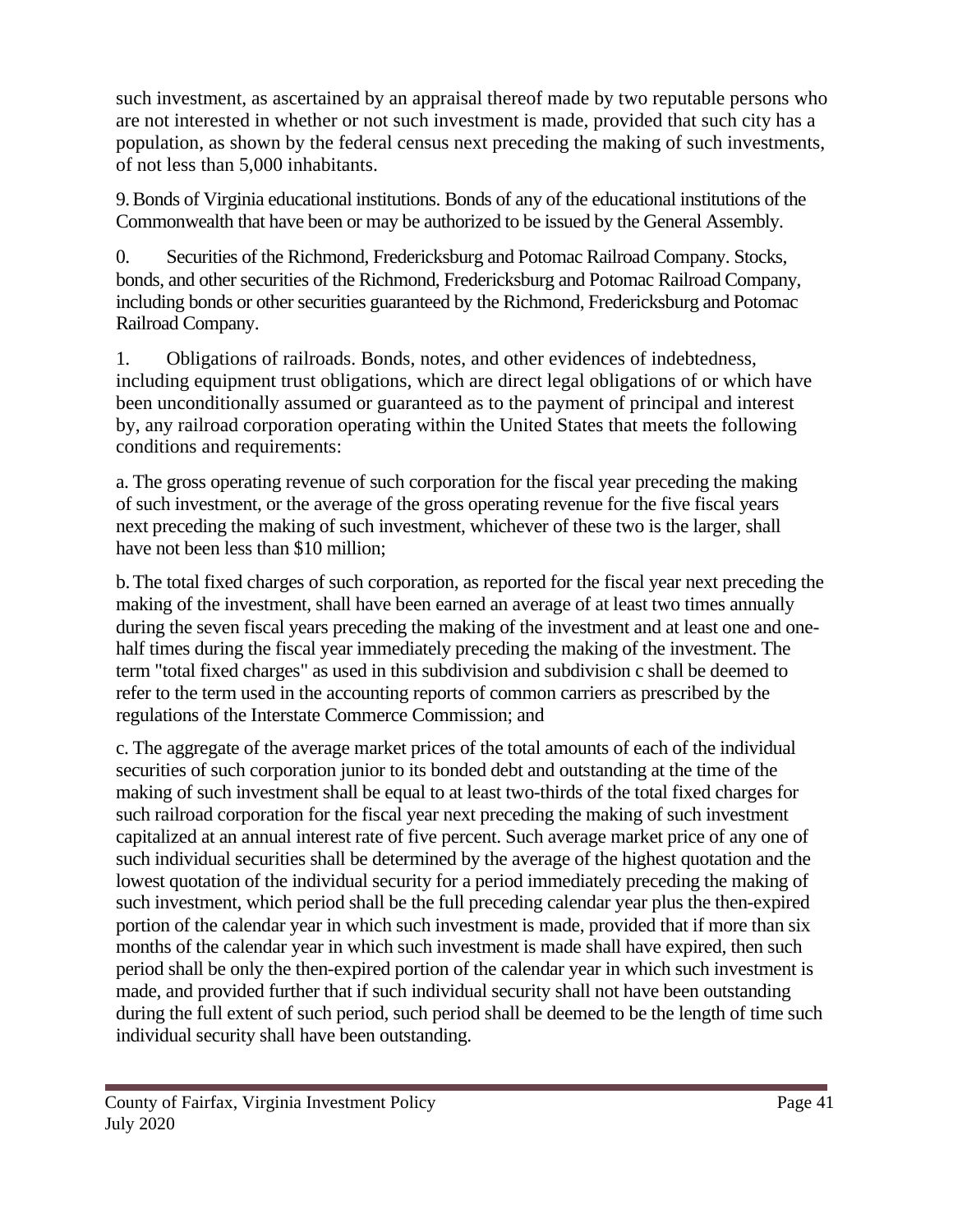12. Obligations of leased railroads. Stocks, bonds, notes, other evidences of indebtedness, and any other securities of any railroad corporation operating within the United States, the railroad lines of which have been leased by a railroad corporation, either alone or jointly with other railroad corporations, whose bonds, notes, and other evidences of indebtedness shall, at the time of the making of such investment, qualify as lawful investments for fiduciaries under the terms of subdivision 11, provided that the terms of such lease shall provide for the payment by such lessee railroad corporation individually, irrespective of the liability of other joint lessee railroad corporations, if any, in this respect, of an annual rental of an amount sufficient to defray the total operating expenses and maintenance charges of the lessor railroad corporation plus its total fixed charges, plus, in the event of the purchase of such a stock, a fixed dividend upon any issue of such stock in which such investment is made, and provided that if such investment so purchased shall consist of an obligation of definite maturity, such lease shall be one which shall, according to its terms, provide for the payment of the obligation at maturity or extend for a period of not less than 20 years beyond the maturity of such obligations so purchased, or if such investment so purchased shall be a stock or other form of investment having no definite date of maturity, such lease shall be one which shall, according to its terms, extend for a period of at least 50 years beyond the date of the making of such investment.

13. Equipment trust obligations. Equipment trust obligations issued under the "Philadelphia Plan" in connection with the purchase for use on railroads of new standard gauge rolling stock, provided that the owner, purchaser, or lessee of such equipment, or one or more of such owners, purchasers, or lessees, shall be a railroad corporation whose bonds, notes, and other evidences of indebtedness shall, at the time of the making of such investment, qualify as lawful investments for fiduciaries under the terms of subdivision 11, and provided that all of such owners, purchasers, or lessees shall be both jointly and severally liable under the terms of such contract of purchase or lease, or both, for the fulfillment thereof.

0. Preferred stock of railroads. Any preference stock of any railroad corporation operating within the United States, provided such stock and such railroad corporation meet the following conditions and requirements:

a. Such stock shall be preferred as to dividends, such dividends shall be cumulative, and such stock shall be preferred as to assets in the event of liquidation or dissolution;

b.The gross operating revenue of such corporation for the fiscal year preceding the making of such investment, or the average of the gross operating revenue for the five fiscal years next preceding the making of such investment, whichever of these two is the larger, shall have been not less than \$10 million;

c. The total fixed charges, as defined in subdivision 11 b, of such corporation, as reported for the fiscal year next preceding the making of such investment, plus the amount, at the time of making such investment, of the annual dividend requirements on such preference stock and any preference stock having the same or senior rank, such fixed charges and dividend requirements being considered the same for every year, shall have been earned an average of at least two and one-half times annually for the seven fiscal years preceding the making of such investment and at least two times for the fiscal year immediately preceding the making of such investment; and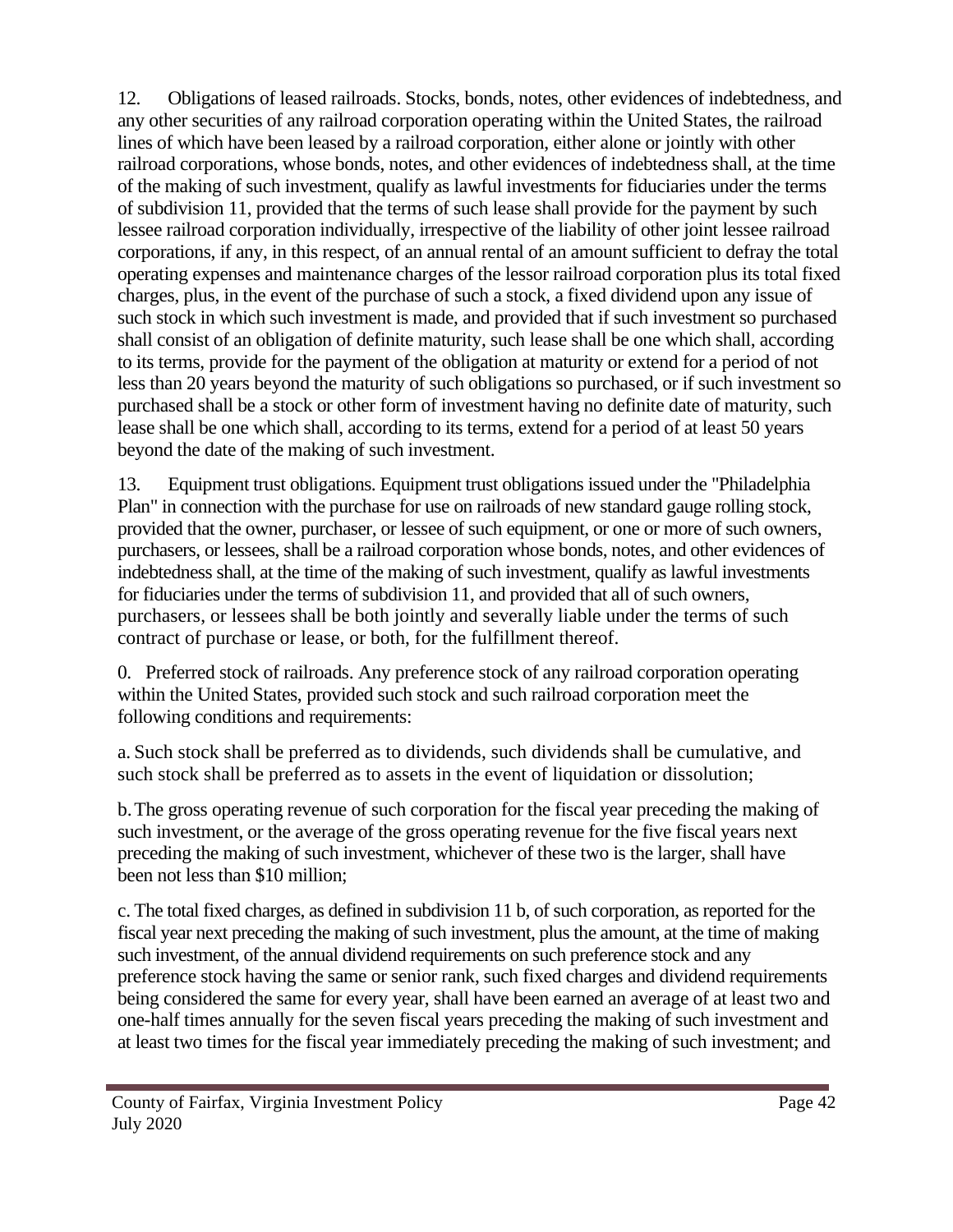d. The aggregate of the average market prices of the total amount of each of the individual securities of such corporation, junior to such preference stock and outstanding at the time of the making of such investment, shall be at least equal to the par value of the total issue of the preference stock in question plus the total par value of all other issues of its preference stock having either the same rank as, or a senior rank to, the issue of such preference stock plus total fixed charges, as defined in subdivision 11 b, for such railroad corporation for the fiscal year next preceding the making of such investment capitalized at an annual interest rate of five percent. Such average market price of any one of such individual securities shall be determined in the same manner as prescribed in subdivision 11 c.

15. Obligations of public utilities. Bonds, notes, and other evidences of indebtedness of any public utility operating company operating within the United States, provided such company meets the following conditions and requirements:

a. The gross operating revenue of such public utility operating company for the fiscal year preceding the making of such investment, or the average of the gross operating revenue for the five fiscal years next preceding the making of such investment, whichever of these two is the larger, shall have been not less than \$5 million;

b.The total fixed charges of such corporation, as reported for the fiscal year next preceding the making of the investment, shall have been earned, after deducting operating expenses, depreciation, and taxes, other than income taxes, an average of at least one and three-quarters times annually during the seven fiscal years preceding the making of the investment and at least one and one-half times during the fiscal year immediately preceding the making of the investment;

c. In the fiscal year next preceding the making of such investment, the ratio of the total par value of the bonded debt of such public utility operating company, including the total bonded indebtedness of all its subsidiary companies, whether assumed by the public utility operating company in question or not, to its gross operating revenue shall not be greater than four to one; and

d. Such public utility operating company shall be subject to permanent regulation by a state commission or other duly authorized and recognized regulatory body.

The term "public utility operating company" as used in this subdivision and subdivision 16 means a public utility or public service corporation (i) of whose total income available for fixed charges for the fiscal year next preceding the making of such investment at least 55 percent thereof shall have been derived from direct payments by customers for service rendered them; (ii) of whose total operating revenue for the fiscal year next preceding the making of such investment at least 60 percent thereof shall have been derived from the sale of electric power, gas, water, or telephone service and not more than 10 percent thereof shall have been derived from traction operations; and (iii) whose gas properties are all within the limits of one state, if more than 20 percent of its total operating revenues are derived from gas.

16. Preferred stock of public utilities. Any preference stock of any public utility operating company operating within the United States, provided such stock and such company meet the following conditions and requirements: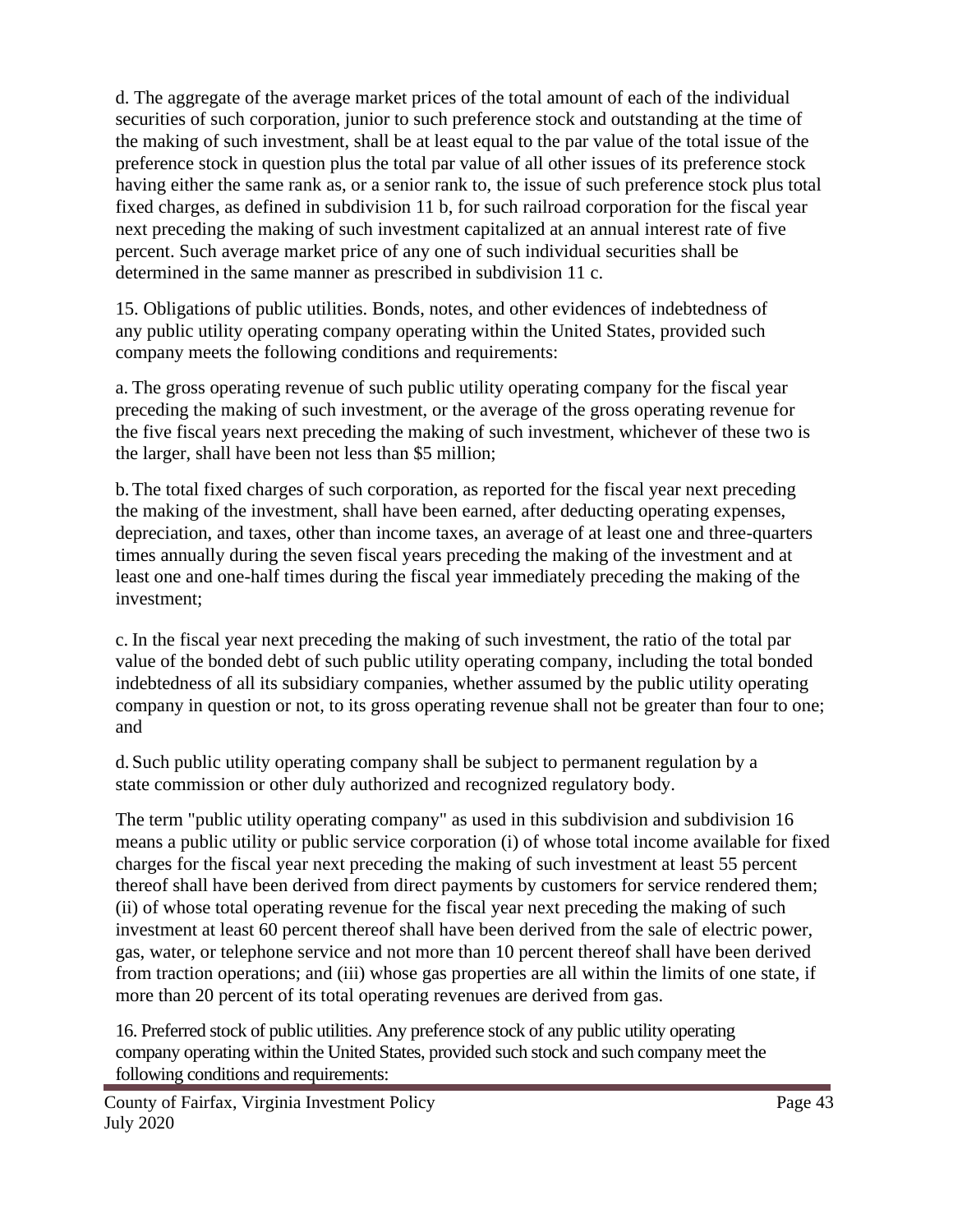a. Such stock shall be preferred as to dividends, such dividends shall be cumulative, and such stock shall be preferred as to assets in the event of liquidation or dissolution;

b.The gross operating revenue of such public utility operating company for the fiscal year preceding the making of such investment, or the average of the gross operating revenue for the five fiscal years next preceding the making of such investment, whichever of these two is the larger, shall have been not less than \$5 million;

c. The total fixed charges of such public utility operating company, as reported for the fiscal year next preceding the making of such investment, plus the amount, at the time of making such investment, of the annual dividend requirements on such preference stock and any preference stock having the same or senior rank, such fixed charges and dividend requirements being considered the same for every year, shall have been earned, after deducting operating expenses, depreciation, and taxes, including income taxes, an average of at least two times annually for the seven fiscal years preceding the making of such investment and at least two times for the fiscal year immediately preceding the making of such investment;

d.In the fiscal year next preceding the making of such investment, the ratio of the sum of the total par value of the bonded debt of such public utility operating company, the total par value of the issue of such preference stock, and the total par value of all other issues of its preference stock having the same or senior rank to its gross operating revenue shall not be greater than four to one; and

e. Such public utility operating company shall be subject to permanent regulation by a state commission or other duly authorized and recognized regulatory body.

17. Obligations of the following telephone companies. Bonds, notes, and other evidences of indebtedness of American Telephone and Telegraph, Bell Atlantic, Bell South, Southwestern Bell, Pacific Telesis, Nynex, American Information Technologies, or U.S. West, and bonds, notes, and other evidences of indebtedness unconditionally assumed or guaranteed as to the payment of principal and interest by any such company, provided that the total fixed charges, as reported for the fiscal year next preceding the making of the investment, of such company and all of its subsidiary corporations on a consolidated basis shall have been earned, after deducting operating expenses, depreciation, and taxes, other than income taxes, an average of at least one and three-fourths times annually during the seven fiscal years preceding the making of the investment and at least one and one-half times during the fiscal year immediately preceding the making of the investment.

18. Obligations of municipally owned utilities. The stocks, bonds, notes, and other evidences of indebtedness of any electric, gas, or water department of any state, county, city, town, or district whose obligations would qualify as legal for purchase under subdivision 3, 4, or 5, the interest and principal of which are payable solely out of the revenues from the operations of the facility for which the obligations were issued, provided that the department issuing such obligations meets the requirements applying to public utility operating companies as set out in subdivisions 15 a through c.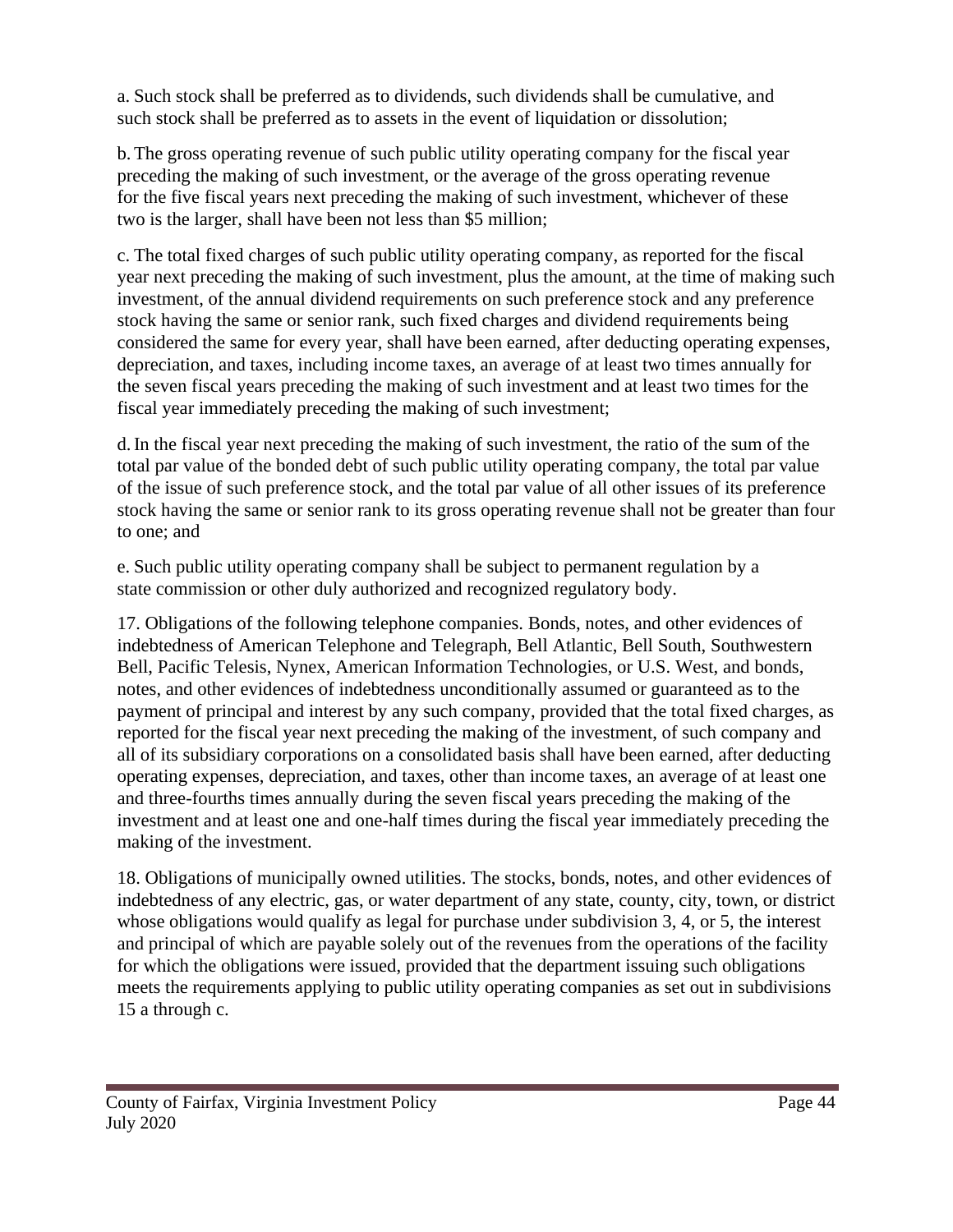19. Obligations of industrial corporations. Bonds, notes, and other evidences of indebtedness of any industrial corporation incorporated under the laws of the United States or of any state thereof, provided such corporation meets the following conditions and requirements:

a. The gross operating revenue of such corporation for the fiscal year preceding the making of such investment, or the average of the gross operating revenue for the five fiscal years next preceding the making of such investment, whichever of these two is the larger, shall have been not less than \$10 million;

b.The total fixed charges of such corporation, as reported for the fiscal year next preceding the making of the investment, shall have been earned, after deducting operating expenses, depreciation, and taxes, other than income taxes, and depletion in the case of companies commonly considered as depleting their natural resources in the course of business, an average of at least three times annually during the seven fiscal years preceding the making of the investment and at least two and one-half times during the fiscal year immediately preceding the making of the investment;

c. The net working capital of such industrial corporation, as shown by its last published fiscal year-end statement prior to the making of such investment, or in the case of a new issue, as shown by the financial statement of such corporation giving effect to the issuance of any new security, shall be at least equal to the total par value of its bonded debt as shown by such statement; and

d.The aggregate of the average market prices of the total amounts of each of the individual securities of such industrial corporation, junior to its bonded debt and outstanding at the time of the making of such investment, shall be at least equal to the total par value of the bonded debt of such industrial corporation at the time of the making of such investment, such average market price of any one of such individual securities being determined in the same manner as prescribed in subdivision 11 c.

20. Preferred stock of industrial corporations. Any preference stock of any industrial corporation incorporated under the laws of the United States or of any state thereof, provided such stock and such industrial corporation meet the following conditions and requirements:

a. Such stock shall be preferred as to dividends, such dividends shall be cumulative, and such stock shall be preferred as to assets in the event of liquidation or dissolution;

b.The gross operating revenue of such corporation for the fiscal year preceding the making of such investment, or the average of the gross operating revenue for the five fiscal years next preceding the making of such investment, whichever of these two is the larger, shall have been not less than \$10 million;

c. The total fixed charges of such corporation, as reported for the fiscal year next preceding the making of such investment, plus the amount, at the time of making such investment, of the annual dividend requirements on such preference stock and any preference stock having the same or senior rank, such fixed charges and dividend requirements being considered the same for every year, shall have been earned, after deducting operating expenses, depreciation, and taxes, including income taxes, and depletion in the case of companies commonly considered as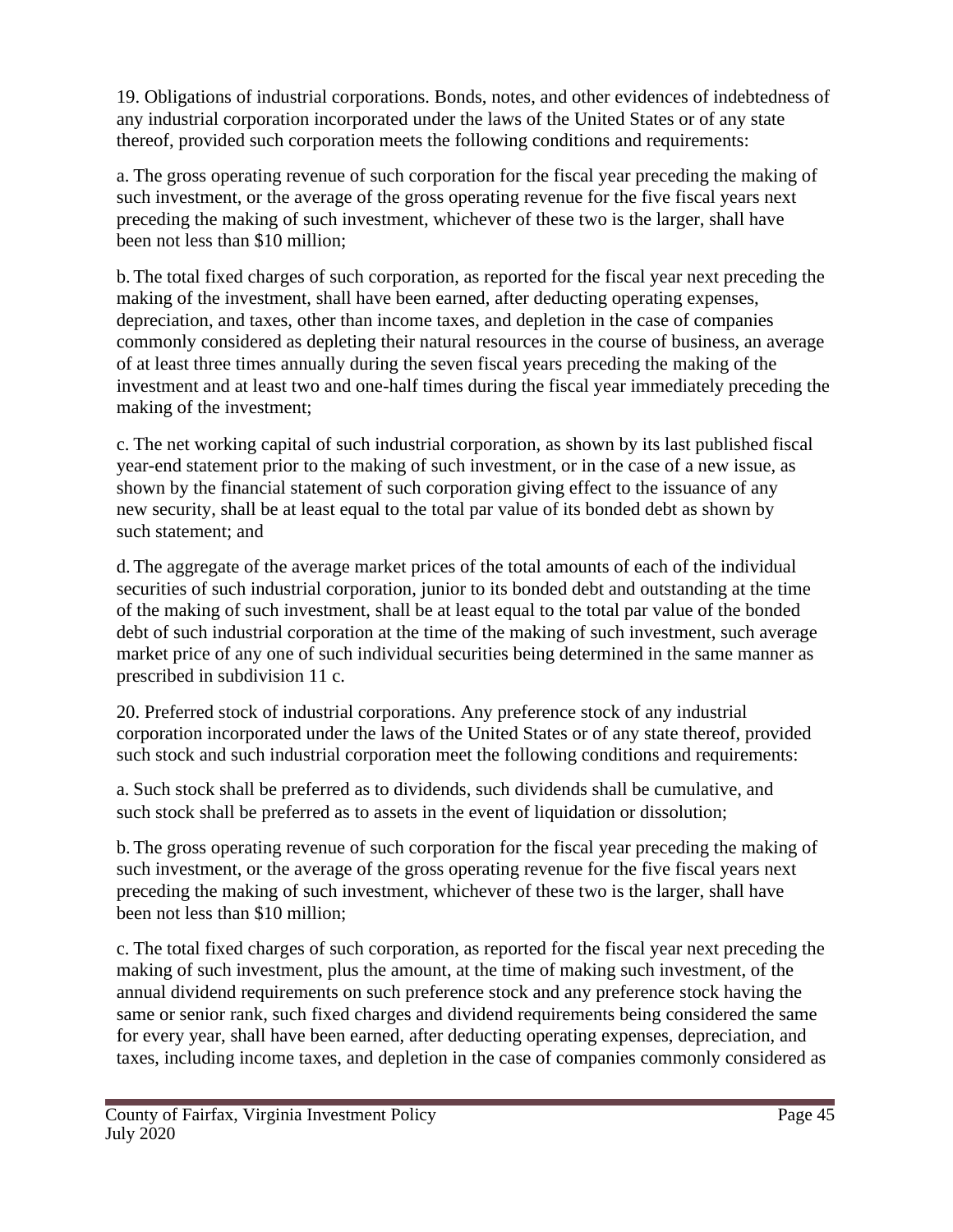depleting their natural resources in the course of business, an average of at least four times annually for the seven fiscal years preceding the making of such investment and at least three times for the fiscal year immediately preceding the making of such investment;

d.The net working capital of such industrial corporation, as shown by its last published fiscal year-end statement prior to the making of such investment, or, in the case of a new issue, as shown by the financial statement of such corporation giving effect to the issuance of any new security, shall be at least equal to the total par value of its bonded debt plus the total par value of the issue of such preference stock plus the total par value of all other issues of its preference stock having the same or senior rank; and

e. The aggregate of the lowest market prices of the total amounts of each of the individual securities of such industrial corporation junior to such preference stock and outstanding at the time of the making of such investment shall be at least two and one-half times the par value of the total issue of such preference stock plus the total par value of all other issues of its preference stock having the same or senior rank plus the par value of the total bonded debt of such industrial corporation. Such lowest market price of any one of such individual securities shall be determined by the lowest single quotation of the individual security for a period immediately preceding the making of such investment, which period shall be the full preceding calendar year plus the then-expired portion of the calendar year in which such investment is made, and if such individual security shall not have been outstanding during the full extent of such period, such period shall be deemed to be the length of time such individual security shall have been outstanding.

21. Obligations of finance corporations. Bonds, notes, and other evidences of indebtedness of any finance corporation incorporated under the laws of the United States or of any state thereof, provided such corporation meets the following conditions and requirements:

a. The gross operating income of such corporation for the fiscal year preceding the making of such investment, or the average of the gross operating income for the five fiscal years next preceding the making of such investment, whichever of these two is the larger, shall have been not less than \$5 million;

b.The total fixed charges of such corporation, as reported for the fiscal year next preceding the making of the investment, shall have been earned, after deducting operating expenses, depreciation, and taxes, other than income taxes, an average of at least two and one-half times annually during the seven fiscal years preceding the making of the investment and at least two times during the fiscal year immediately preceding the making of the investment;

c. The aggregate indebtedness of such finance corporation as shown by its last fiscal year-end statement, or, in the case of a new issue, as shown by the financial statement giving effect to the issuance of any new securities, shall be no greater than three times the aggregate net worth, as represented by preferred and common stocks and surplus of such corporation; and

d.The aggregate of the average market prices of the total amounts of each of the individual securities of such finance corporation, junior to its bonded debt and outstanding at the time of the making of such investment, shall be at least equal to one-third of the sum of the par value of the bonded debt plus all other indebtedness of such finance corporation as shown by the last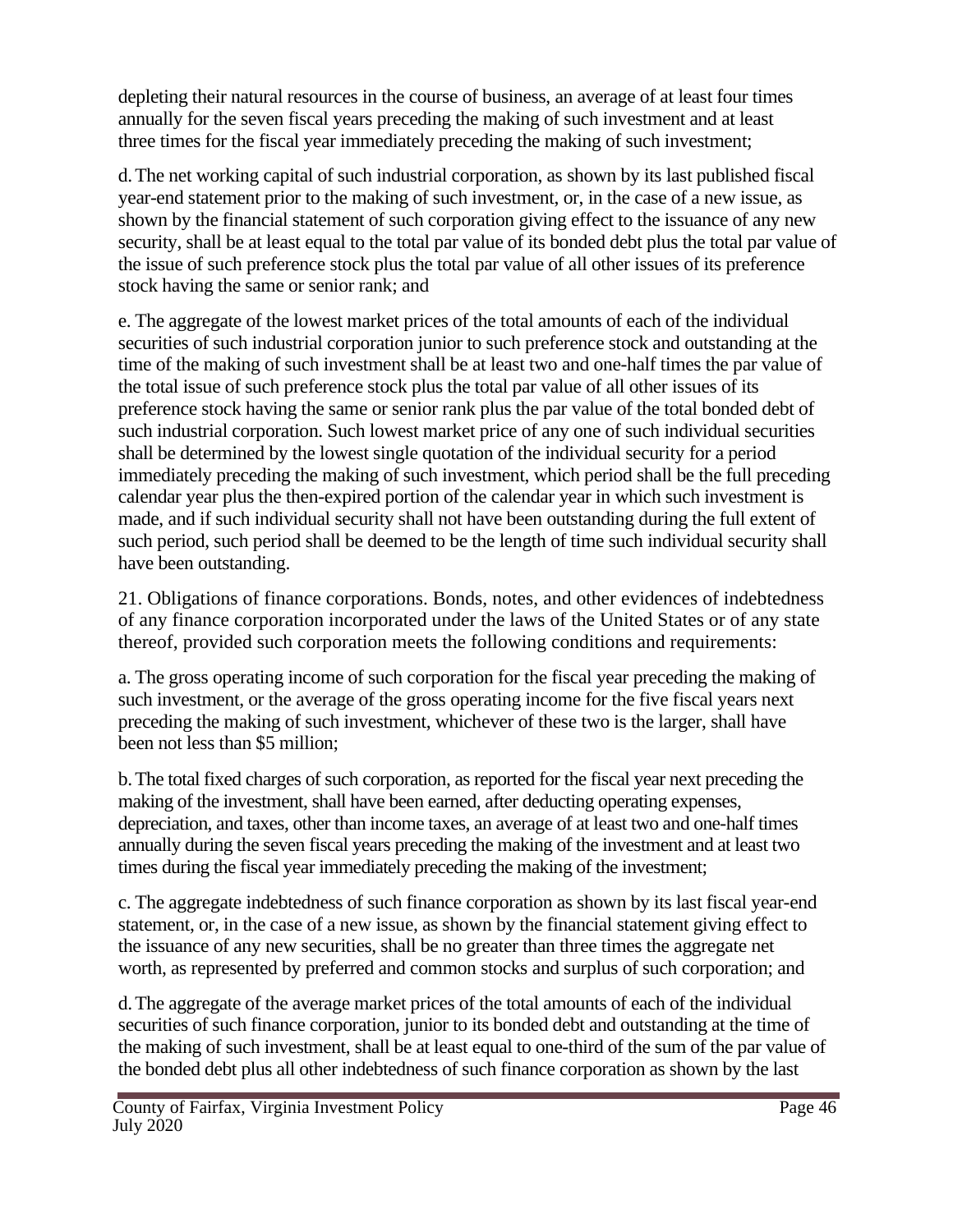published fiscal year-end statement, such average market price of any one of such individual securities being determined in the same manner as prescribed in subdivision 11 c.

22. Preferred stock of finance corporations. Any preference stock of any finance corporation incorporated under the laws of the United States or of any state thereof, provided such stock and such corporation meet the following conditions and requirements:

a. Such stock shall be preferred as to dividends, such dividends shall be cumulative, and such stock shall be preferred as to assets in the event of liquidation or dissolution;

b.The gross operating income of such corporation for the fiscal year preceding the making of such investment, or the average of the gross operating income for the five fiscal years next preceding the making of such investment, whichever of these two is the larger, shall have been not less than \$5 million;

c. The total fixed charges of such finance corporation, as reported for the fiscal year next preceding the making of such investment, plus the amount, at the time of making such investment, of the annual dividend requirements on such preference stock and any preference stock having the same or senior rank, such fixed charges and dividend requirements being considered the same for every year, shall have been earned, after deducting operating expenses, depreciation, and taxes, including income taxes, an average of at least three and one-half times annually for the seven fiscal years preceding the making of such investment and at least three times for the fiscal year immediately preceding the making of such investment;

d.The aggregate indebtedness and par value of the purchased stock, both the issue in question and any issues equal or senior thereto, of such finance corporation as shown by its last published fiscal year-end statement, or, in the case of a new issue, as shown by the financial statement giving effect to the issuance of any new securities, shall be no greater than three times the aggregate par value of the junior securities and surplus of such corporation; and

e. The aggregate of the lowest market prices of the total amounts of each of the individual securities of such finance corporation junior to such preference stock and outstanding at the time of the making of such investment shall be at least equal to one-third of the sum of the par value of such preference stock plus the total par value of all other issues of preference stock having the same or senior rank plus the par value of the total bonded debt plus all other indebtedness of such finance corporation as shown by the last published fiscal year-end statement, such lowest market price of any one of such individual securities being determined in the same manner as prescribed in subdivision 20 e.

23. Federal housing loans. First mortgage real estate loans insured by the Federal Housing Administrator under Title II of the National Housing Act.

24. Certificates of deposit and savings accounts. Certificates of deposit of, and savings accounts in, any bank, banking institution, or trust company, whose deposits are insured by the Federal Deposit Insurance Corporation at the prevailing rate of interest on such certificates or savings accounts; however, no such fiduciary shall invest in such certificates of, or deposits in, any one bank, banking institution, or trust company an amount from any one fund in his or its care which shall be in excess of such amount as shall be fully insured as a deposit in such bank, banking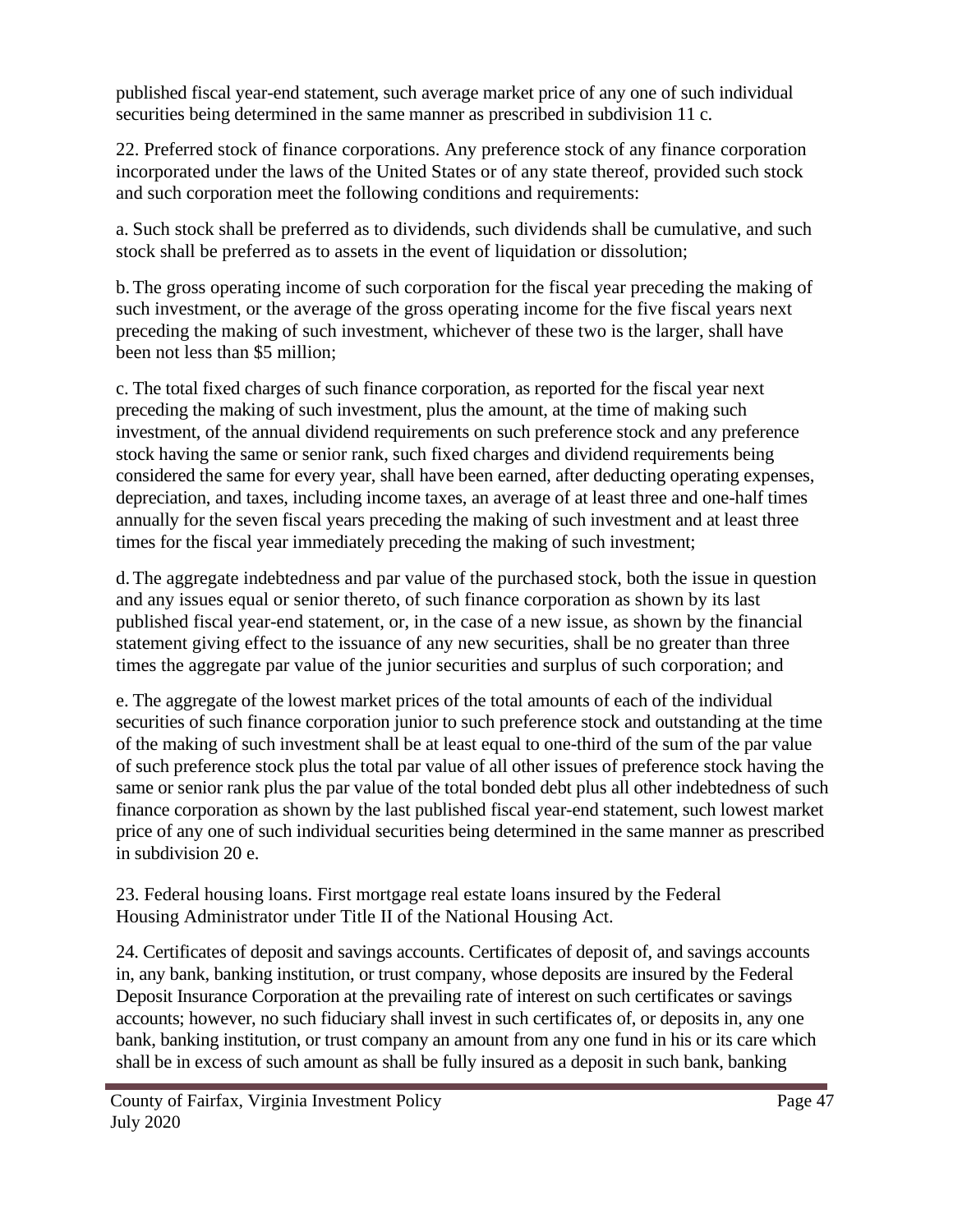institution, or trust company by the Federal Deposit Insurance Corporation. A corporate fiduciary shall not, however, be prohibited by the terms of this subdivision from depositing in its own banking department, in the form of demand deposits, savings accounts, time deposits, or certificates of deposit, funds in any amount awaiting investments or distribution, provided that it shall have complied with the provisions of §§ 6.2-1005 and 6.2-1007, with reference to the securing of such deposits.

25. Obligations of International Bank, Asian Development Bank, and African Development Bank. Bonds and other obligations issued, guaranteed, or assumed by the International Bank for Reconstruction and Development, the Asian Development Bank, or the African Development Bank.

26. Deposits in savings institutions. Certificates of deposit of, and savings accounts in, any state or federal savings institution or savings bank lawfully authorized to do business in the Commonwealth whose accounts are insured by the Federal Deposit Insurance Corporation or other federal insurance agency; however, no such fiduciary shall invest in such shares of any one such association an amount from any one fund in his or its care which shall be in excess of such amount as shall be fully insured as an account in such association by the Federal Deposit Insurance Corporation or other federal insurance agency.

27. Certificates evidencing ownership of undivided interests in pools of mortgages. Certificates evidencing ownership of undivided interests in pools of bonds or negotiable notes directly secured by first lien deeds of trust or mortgages on real property located in the Commonwealth improved by single-family residential housing units or multi-family dwelling units, provided that (i) such certificates are rated AA or better by a nationally recognized independent rating agency; ( ) the loans evidenced by such bonds or negotiable notes do not exceed 80 percent of the fair market value, as determined by an independent appraisal thereof, of the real property and the improvements thereon securing such loans; and (iii) such bonds or negotiable notes are assigned to a corporate trustee for the benefit of the holders of such certificates.

28. Shares in credit unions. Shares and share certificates in any credit union lawfully authorized to do business in the Commonwealth whose accounts are insured by the National Credit Union Share Insurance Fund or the Virginia Credit Union Share Insurance Corporation, provided no such fiduciary shall invest in such shares an amount from any one fund in his or its care which shall be in excess of such amount as shall be fully insured as an account in such credit union by the National Credit Union Share Insurance Fund or the Virginia Credit Union Share Insurance Corporation.

B. Whenever under the terms of this section the par value of a preference stock is required to be used in a computation, there shall be used instead of such par value the liquidating value of such preference stock in the case of involuntary liquidation, as prescribed by the terms of its issue, in the event that such liquidating value shall be greater than the par value of such preference stock; or in the event that the preference stock in question has no par value, then such liquidating value shall be used instead; or when such preference stock shall be one of no par value and one for **which no such liquidating value shall have been so prescribed, then for the purposes of such computation the preference stock in question shall be deemed to have a value of \$100 per share.**